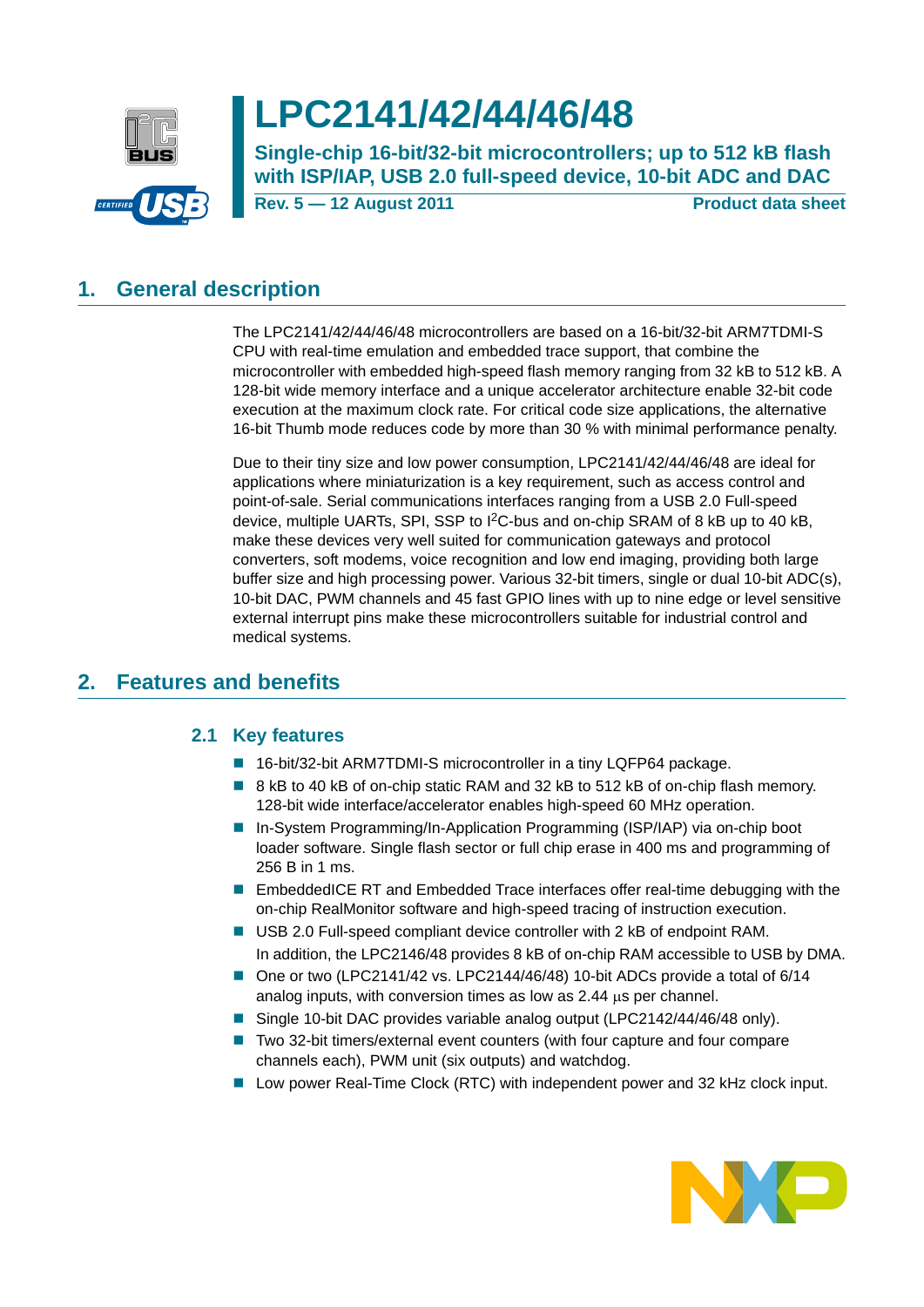#### **Single-chip 16-bit/32-bit microcontrollers**

- Multiple serial interfaces including two UARTs (16C550), two Fast I<sup>2</sup>C-bus (400 kbit/s), SPI and SSP with buffering and variable data length capabilities.
- Vectored Interrupt Controller (VIC) with configurable priorities and vector addresses.
- Up to 45 of 5 V tolerant fast general purpose I/O pins in a tiny LQFP64 package.
- Up to 21 external interrupt pins available.
- 60 MHz maximum CPU clock available from programmable on-chip PLL with settling time of  $100$   $\mu$ s.
- On-chip integrated oscillator operates with an external crystal from 1 MHz to 25 MHz.
- **P** Power saving modes include Idle and Power-down.
- Individual enable/disable of peripheral functions as well as peripheral clock scaling for additional power optimization.
- **Processor wake-up from Power-down mode via external interrupt or BOD.**
- Single power supply chip with POR and BOD circuits:
	- $\blacklozenge$  CPU operating voltage range of 3.0 V to 3.6 V (3.3 V  $\pm$  10 %) with 5 V tolerant I/O pads.

### <span id="page-1-1"></span>**3. Ordering information**

#### **Table 1. Ordering information**

| Type number  | Package     |                                                  |                |  |  |  |  |
|--------------|-------------|--------------------------------------------------|----------------|--|--|--|--|
|              | <b>Name</b> | <b>Description</b>                               | <b>Version</b> |  |  |  |  |
| LPC2141FBD64 | LOFP64      | plastic low profile quad flat package; 64 leads; | SOT314-2       |  |  |  |  |
| LPC2142FBD64 |             | body $10 \times 10 \times 1.4$ mm                |                |  |  |  |  |
| LPC2144FBD64 |             |                                                  |                |  |  |  |  |
| LPC2146FBD64 |             |                                                  |                |  |  |  |  |
| LPC2148FBD64 |             |                                                  |                |  |  |  |  |

#### **3.1 Ordering options**

<span id="page-1-2"></span>

| Table 2.           | <b>Ordering options</b> |                                                        |                                   |                                   |                          |                      |
|--------------------|-------------------------|--------------------------------------------------------|-----------------------------------|-----------------------------------|--------------------------|----------------------|
| <b>Type number</b> | <b>Flash</b><br>memory  | <b>RAM</b>                                             | <b>Endpoint</b><br><b>USB RAM</b> | <b>ADC (channels)</b><br>overall) | <b>DAC</b>               | Temperature<br>range |
| LPC2141FBD64       | 32 kB                   | 8 kB                                                   | $2$ kB                            | 1 (6 channels)                    | $\overline{\phantom{a}}$ | $-40$ °C to +85 °C   |
| LPC2142FBD64       | 64 kB                   | 16 kB                                                  | $2$ kB                            | 1 (6 channels)                    | 1                        | $-40$ °C to +85 °C   |
| LPC2144FBD64       | 128 kB                  | 16 kB                                                  | $2$ kB                            | 2 (14 channels)                   | 1                        | $-40$ °C to +85 °C   |
| LPC2146FBD64       | 256 kB                  | $32$ kB + 8 kB shared with<br>USB DMA <mark>[1]</mark> | $2$ kB                            | 2 (14 channels)                   | 1                        | $-40$ °C to +85 °C   |
| LPC2148FBD64       | 512 kB                  | $32$ kB + 8 kB shared with<br>USB DMA <mark>[1]</mark> | $2$ kB                            | 2 (14 channels)                   | 1                        | $-40$ °C to +85 °C   |

<span id="page-1-0"></span>[1] While the USB DMA is the primary user of the additional 8 kB RAM, this RAM is also accessible at any time by the CPU as a general purpose RAM for data and code storage.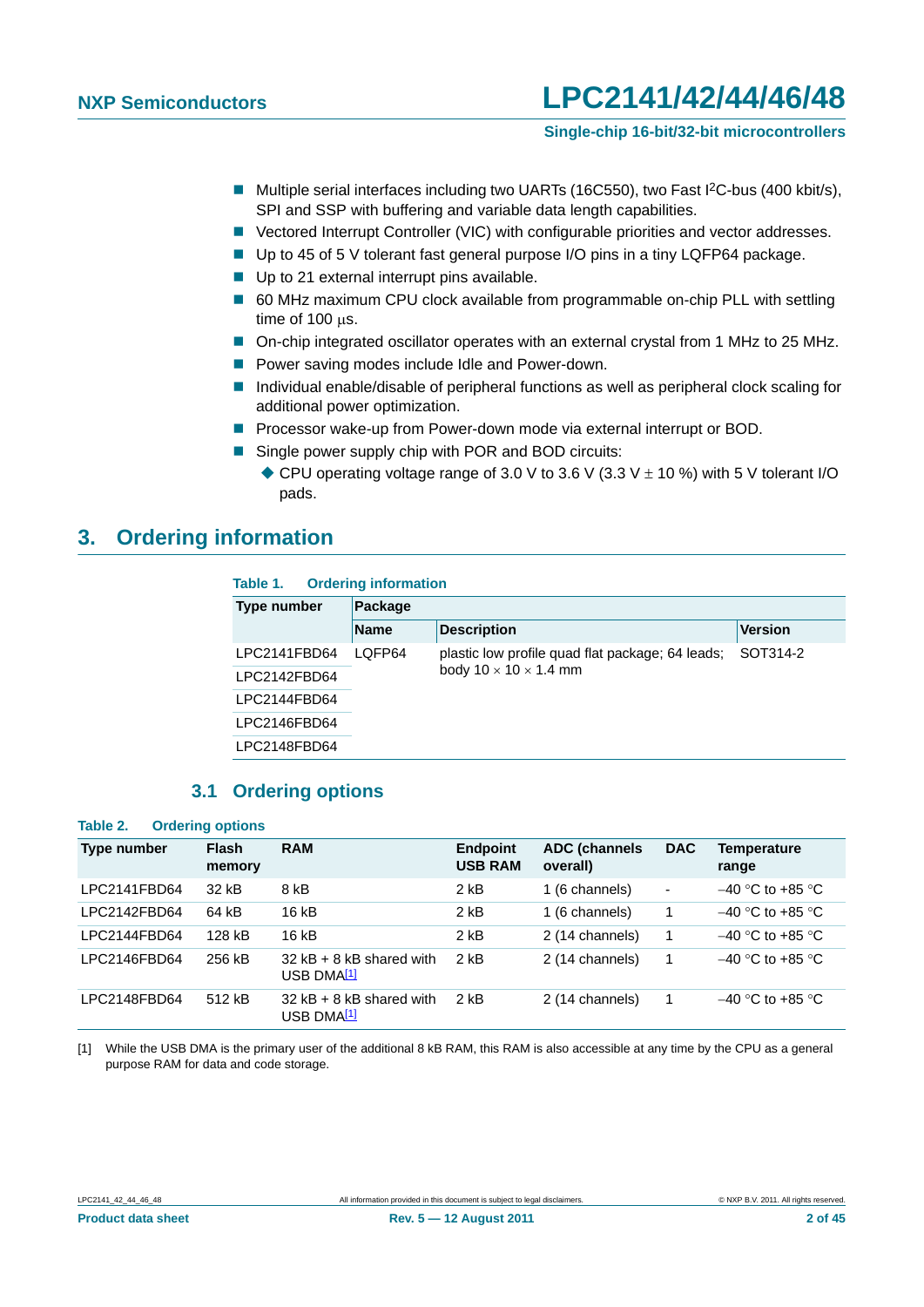**Single-chip 16-bit/32-bit microcontrollers**

### <span id="page-2-0"></span>**4. Block diagram**

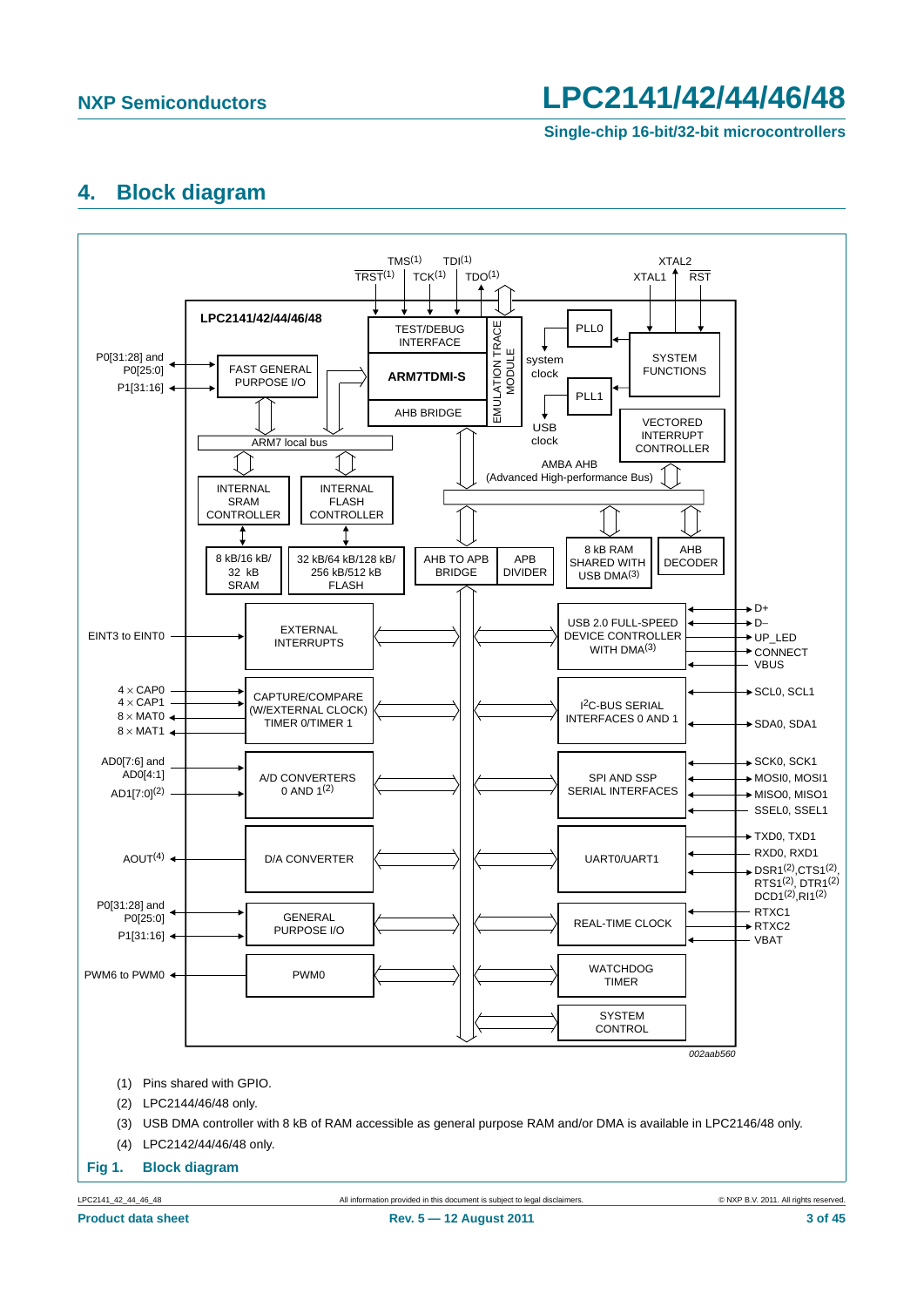**Single-chip 16-bit/32-bit microcontrollers**

### <span id="page-3-0"></span>**5. Pinning information**

### **5.1 Pinning**

<span id="page-3-1"></span>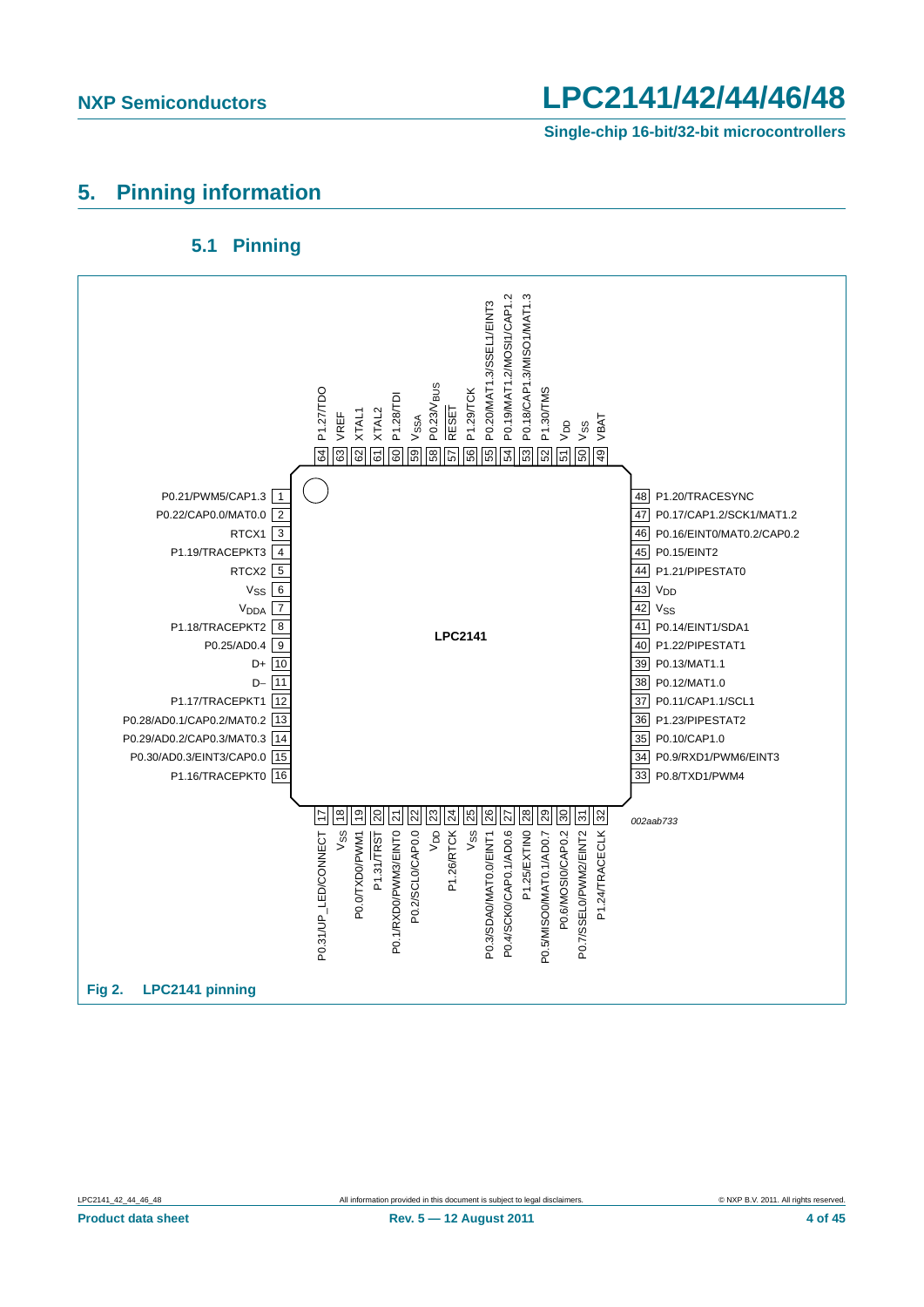**Single-chip 16-bit/32-bit microcontrollers**

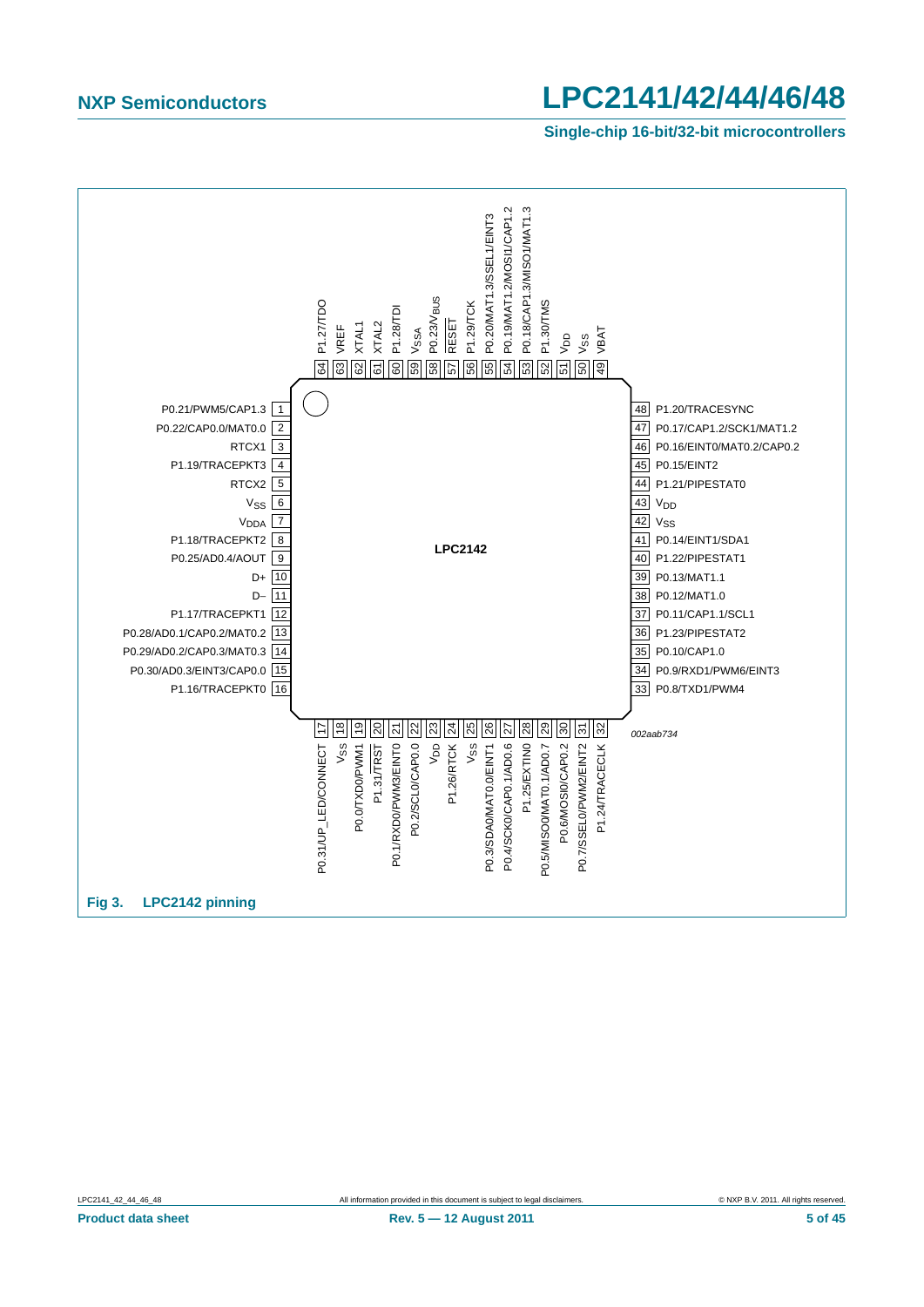**Single-chip 16-bit/32-bit microcontrollers**

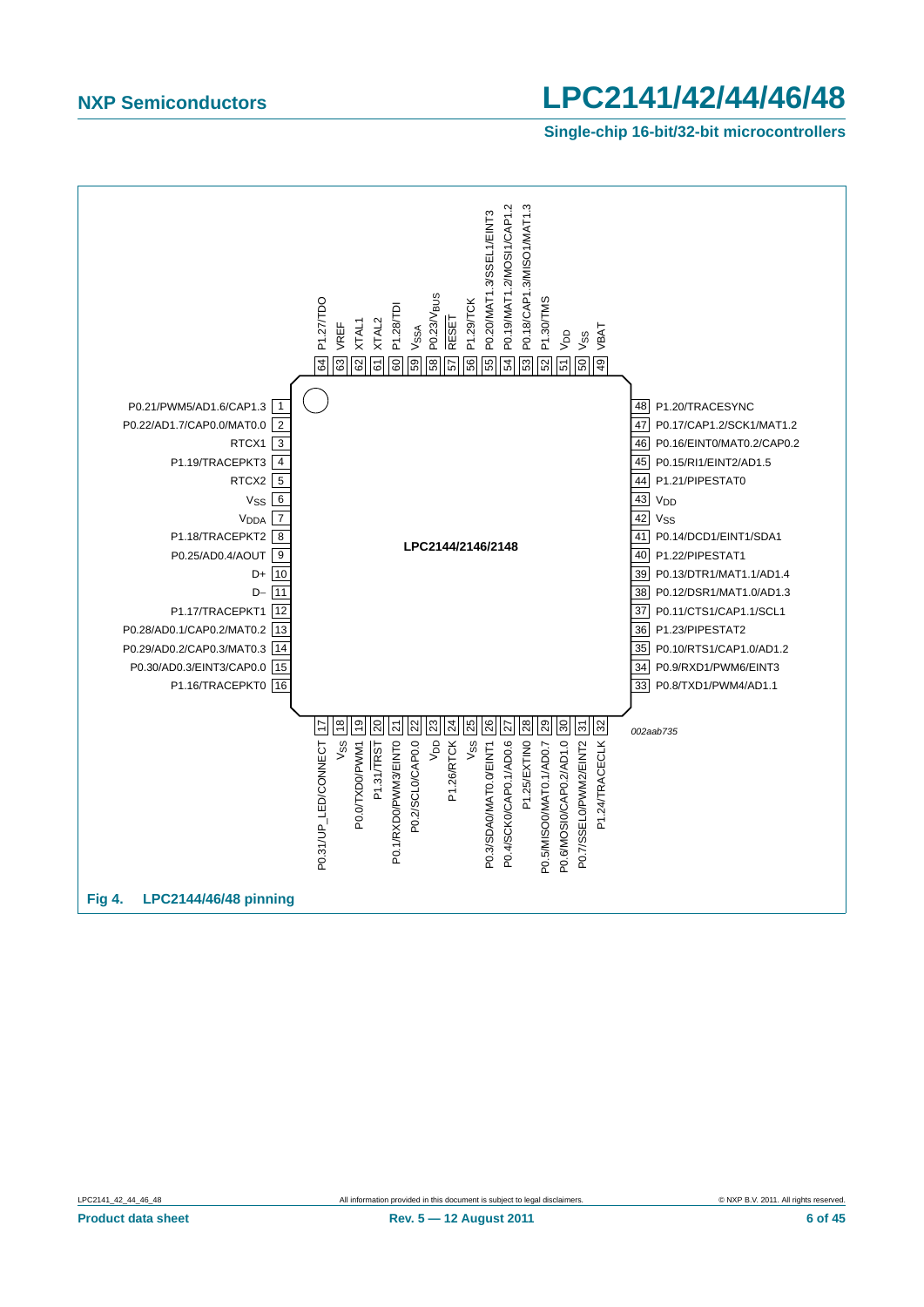**Single-chip 16-bit/32-bit microcontrollers**

## **5.2 Pin description**

<span id="page-6-1"></span><span id="page-6-0"></span>

| Table 3.           | <b>Pin description</b> |                   |              |                                                                                                                                                                                                                                                                                                                                   |  |  |  |  |
|--------------------|------------------------|-------------------|--------------|-----------------------------------------------------------------------------------------------------------------------------------------------------------------------------------------------------------------------------------------------------------------------------------------------------------------------------------|--|--|--|--|
| <b>Symbol</b>      |                        | Pin               | <b>Type</b>  | <b>Description</b>                                                                                                                                                                                                                                                                                                                |  |  |  |  |
| P0.0 to P0.31      |                        |                   | I/O          | <b>Port 0:</b> Port 0 is a 32-bit I/O port with individual direction controls for<br>each bit. Total of 31 pins of the Port 0 can be used as a general<br>purpose bidirectional digital I/Os while P0.31 is output only pin. The<br>operation of port 0 pins depends upon the pin function selected via the<br>pin connect block. |  |  |  |  |
|                    |                        |                   |              | Pins P0.24, P0.26 and P0.27 are not available.                                                                                                                                                                                                                                                                                    |  |  |  |  |
| P0.0/TXD0/<br>PWM1 |                        | 19 <sup>[1]</sup> | 1/O          | P0.0 - General purpose input/output digital pin (GPIO).                                                                                                                                                                                                                                                                           |  |  |  |  |
|                    |                        |                   | O            | TXD0 - Transmitter output for UART0.                                                                                                                                                                                                                                                                                              |  |  |  |  |
|                    |                        |                   | O            | <b>PWM1</b> - Pulse Width Modulator output 1.                                                                                                                                                                                                                                                                                     |  |  |  |  |
| P0.1/RXD0/         |                        | 21[2]             | I/O          | P0.1 - General purpose input/output digital pin (GPIO).                                                                                                                                                                                                                                                                           |  |  |  |  |
| PWM3/EINT0         |                        |                   | $\mathsf{I}$ | RXD0 - Receiver input for UART0.                                                                                                                                                                                                                                                                                                  |  |  |  |  |
|                    |                        |                   | O            | <b>PWM3</b> - Pulse Width Modulator output 3.                                                                                                                                                                                                                                                                                     |  |  |  |  |
|                    |                        |                   | $\mathbf{I}$ | <b>EINTO</b> - External interrupt 0 input.                                                                                                                                                                                                                                                                                        |  |  |  |  |
| P0.2/SCL0/         |                        | $22^{[3]}$        | 1/O          | P0.2 - General purpose input/output digital pin (GPIO).                                                                                                                                                                                                                                                                           |  |  |  |  |
| CAP0.0             |                        |                   | I/O          | SCL0 - I <sup>2</sup> C0 clock input/output. Open-drain output (for I <sup>2</sup> C-bus<br>compliance).                                                                                                                                                                                                                          |  |  |  |  |
|                    |                        |                   | $\mathsf{I}$ | CAP0.0 - Capture input for Timer 0, channel 0.                                                                                                                                                                                                                                                                                    |  |  |  |  |
| P0.3/SDA0/         |                        | $26^{[3]}$        | 1/O          | P0.3 - General purpose input/output digital pin (GPIO).                                                                                                                                                                                                                                                                           |  |  |  |  |
| MAT0.0/EINT1       |                        |                   | 1/O          | SDA0 - I <sup>2</sup> C0 data input/output. Open-drain output (for I <sup>2</sup> C-bus<br>compliance).                                                                                                                                                                                                                           |  |  |  |  |
|                    |                        |                   | O            | MATO.0 - Match output for Timer 0, channel 0.                                                                                                                                                                                                                                                                                     |  |  |  |  |
|                    |                        |                   | $\mathsf{I}$ | <b>EINT1</b> - External interrupt 1 input.                                                                                                                                                                                                                                                                                        |  |  |  |  |
| P0.4/SCK0/         |                        | $27^{[4]}$        | I/O          | P0.4 - General purpose input/output digital pin (GPIO).                                                                                                                                                                                                                                                                           |  |  |  |  |
| CAP0.1/AD0.6       |                        |                   | I/O          | SCK0 - Serial clock for SPI0. SPI clock output from master or input<br>to slave.                                                                                                                                                                                                                                                  |  |  |  |  |
|                    |                        |                   | $\mathsf{I}$ | <b>CAP0.1</b> - Capture input for Timer 0, channel 1.                                                                                                                                                                                                                                                                             |  |  |  |  |
|                    |                        |                   | $\mathbf{I}$ | $AD0.6 - ADC 0$ , input 6.                                                                                                                                                                                                                                                                                                        |  |  |  |  |
| P0.5/MISO0/        |                        | 29[4]             | 1/O          | P0.5 - General purpose input/output digital pin (GPIO).                                                                                                                                                                                                                                                                           |  |  |  |  |
| MAT0.1/AD0.7       |                        |                   | I/O          | MISO0 - Master In Slave Out for SPI0. Data input to SPI master or<br>data output from SPI slave.                                                                                                                                                                                                                                  |  |  |  |  |
|                    |                        |                   | O            | MAT0.1 - Match output for Timer 0, channel 1.                                                                                                                                                                                                                                                                                     |  |  |  |  |
|                    |                        |                   | $\mathbf{I}$ | <b>AD0.7</b> - ADC 0, input 7.                                                                                                                                                                                                                                                                                                    |  |  |  |  |
| P0.6/MOSI0/        |                        | $30^{[4]}$        | I/O          | P0.6 - General purpose input/output digital pin (GPIO).                                                                                                                                                                                                                                                                           |  |  |  |  |
| CAP0.2/AD1.0       |                        |                   | I/O          | MOSI0 - Master Out Slave In for SPI0. Data output from SPI master<br>or data input to SPI slave.                                                                                                                                                                                                                                  |  |  |  |  |
|                    |                        |                   | I            | CAP0.2 - Capture input for Timer 0, channel 2.                                                                                                                                                                                                                                                                                    |  |  |  |  |
|                    |                        |                   | $\mathbf{I}$ | AD1.0 - ADC 1, input 0. Available in LPC2144/46/48 only.                                                                                                                                                                                                                                                                          |  |  |  |  |
| P0.7/SSEL0/        |                        | 312               | I/O          | P0.7 - General purpose input/output digital pin (GPIO).                                                                                                                                                                                                                                                                           |  |  |  |  |
| PWM2/EINT2         |                        |                   | $\mathbf{I}$ | <b>SSEL0</b> - Slave Select for SPI0. Selects the SPI interface as a slave.                                                                                                                                                                                                                                                       |  |  |  |  |
|                    |                        |                   | $\circ$      | <b>PWM2</b> - Pulse Width Modulator output 2.                                                                                                                                                                                                                                                                                     |  |  |  |  |
|                    |                        |                   | $\mathsf{I}$ | <b>EINT2</b> - External interrupt 2 input.                                                                                                                                                                                                                                                                                        |  |  |  |  |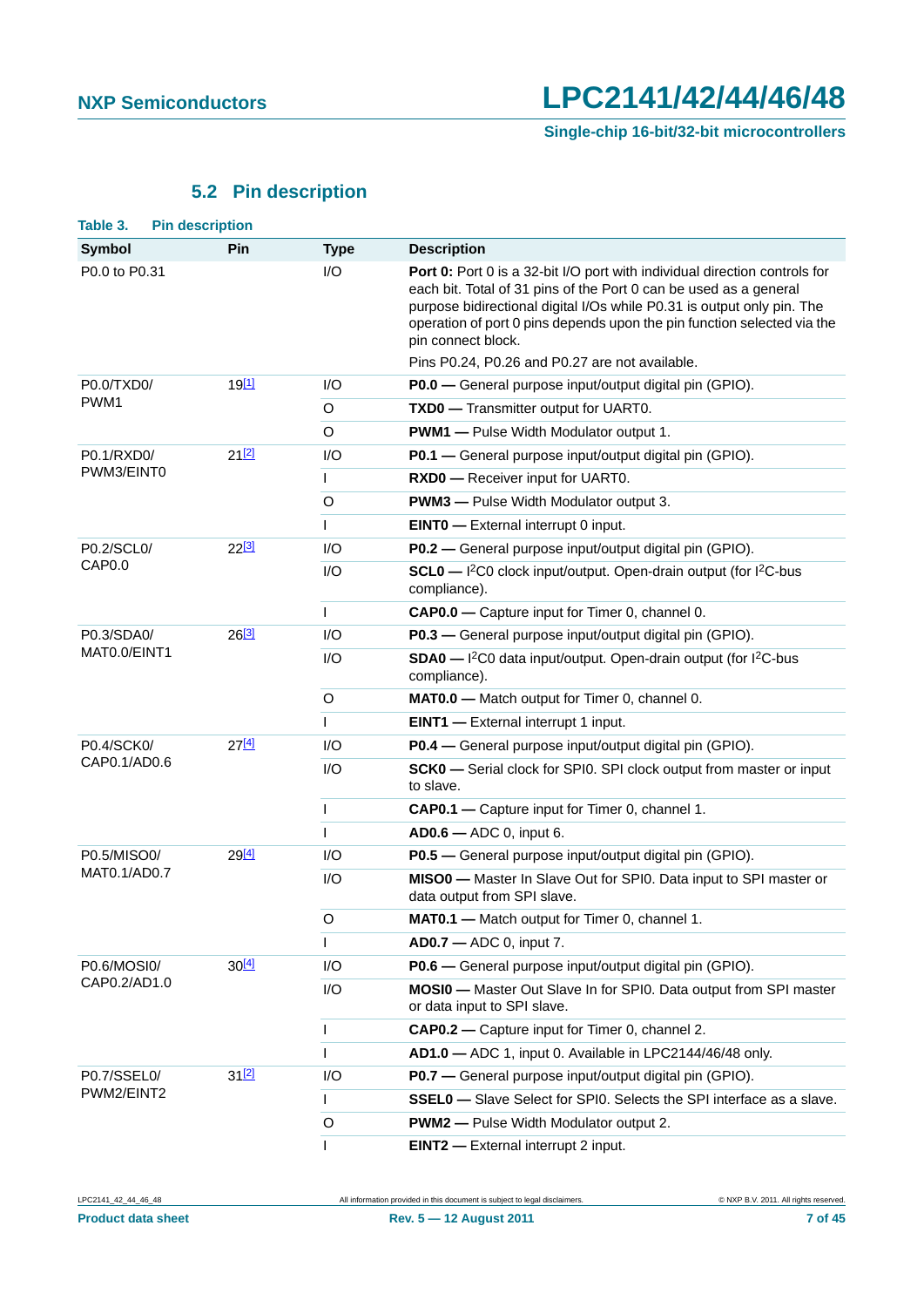### **Single-chip 16-bit/32-bit microcontrollers**

| Table 3.          | Pin description continued |              |                                                                                                                      |
|-------------------|---------------------------|--------------|----------------------------------------------------------------------------------------------------------------------|
| <b>Symbol</b>     | Pin                       | <b>Type</b>  | <b>Description</b>                                                                                                   |
| P0.8/TXD1/        | 33[4]                     | 1/O          | P0.8 - General purpose input/output digital pin (GPIO).                                                              |
| <b>PWM4/AD1.1</b> |                           | O            | TXD1 - Transmitter output for UART1.                                                                                 |
|                   |                           | O            | <b>PWM4</b> - Pulse Width Modulator output 4.                                                                        |
|                   |                           | L            | AD1.1 - ADC 1, input 1. Available in LPC2144/46/48 only.                                                             |
| P0.9/RXD1/        | 34[2]                     | I/O          | P0.9 - General purpose input/output digital pin (GPIO).                                                              |
| PWM6/EINT3        |                           | $\mathsf{I}$ | RXD1 - Receiver input for UART1.                                                                                     |
|                   |                           | O            | <b>PWM6</b> - Pulse Width Modulator output 6.                                                                        |
|                   |                           | $\mathsf{I}$ | <b>EINT3</b> - External interrupt 3 input.                                                                           |
| P0.10/RTS1/       | 35[4]                     | I/O          | P0.10 - General purpose input/output digital pin (GPIO).                                                             |
| CAP1.0/AD1.2      |                           | O            | RTS1 - Request to Send output for UART1. LPC2144/46/48 only.                                                         |
|                   |                           | $\mathbf{I}$ | CAP1.0 - Capture input for Timer 1, channel 0.                                                                       |
|                   |                           | $\mathbf{I}$ | AD1.2 - ADC 1, input 2. Available in LPC2144/46/48 only.                                                             |
| P0.11/CTS1/       | 37 <sup>[3]</sup>         | I/O          | P0.11 - General purpose input/output digital pin (GPIO).                                                             |
| CAP1.1/SCL1       |                           | $\mathbf{I}$ | CTS1 - Clear to Send input for UART1. Available in LPC2144/46/48<br>only.                                            |
|                   |                           | $\mathbf{I}$ | CAP1.1 - Capture input for Timer 1, channel 1.                                                                       |
|                   |                           | I/O          | $SCL1$ - $I^2C1$ clock input/output. Open-drain output (for $I^2C$ -bus<br>compliance)                               |
| P0.12/DSR1/       | $38^{[4]}$                | I/O          | P0.12 - General purpose input/output digital pin (GPIO).                                                             |
| MAT1.0/AD1.3      |                           | $\mathsf{I}$ | <b>DSR1</b> - Data Set Ready input for UART1. Available in<br>LPC2144/46/48 only.                                    |
|                   |                           | O            | MAT1.0 - Match output for Timer 1, channel 0.                                                                        |
|                   |                           | $\mathbf{I}$ | AD1.3 - ADC 1 input 3. Available in LPC2144/46/48 only.                                                              |
| P0.13/DTR1/       | 39[4]                     | 1/O          | P0.13 - General purpose input/output digital pin (GPIO).                                                             |
| MAT1.1/AD1.4      |                           | O            | DTR1 - Data Terminal Ready output for UART1. LPC2144/46/48<br>only.                                                  |
|                   |                           | O            | MAT1.1 - Match output for Timer 1, channel 1.                                                                        |
|                   |                           | $\mathsf{I}$ | AD1.4 - ADC 1 input 4. Available in LPC2144/46/48 only.                                                              |
| P0.14/DCD1/       | 41 <sup>[3]</sup>         | I/O          | P0.14 – General purpose input/output digital pin (GPIO).                                                             |
| EINT1/SDA1        |                           | $\mathsf{l}$ | DCD1 - Data Carrier Detect input for UART1. LPC2144/46/48 only.                                                      |
|                   |                           | $\mathsf{I}$ | <b>EINT1</b> - External interrupt 1 input.                                                                           |
|                   |                           | I/O          | SDA1 - I <sup>2</sup> C1 data input/output. Open-drain output (for I <sup>2</sup> C-bus<br>compliance).              |
|                   |                           |              | Note: LOW on this pin while RESET is LOW forces on-chip boot<br>loader to take over control of the part after reset. |
| P0.15/RI1/        | 45 <sup>[4]</sup>         | I/O          | P0.15 - General purpose input/output digital pin (GPIO).                                                             |
| EINT2/AD1.5       |                           | L            | RI1 - Ring Indicator input for UART1. Available in LPC2144/46/48<br>only.                                            |
|                   |                           | $\mathbf{I}$ | <b>EINT2</b> - External interrupt 2 input.                                                                           |
|                   |                           | $\mathsf{I}$ | AD1.5 - ADC 1, input 5. Available in LPC2144/46/48 only.                                                             |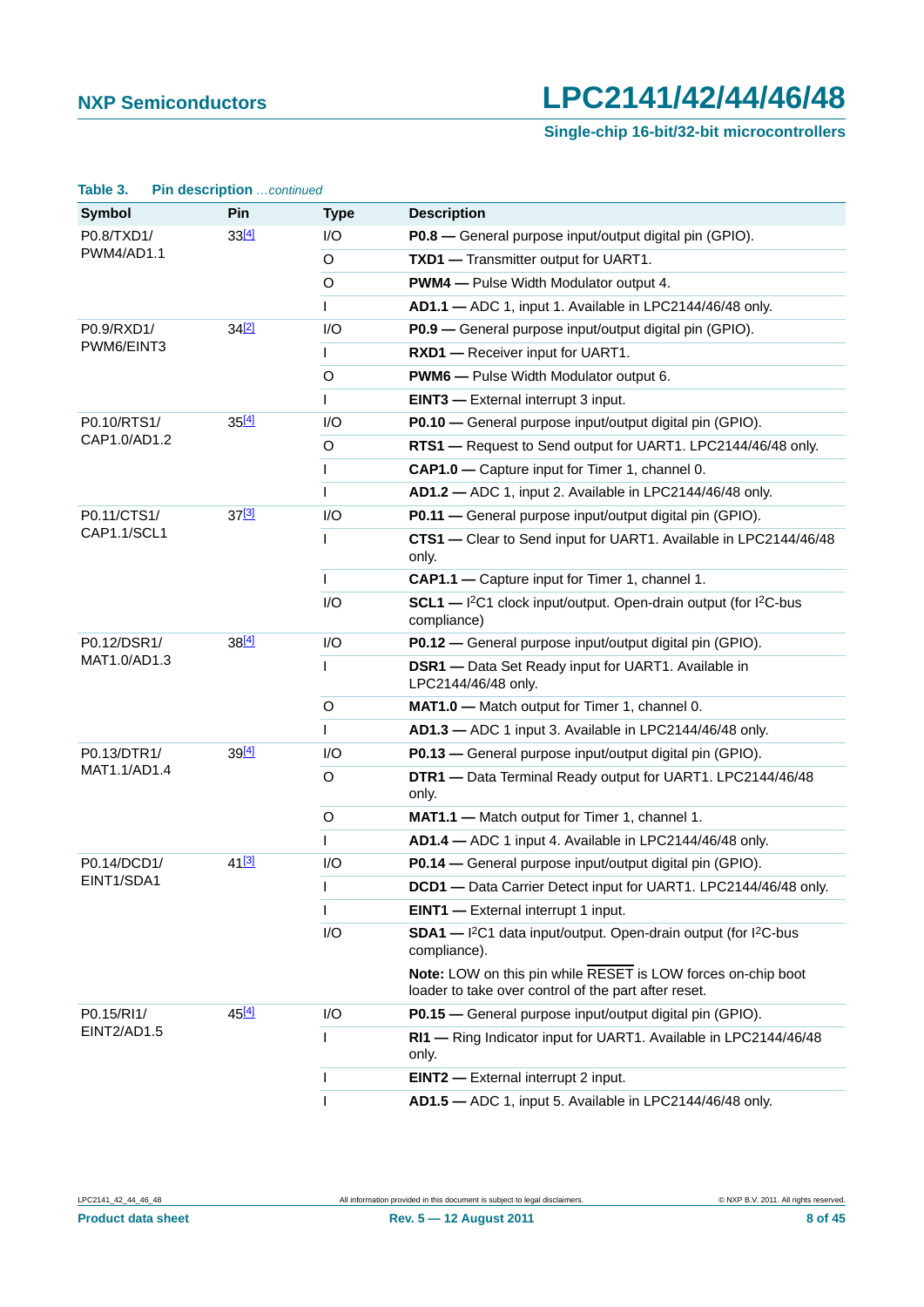### **Single-chip 16-bit/32-bit microcontrollers**

| Table 3.               | Pin description continued |              |                                                                                                        |
|------------------------|---------------------------|--------------|--------------------------------------------------------------------------------------------------------|
| <b>Symbol</b>          | Pin                       | <b>Type</b>  | <b>Description</b>                                                                                     |
| P0.16/EINT0/           | 46 <sup>[2]</sup>         | 1/O          | P0.16 - General purpose input/output digital pin (GPIO).                                               |
| MAT0.2/CAP0.2          |                           | $\mathsf{I}$ | <b>EINTO</b> - External interrupt 0 input.                                                             |
|                        |                           | O            | MATO.2 - Match output for Timer 0, channel 2.                                                          |
|                        |                           | $\mathsf{L}$ | <b>CAP0.2</b> - Capture input for Timer 0, channel 2.                                                  |
| P0.17/CAP1.2/          | 47[1]                     | I/O          | P0.17 - General purpose input/output digital pin (GPIO).                                               |
| SCK1/MAT1.2            |                           | $\mathsf{I}$ | CAP1.2 - Capture input for Timer 1, channel 2.                                                         |
|                        |                           | I/O          | <b>SCK1</b> - Serial Clock for SSP. Clock output from master or input to<br>slave.                     |
|                        |                           | O            | MAT1.2 - Match output for Timer 1, channel 2.                                                          |
| P0.18/CAP1.3/          | 53[1]                     | 1/O          | P0.18 - General purpose input/output digital pin (GPIO).                                               |
| MISO1/MAT1.3           |                           | $\mathsf{I}$ | CAP1.3 - Capture input for Timer 1, channel 3.                                                         |
|                        |                           | I/O          | MISO1 - Master In Slave Out for SSP. Data input to SPI master or<br>data output from SSP slave.        |
|                        |                           | O            | MAT1.3 - Match output for Timer 1, channel 3.                                                          |
| P0.19/MAT1.2/          | $54^{[1]}$                | I/O          | P0.19 - General purpose input/output digital pin (GPIO).                                               |
| MOSI1/CAP1.2           |                           | $\circ$      | MAT1.2 - Match output for Timer 1, channel 2.                                                          |
|                        |                           | I/O          | <b>MOSI1</b> - Master Out Slave In for SSP. Data output from SSP master<br>or data input to SSP slave. |
|                        |                           | $\mathsf{I}$ | CAP1.2 - Capture input for Timer 1, channel 2.                                                         |
| P0.20/MAT1.3/          | 552                       | 1/O          | P0.20 - General purpose input/output digital pin (GPIO).                                               |
| SSEL1/EINT3            |                           | O            | MAT1.3 - Match output for Timer 1, channel 3.                                                          |
|                        |                           | $\mathsf{I}$ | <b>SSEL1</b> - Slave Select for SSP. Selects the SSP interface as a slave.                             |
|                        |                           | $\mathsf{I}$ | <b>EINT3</b> - External interrupt 3 input.                                                             |
| P0.21/PWM5/            | 1[4]                      | I/O          | P0.21 - General purpose input/output digital pin (GPIO).                                               |
| AD1.6/CAP1.3           |                           | O            | <b>PWM5</b> - Pulse Width Modulator output 5.                                                          |
|                        |                           | $\mathsf{I}$ | AD1.6 - ADC 1, input 6. Available in LPC2144/46/48 only.                                               |
|                        |                           | $\mathsf{I}$ | CAP1.3 - Capture input for Timer 1, channel 3.                                                         |
| P0.22/AD1.7/           | $2^{[4]}$                 | I/O          | P0.22 - General purpose input/output digital pin (GPIO).                                               |
| CAP0.0/MAT0.0          |                           | $\mathsf{L}$ | AD1.7 - ADC 1, input 7. Available in LPC2144/46/48 only.                                               |
|                        |                           | $\mathsf{I}$ | <b>CAP0.0</b> - Capture input for Timer 0, channel 0.                                                  |
|                        |                           | O            | MATO.0 - Match output for Timer 0, channel 0.                                                          |
| P0.23/V <sub>RUS</sub> | 58[1]                     | I/O          | P0.23 - General purpose input/output digital pin (GPIO).                                               |
|                        |                           | $\mathsf{I}$ | $V_{RIS}$ – Indicates the presence of USB bus power.                                                   |
|                        |                           |              | Note: This signal must be HIGH for USB reset to occur.                                                 |
| P0.25/AD0.4/           | <u>g[5]</u>               | I/O          | P0.25 - General purpose input/output digital pin (GPIO).                                               |
| <b>AOUT</b>            |                           | $\mathsf{I}$ | <b>AD0.4</b> - ADC 0, input 4.                                                                         |
|                        |                           | O            | AOUT - DAC output. Available in LPC2142/44/46/48 only.                                                 |
| P0.28/AD0.1/           | 13[4]                     | I/O          | P0.28 - General purpose input/output digital pin (GPIO).                                               |
| CAP0.2/MAT0.2          |                           | $\mathsf{I}$ | <b>AD0.1</b> - ADC 0, input 1.                                                                         |
|                        |                           | $\mathsf{I}$ | CAP0.2 - Capture input for Timer 0, channel 2.                                                         |
|                        |                           | O            | MATO.2 - Match output for Timer 0, channel 2.                                                          |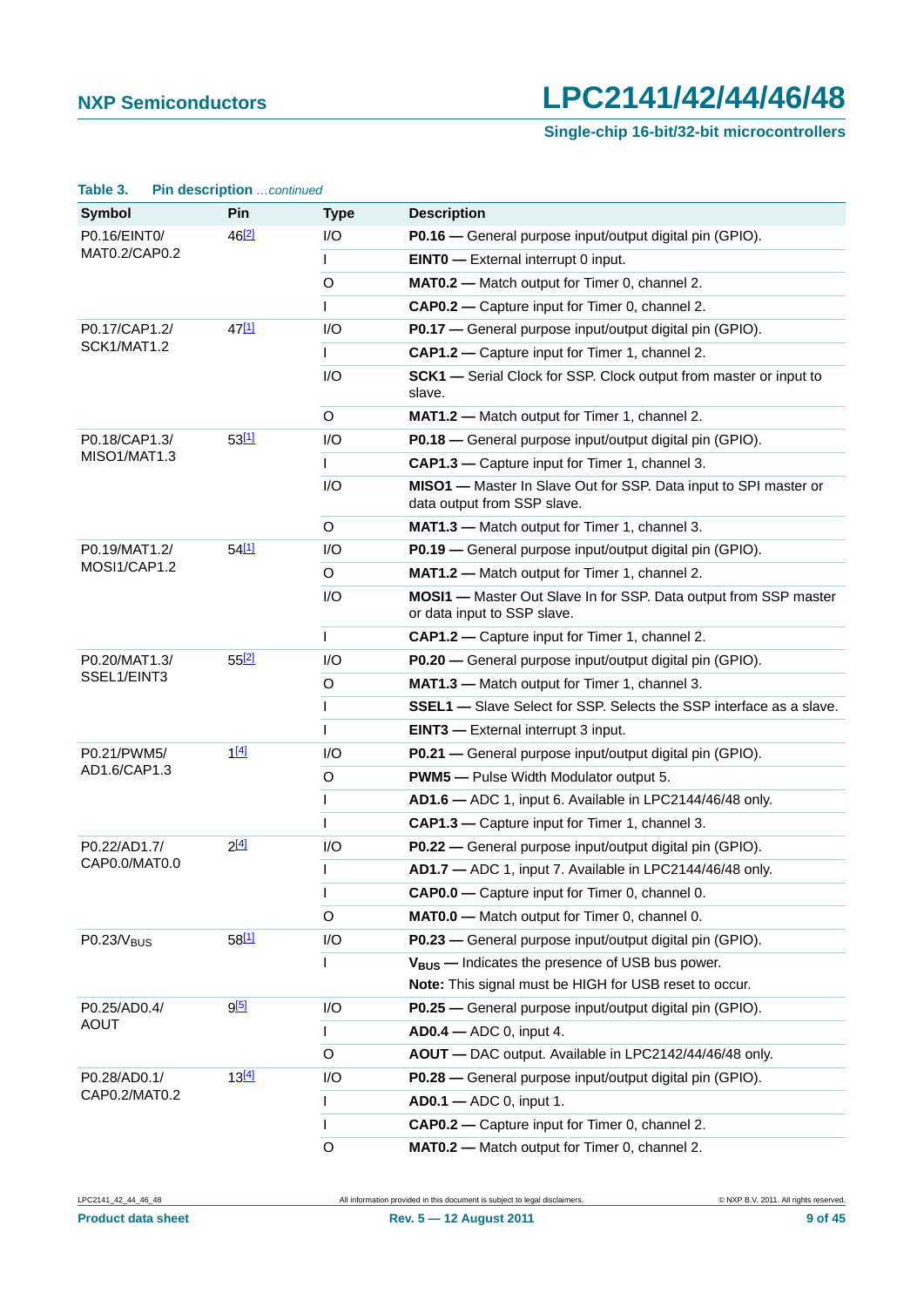### **Single-chip 16-bit/32-bit microcontrollers**

| rable 5.                              |     | <b>PIN GESCRIPTION</b> CONTINUED |                                                                                                                                                                                        |                                                                                                                                                                                                                                                           |
|---------------------------------------|-----|----------------------------------|----------------------------------------------------------------------------------------------------------------------------------------------------------------------------------------|-----------------------------------------------------------------------------------------------------------------------------------------------------------------------------------------------------------------------------------------------------------|
| <b>Symbol</b>                         |     | Pin                              | <b>Type</b>                                                                                                                                                                            | <b>Description</b>                                                                                                                                                                                                                                        |
| P0.29/AD0.2/                          |     | $14^{[4]}$                       | I/O                                                                                                                                                                                    | P0.29 - General purpose input/output digital pin (GPIO).                                                                                                                                                                                                  |
| CAP0.3/MAT0.3                         |     |                                  | $\mathsf{I}$                                                                                                                                                                           | <b>AD0.2</b> - ADC 0, input 2.                                                                                                                                                                                                                            |
|                                       |     |                                  | $\mathsf{I}$                                                                                                                                                                           | CAP0.3 - Capture input for Timer 0, channel 3.                                                                                                                                                                                                            |
|                                       |     |                                  | O                                                                                                                                                                                      | MAT0.3 - Match output for Timer 0, channel 3.                                                                                                                                                                                                             |
| P0.30/AD0.3/                          |     | 15[4]                            | I/O                                                                                                                                                                                    | P0.30 - General purpose input/output digital pin (GPIO).                                                                                                                                                                                                  |
| EINT3/CAP0.0                          |     |                                  | $\mathsf{I}$                                                                                                                                                                           | <b>AD0.3</b> - ADC 0, input 3.                                                                                                                                                                                                                            |
|                                       |     |                                  | $\mathsf{I}$                                                                                                                                                                           | <b>EINT3</b> - External interrupt 3 input.                                                                                                                                                                                                                |
|                                       |     |                                  | $\mathsf{I}$                                                                                                                                                                           | <b>CAP0.0</b> - Capture input for Timer 0, channel 0.                                                                                                                                                                                                     |
| P0.31/UP_LED/<br><b>CONNECT</b>       | 176 | $\circ$                          | P0.31 - General purpose output only digital pin (GPO).                                                                                                                                 |                                                                                                                                                                                                                                                           |
|                                       |     | O                                | UP_LED - USB GoodLink LED indicator. It is LOW when device is<br>configured (non-control endpoints enabled). It is HIGH when the<br>device is not configured or during global suspend. |                                                                                                                                                                                                                                                           |
|                                       |     |                                  | $\circ$                                                                                                                                                                                | <b>CONNECT</b> — Signal used to switch an external 1.5 $k\Omega$ resistor under<br>the software control. Used with the SoftConnect USB feature.                                                                                                           |
|                                       |     |                                  |                                                                                                                                                                                        | Important: This is an digital output only pin. This pin MUST NOT be<br>externally pulled LOW when RESET pin is LOW or the JTAG port will<br>be disabled.                                                                                                  |
| P <sub>1.0</sub> to P <sub>1.31</sub> |     |                                  | I/O                                                                                                                                                                                    | Port 1: Port 1 is a 32-bit bidirectional I/O port with individual direction<br>controls for each bit. The operation of port 1 pins depends upon the<br>pin function selected via the pin connect block. Pins 0 through 15 of<br>port 1 are not available. |
| P <sub>1.16</sub> /<br>TRACEPKT0      |     | 16 <sup>[6]</sup>                | I/O                                                                                                                                                                                    | P1.16 - General purpose input/output digital pin (GPIO). Standard<br>I/O port with internal pull-up.                                                                                                                                                      |
|                                       |     |                                  | O                                                                                                                                                                                      | TRACEPKT0 - Trace Packet, bit 0.                                                                                                                                                                                                                          |
| P1.17/<br>TRACEPKT1                   |     | 12 <sup>[6]</sup>                | I/O                                                                                                                                                                                    | P1.17 - General purpose input/output digital pin (GPIO). Standard<br>I/O port with internal pull-up.                                                                                                                                                      |
|                                       |     |                                  | O                                                                                                                                                                                      | TRACEPKT1 - Trace Packet, bit 1.                                                                                                                                                                                                                          |
| P1.18/<br>TRACEPKT2                   |     | $8^{[6]}$                        | I/O                                                                                                                                                                                    | P1.18 - General purpose input/output digital pin (GPIO). Standard<br>I/O port with internal pull-up.                                                                                                                                                      |
|                                       |     |                                  | $\circ$                                                                                                                                                                                | <b>TRACEPKT2</b> - Trace Packet, bit 2.                                                                                                                                                                                                                   |
| P1.19/<br>TRACEPKT3                   |     | 4[6]                             | P1.19 - General purpose input/output digital pin (GPIO). Standard<br>I/O port with internal pull-up.                                                                                   |                                                                                                                                                                                                                                                           |
|                                       |     |                                  | O                                                                                                                                                                                      | TRACEPKT3 - Trace Packet, bit 3.                                                                                                                                                                                                                          |
| P1.20/<br><b>TRACESYNC</b>            |     | 48 <sup>[6]</sup>                | I/O                                                                                                                                                                                    | P1.20 - General purpose input/output digital pin (GPIO). Standard<br>I/O port with internal pull-up.                                                                                                                                                      |
|                                       |     |                                  | $\circ$                                                                                                                                                                                | <b>TRACESYNC</b> - Trace Synchronization.                                                                                                                                                                                                                 |
|                                       |     |                                  |                                                                                                                                                                                        | Note: LOW on this pin while RESET is LOW enables pins P1.25:16 to<br>operate as Trace port after reset.                                                                                                                                                   |
| P1.21/<br>PIPESTAT0                   |     | 44 <sup>[6]</sup>                | I/O                                                                                                                                                                                    | P1.21 - General purpose input/output digital pin (GPIO). Standard<br>I/O port with internal pull-up.                                                                                                                                                      |
|                                       |     |                                  | O                                                                                                                                                                                      | PIPESTATO - Pipeline Status, bit 0.                                                                                                                                                                                                                       |
| P1.22/<br>PIPESTAT1                   |     | 40 <sup>[6]</sup>                | I/O                                                                                                                                                                                    | P1.22 - General purpose input/output digital pin (GPIO). Standard<br>I/O port with internal pull-up.                                                                                                                                                      |
|                                       |     |                                  | $\circ$                                                                                                                                                                                | PIPESTAT1 - Pipeline Status, bit 1.                                                                                                                                                                                                                       |

**Table 3. Pin description** *…continued*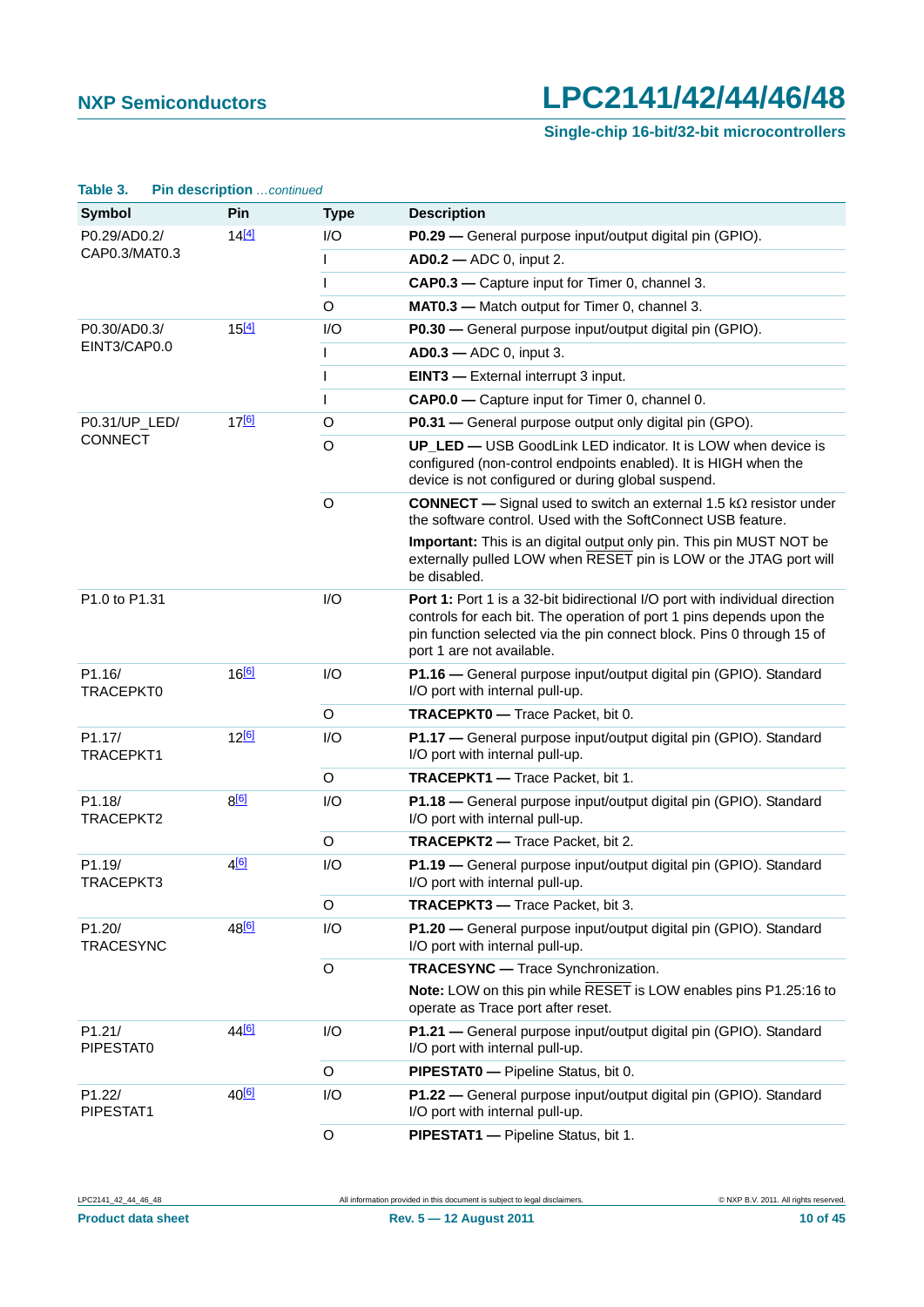## **Single-chip 16-bit/32-bit microcontrollers**

| Table 3.                  | <b>Pin description</b> continued |              |                                                                                                                                                                                                                              |
|---------------------------|----------------------------------|--------------|------------------------------------------------------------------------------------------------------------------------------------------------------------------------------------------------------------------------------|
| <b>Symbol</b>             | Pin                              | <b>Type</b>  | <b>Description</b>                                                                                                                                                                                                           |
| P1.23/<br>PIPESTAT2       | 36[6]                            | I/O          | P1.23 - General purpose input/output digital pin (GPIO). Standard<br>I/O port with internal pull-up.                                                                                                                         |
|                           |                                  | O            | PIPESTAT2 - Pipeline Status, bit 2.                                                                                                                                                                                          |
| P1.24/<br><b>TRACECLK</b> | 32[6]                            | I/O          | P1.24 - General purpose input/output digital pin (GPIO). Standard<br>I/O port with internal pull-up.                                                                                                                         |
|                           |                                  | O            | <b>TRACECLK - Trace Clock.</b>                                                                                                                                                                                               |
| P1.25/EXTINO              | 28[6]                            | I/O          | P1.25 - General purpose input/output digital pin (GPIO). Standard<br>I/O port with internal pull-up.                                                                                                                         |
|                           |                                  | $\mathsf{I}$ | <b>EXTINO</b> - External Trigger Input.                                                                                                                                                                                      |
| <b>P1.26/RTCK</b>         | 24[6]                            | 1/O          | P1.26 - General purpose input/output digital pin (GPIO).                                                                                                                                                                     |
|                           |                                  | I/O          | RTCK - Returned Test Clock output. Extra signal added to the JTAG<br>port. Assists debugger synchronization when processor frequency<br>varies. Bidirectional pin with internal pull-up.                                     |
|                           |                                  |              | Note: LOW on RTCK while RESET is LOW enables pins P1[31:26] to<br>operate as Debug port after reset.                                                                                                                         |
| P1.27/TDO                 | 64 <sup>[6]</sup>                | 1/O          | P1.27 - General purpose input/output digital pin (GPIO).                                                                                                                                                                     |
|                           |                                  | O            | <b>TDO</b> - Test Data out for JTAG interface.                                                                                                                                                                               |
| P1.28/TDI                 | 60 <sup>[6]</sup>                | 1/O          | P1.28 - General purpose input/output digital pin (GPIO).                                                                                                                                                                     |
|                           |                                  | $\mathbf{I}$ | <b>TDI</b> - Test Data in for JTAG interface.                                                                                                                                                                                |
| P1.29/TCK                 | 56[6]                            | I/O          | P1.29 - General purpose input/output digital pin (GPIO).                                                                                                                                                                     |
|                           |                                  | $\mathsf{I}$ | TCK - Test Clock for JTAG interface. This clock must be slower than<br>$1$ <sup>2</sup> <sub>6</sub> of the CPU clock (CCLK) for the JTAG interface to operate.                                                              |
| P1.30/TMS                 | 52 <sup>[6]</sup>                | I/O          | P1.30 - General purpose input/output digital pin (GPIO).                                                                                                                                                                     |
|                           |                                  | $\mathbf{I}$ | <b>TMS</b> - Test Mode Select for JTAG interface.                                                                                                                                                                            |
| <b>P1.31/TRST</b>         | $20^{6}$                         | I/O          | P1.31 - General purpose input/output digital pin (GPIO).                                                                                                                                                                     |
|                           |                                  | $\mathsf{I}$ | <b>TRST</b> - Test Reset for JTAG interface.                                                                                                                                                                                 |
| D+                        | $10^{[7]}$                       | I/O          | USB bidirectional D+ line.                                                                                                                                                                                                   |
| $D-$                      | $11$ [7]                         | I/O          | USB bidirectional D- line.                                                                                                                                                                                                   |
| <b>RESET</b>              | 57[8]                            |              | <b>External reset input:</b> A LOW on this pin resets the device, causing<br>I/O ports and peripherals to take on their default states, and processor<br>execution to begin at address 0. TTL with hysteresis, 5 V tolerant. |
| XTAL1                     | $62^{[9]}$                       | $\mathsf{I}$ | Input to the oscillator circuit and internal clock generator circuits.                                                                                                                                                       |
| XTAL <sub>2</sub>         | $61^{[9]}$                       | $\circ$      | Output from the oscillator amplifier.                                                                                                                                                                                        |
| RTCX1                     | $3^{[9][10]}$                    | $\mathsf{I}$ | Input to the RTC oscillator circuit.                                                                                                                                                                                         |
| RTCX2                     | 5[9][10]                         | $\circ$      | Output from the RTC oscillator circuit.                                                                                                                                                                                      |
| $V_{SS}$                  | 6, 18, 25, 42,<br>50             | $\mathbf{I}$ | Ground: 0 V reference.                                                                                                                                                                                                       |
| V <sub>SSA</sub>          | 59                               | ı            | Analog ground: 0 V reference. This should nominally be the same<br>voltage as $V_{SS}$ , but should be isolated to minimize noise and error.                                                                                 |
| $V_{DD}$                  | 23, 43, 51                       |              | 3.3 V power supply: This is the power supply voltage for the core and<br>I/O ports.                                                                                                                                          |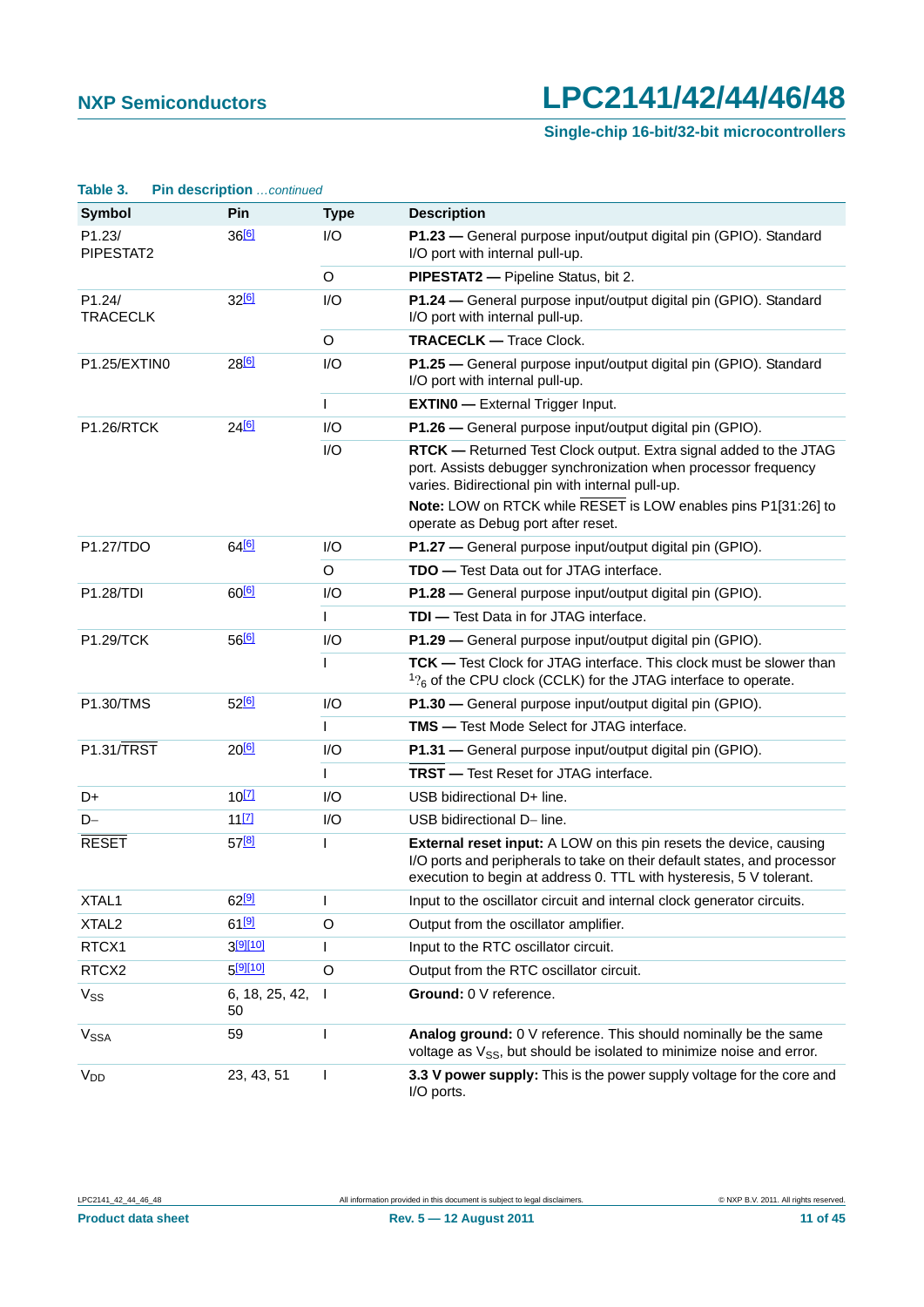#### **Single-chip 16-bit/32-bit microcontrollers**

| Table 3.         | <b>PIN GESCHDUON</b> CONTINUED |      |                                                                                                                                                                                                                   |
|------------------|--------------------------------|------|-------------------------------------------------------------------------------------------------------------------------------------------------------------------------------------------------------------------|
| Symbol           | Pin                            | Type | <b>Description</b>                                                                                                                                                                                                |
| V <sub>DDA</sub> |                                |      | Analog 3.3 V power supply: This should be nominally the same<br>voltage as V <sub>DD</sub> but should be isolated to minimize noise and error.<br>This voltage is only used to power the on-chip ADC(s) and DAC.  |
| <b>VRFF</b>      | 63                             |      | ADC reference voltage: This should be nominally less than or equal<br>to the $V_{DD}$ voltage but should be isolated to minimize noise and error.<br>Level on this pin is used as a reference for ADC(s) and DAC. |
| <b>VBAT</b>      | 49                             |      | RTC power supply voltage: $3.3 \vee$ on this pin supplies the power to<br>the RTC.                                                                                                                                |

**Table 3. Pin description** *…continued*

<span id="page-11-0"></span>[1] 5 V tolerant pad (no built-in pull-up resistor) providing digital I/O functions with TTL levels and hysteresis and 10 ns slew rate control.

<span id="page-11-1"></span>[2] 5 V tolerant pad (no built-in pull-up resistor) providing digital I/O functions with TTL levels and hysteresis and 10 ns slew rate control. If configured for an input function, this pad utilizes built-in glitch filter that blocks pulses shorter than 3 ns.

<span id="page-11-2"></span>[3] Open-drain 5 V tolerant digital I/O I2C-bus 400 kHz specification compatible pad. It requires external pull-up to provide an output functionality.

<span id="page-11-3"></span>[4] 5 V tolerant pad (no built-in pull-up resistor) providing digital I/O (with TTL levels and hysteresis and 10 ns slew rate control) and analog input function. If configured for an input function, this pad utilizes built-in glitch filter that blocks pulses shorter than 3 ns. When configured as an ADC input, digital section of the pad is disabled.

<span id="page-11-4"></span>[5] 5 V tolerant pad (no built-in pull-up resistor) providing digital I/O (with TTL levels and hysteresis and 10 ns slew rate control) and analog output function. When configured as the DAC output, digital section of the pad is disabled.

<span id="page-11-5"></span>[6] 5 V tolerant pad with built-in pull-up resistor providing digital I/O functions with TTL levels and hysteresis and 10 ns slew rate control. The pull-up resistor's value typically ranges from 60 k $\Omega$  to 300 k $\Omega$ .

<span id="page-11-6"></span>[7] Pad is designed in accordance with the Universal Serial Bus (USB) specification, revision 2.0 (Full-speed and Low-speed mode only).

<span id="page-11-7"></span>[8] 5 V tolerant pad providing digital input (with TTL levels and hysteresis) function only.

<span id="page-11-8"></span>[9] Pad provides special analog functionality.

<span id="page-11-9"></span>[10] When unused, the RTCX1 pin can be grounded or left floating. For lowest power leave it floating. The other RTC pin, RTCX2, should be left floating.

LPC2141 42 44 46 48 All information provided in this document is subject to legal disclaimers. 
Example 2141 42 44 46 48 CNAP B.V. 2011. All rights reserved.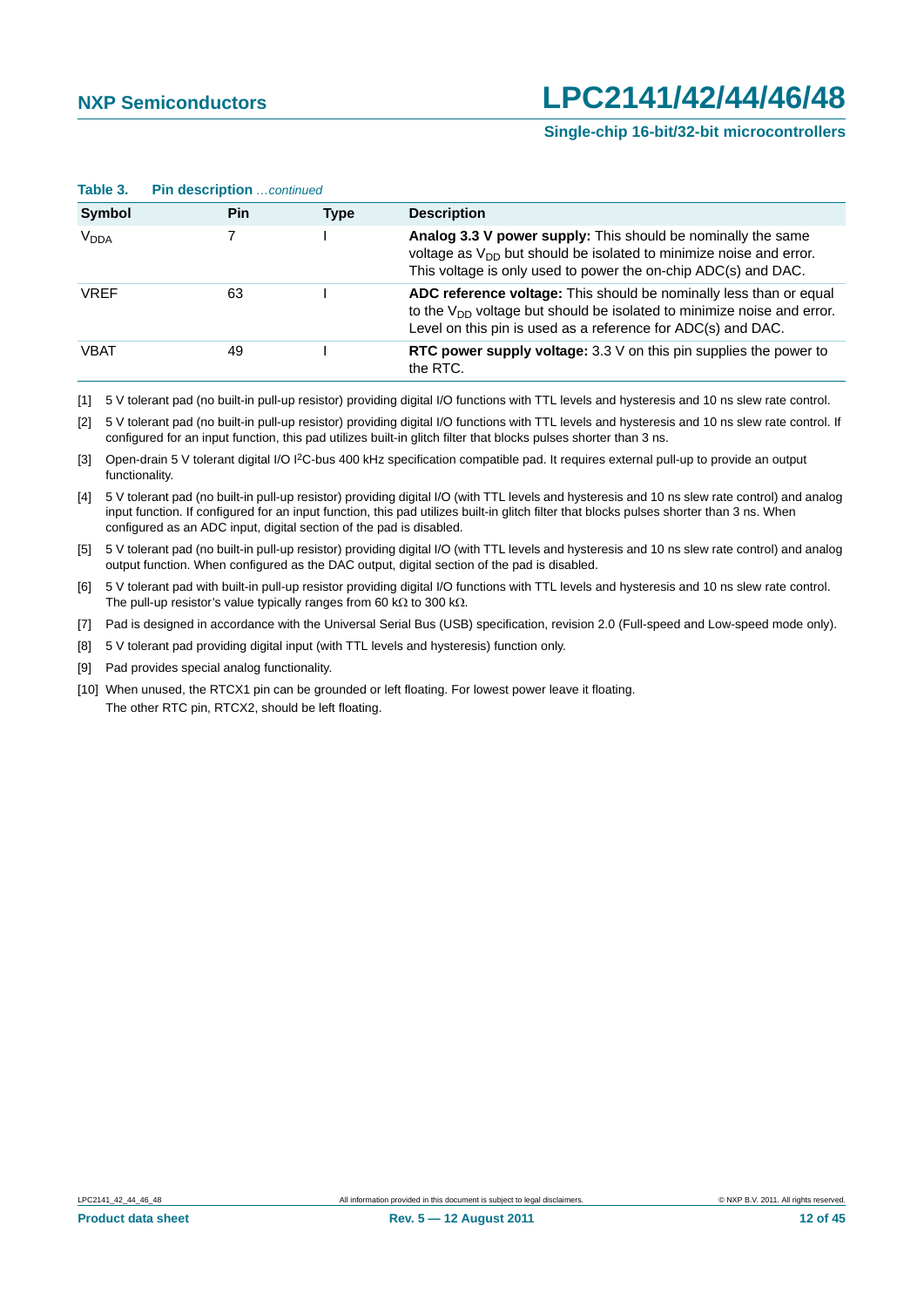### <span id="page-12-1"></span><span id="page-12-0"></span>**6. Functional description**

#### **6.1 Architectural overview**

The ARM7TDMI-S is a general purpose 32-bit microprocessor, which offers high performance and very low power consumption. The ARM architecture is based on Reduced Instruction Set Computer (RISC) principles, and the instruction set and related decode mechanism are much simpler than those of microprogrammed Complex Instruction Set Computers (CISC). This simplicity results in a high instruction throughput and impressive real-time interrupt response from a small and cost-effective processor core.

Pipeline techniques are employed so that all parts of the processing and memory systems can operate continuously. Typically, while one instruction is being executed, its successor is being decoded, and a third instruction is being fetched from memory.

The ARM7TDMI-S processor also employs a unique architectural strategy known as Thumb, which makes it ideally suited to high-volume applications with memory restrictions, or applications where code density is an issue.

The key idea behind Thumb is that of a super-reduced instruction set. Essentially, the ARM7TDMI-S processor has two instruction sets:

- **•** The standard 32-bit ARM set.
- **•** A 16-bit Thumb set.

The Thumb set's 16-bit instruction length allows it to approach twice the density of standard ARM code while retaining most of the ARM's performance advantage over a traditional 16-bit processor using 16-bit registers. This is possible because Thumb code operates on the same 32-bit register set as ARM code.

Thumb code is able to provide up to 65 % of the code size of ARM, and 160 % of the performance of an equivalent ARM processor connected to a 16-bit memory system.

The particular flash implementation in the LPC2141/42/44/46/48 allows for full speed execution also in ARM mode. It is recommended to program performance critical and short code sections (such as interrupt service routines and DSP algorithms) in ARM mode. The impact on the overall code size will be minimal but the speed can be increased by 30 % over Thumb mode.

#### <span id="page-12-2"></span>**6.2 On-chip flash program memory**

The LPC2141/42/44/46/48 incorporate a 32 kB, 64 kB, 128 kB, 256 kB and 512 kB flash memory system respectively. This memory may be used for both code and data storage. Programming of the flash memory may be accomplished in several ways. It may be programmed In System via the serial port. The application program may also erase and/or program the flash while the application is running, allowing a great degree of flexibility for data storage field firmware upgrades, etc. Due to the architectural solution chosen for an on-chip boot loader, flash memory available for user's code on LPC2141/42/44/46/48 is 32 kB, 64 kB, 128 kB, 256 kB and 500 kB respectively.

The LPC2141/42/44/46/48 flash memory provides a minimum of 100000 erase/write cycles and 20 years of data-retention.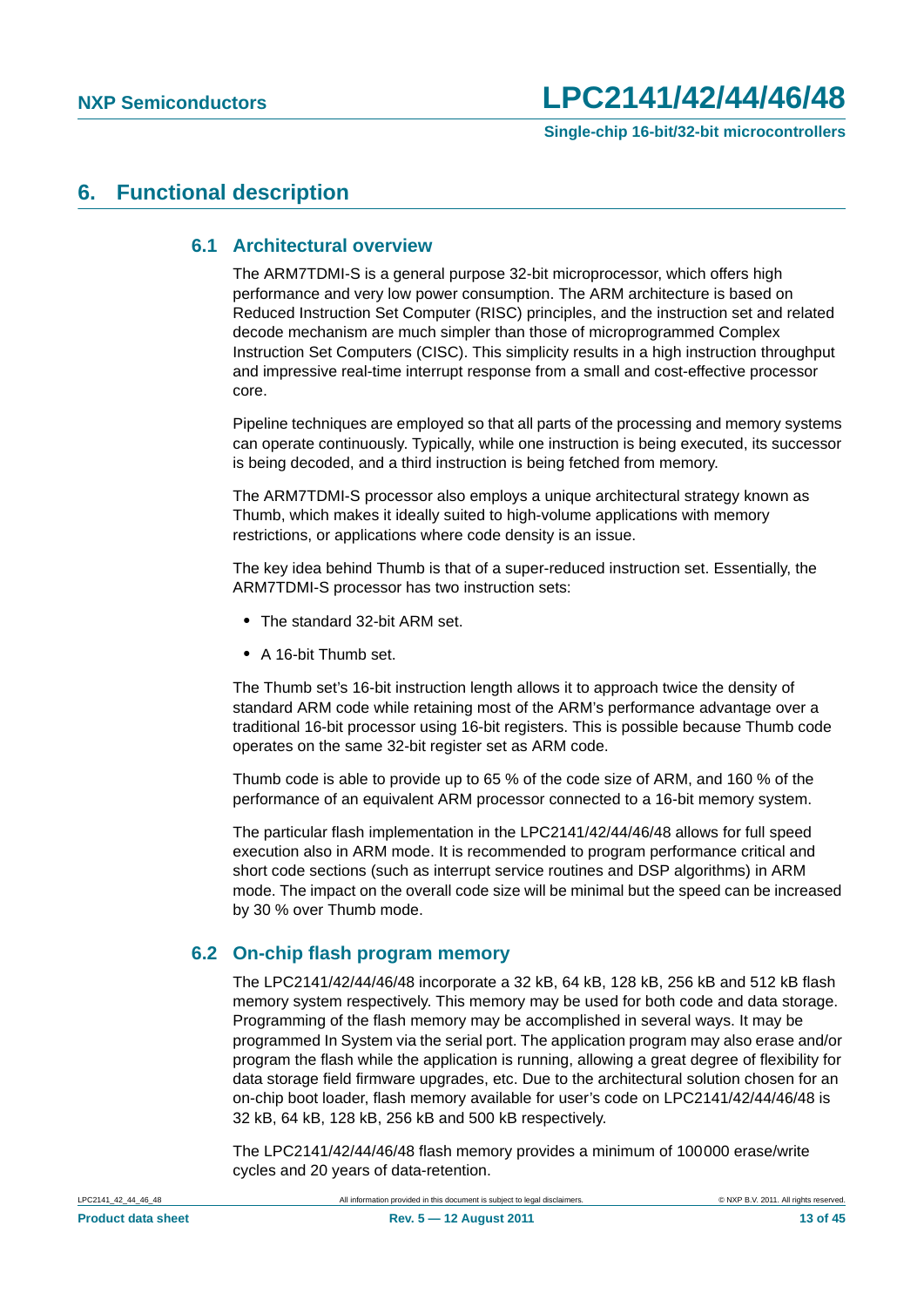#### <span id="page-13-1"></span>**6.3 On-chip static RAM**

On-chip static RAM may be used for code and/or data storage. The SRAM may be accessed as 8-bit, 16-bit, and 32-bit. The LPC2141, LPC2142/44 and LPC2146/48 provide 8 kB, 16 kB and 32 kB of static RAM respectively.

In case of LPC2146/48 only, an 8 kB SRAM block intended to be utilized mainly by the USB can also be used as a general purpose RAM for data storage and code storage and execution.

#### <span id="page-13-2"></span>**6.4 Memory map**

The LPC2141/42/44/46/48 memory map incorporates several distinct regions, as shown in [Figure 5](#page-13-0).

In addition, the CPU interrupt vectors may be remapped to allow them to reside in either flash memory (the default) or on-chip static RAM. This is described in [Section 6.19](#page-21-0)  ["System control".](#page-21-0)



<span id="page-13-0"></span>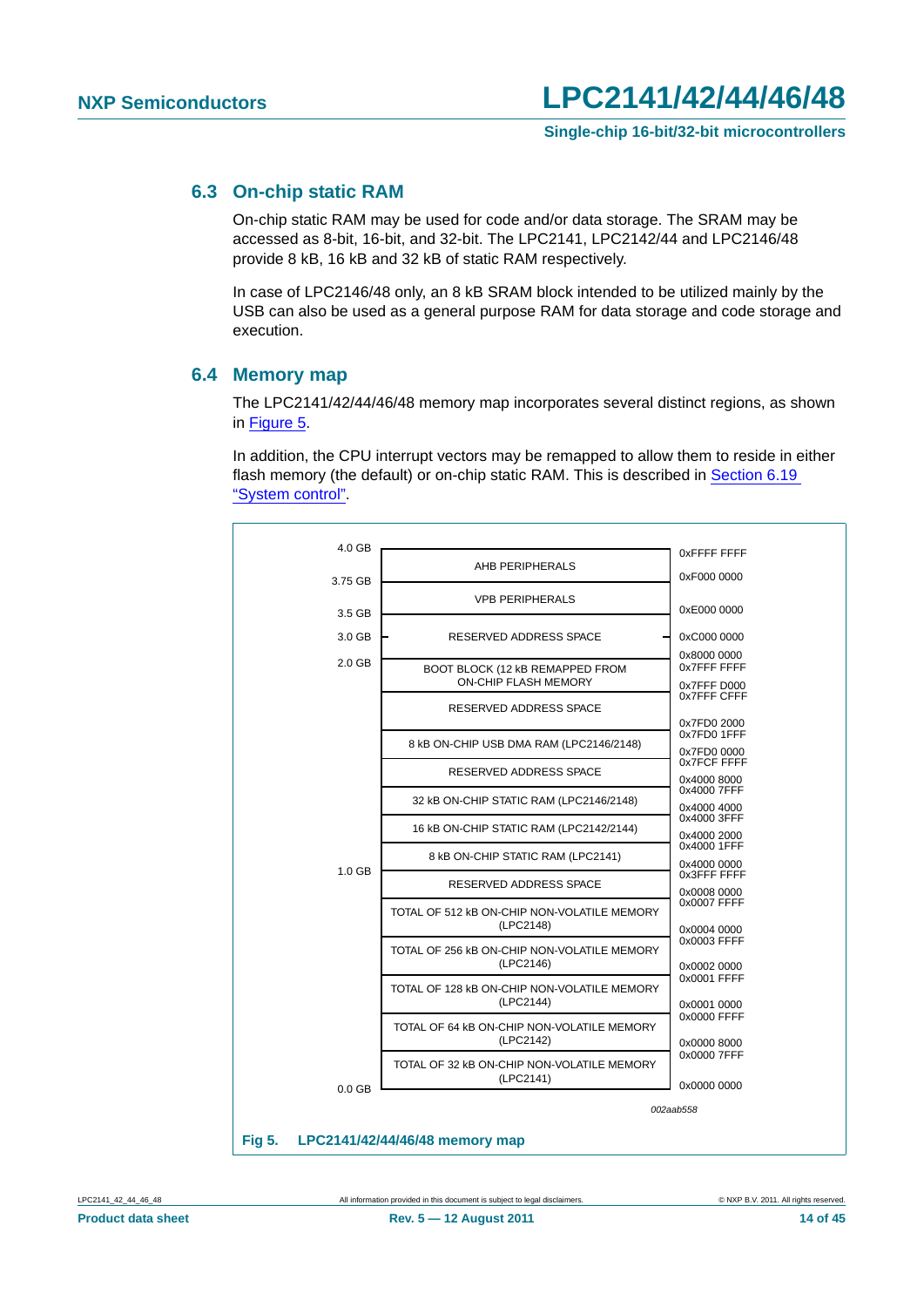#### <span id="page-14-0"></span>**6.5 Interrupt controller**

The Vectored Interrupt Controller (VIC) accepts all of the interrupt request inputs and categorizes them as Fast Interrupt reQuest (FIQ), vectored Interrupt ReQuest (IRQ), and non-vectored IRQ as defined by programmable settings. The programmable assignment scheme means that priorities of interrupts from the various peripherals can be dynamically assigned and adjusted.

FIQ has the highest priority. If more than one request is assigned to FIQ, the VIC combines the requests to produce the FIQ signal to the ARM processor. The fastest possible FIQ latency is achieved when only one request is classified as FIQ, because then the FIQ service routine does not need to branch into the interrupt service routine but can run from the interrupt vector location. If more than one request is assigned to the FIQ class, the FIQ service routine will read a word from the VIC that identifies which FIQ source(s) is (are) requesting an interrupt.

Vectored IRQs have the middle priority. Sixteen of the interrupt requests can be assigned to this category. Any of the interrupt requests can be assigned to any of the 16 vectored IRQ slots, among which slot 0 has the highest priority and slot 15 has the lowest.

Non-vectored IRQs have the lowest priority.

The VIC combines the requests from all the vectored and non-vectored IRQs to produce the IRQ signal to the ARM processor. The IRQ service routine can start by reading a register from the VIC and jumping there. If any of the vectored IRQs are pending, the VIC provides the address of the highest-priority requesting IRQs service routine, otherwise it provides the address of a default routine that is shared by all the non-vectored IRQs. The default routine can read another VIC register to see what IRQs are active.

#### <span id="page-14-1"></span>**6.5.1 Interrupt sources**

Each peripheral device has one interrupt line connected to the Vectored Interrupt Controller, but may have several internal interrupt flags. Individual interrupt flags may also represent more than one interrupt source.

### <span id="page-14-2"></span>**6.6 Pin connect block**

The pin connect block allows selected pins of the microcontroller to have more than one function. Configuration registers control the multiplexers to allow connection between the pin and the on chip peripherals. Peripherals should be connected to the appropriate pins prior to being activated, and prior to any related interrupt(s) being enabled. Activity of any enabled peripheral function that is not mapped to a related pin should be considered undefined.

The Pin Control Module with its pin select registers defines the functionality of the microcontroller in a given hardware environment.

After reset all pins of Port 0 and Port 1 are configured as input with the following exceptions: If debug is enabled, the JTAG pins will assume their JTAG functionality; if trace is enabled, the Trace pins will assume their trace functionality. The pins associated with the I<sup>2</sup>C0 and I<sup>2</sup>C1 interface are open drain.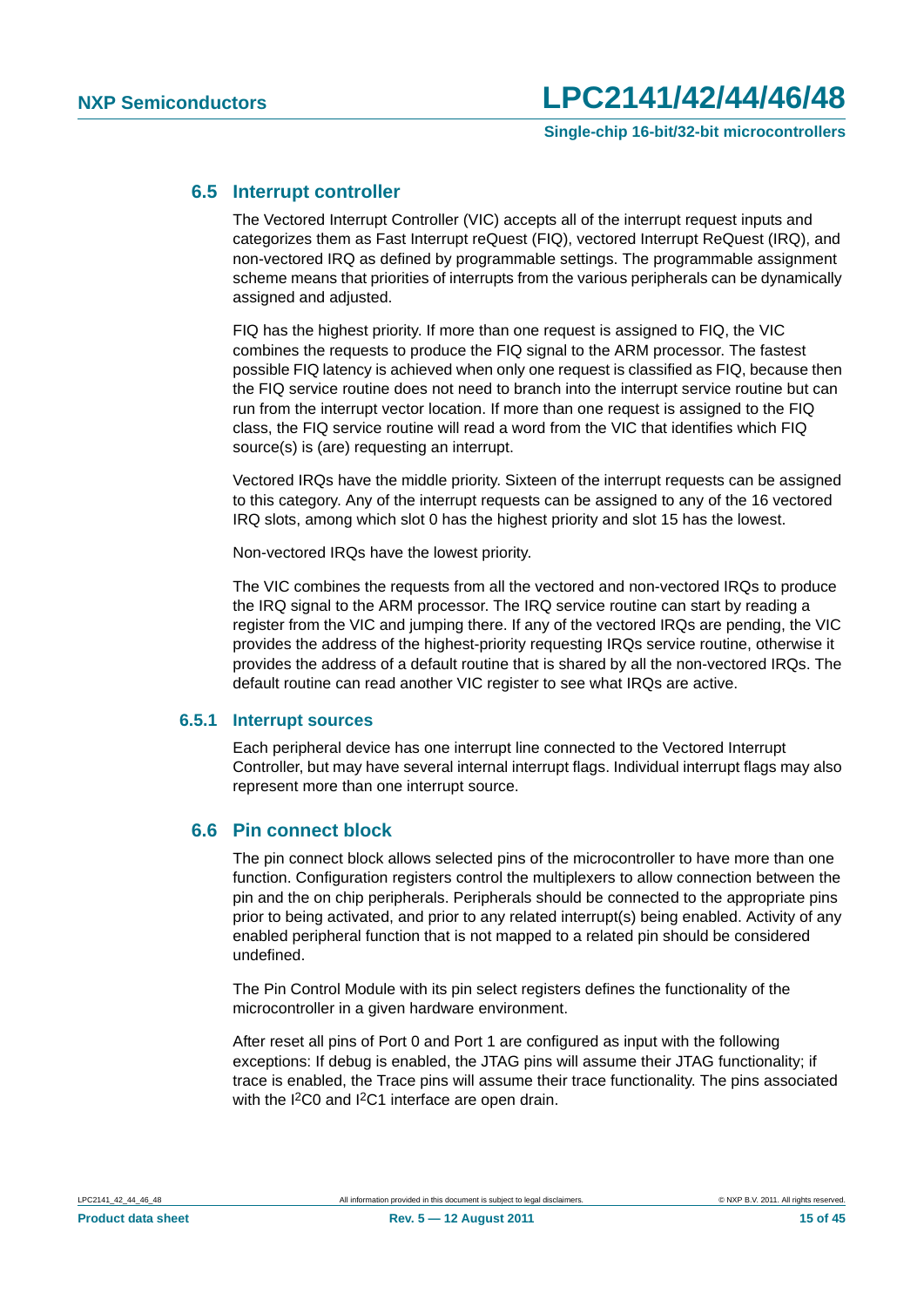#### <span id="page-15-0"></span>**6.7 Fast general purpose parallel I/O (GPIO)**

Device pins that are not connected to a specific peripheral function are controlled by the GPIO registers. Pins may be dynamically configured as inputs or outputs. Separate registers allow setting or clearing any number of outputs simultaneously. The value of the output register may be read back, as well as the current state of the port pins.

LPC2141/42/44/46/48 introduce accelerated GPIO functions over prior LPC2000 devices:

- **•** GPIO registers are relocated to the ARM local bus for the fastest possible I/O timing.
- **•** Mask registers allow treating sets of port bits as a group, leaving other bits unchanged.
- **•** All GPIO registers are byte addressable.
- **•** Entire port value can be written in one instruction.

#### <span id="page-15-1"></span>**6.7.1 Features**

- **•** Bit-level set and clear registers allow a single instruction set or clear of any number of bits in one port.
- **•** Direction control of individual bits.
- **•** Separate control of output set and clear.
- **•** All I/O default to inputs after reset.

#### <span id="page-15-2"></span>**6.8 10-bit ADC**

The LPC2141/42 contain one and the LPC2144/46/48 contain two analog to digital converters. These converters are single 10-bit successive approximation analog to digital converters. While ADC0 has six channels, ADC1 has eight channels. Therefore, total number of available ADC inputs for LPC2141/42 is 6 and for LPC2144/46/48 is 14.

#### <span id="page-15-3"></span>**6.8.1 Features**

- **•** 10 bit successive approximation analog to digital converter.
- Measurement range of 0 V to VREF (2.5 V  $\leq$  VREF  $\leq$  V<sub>DDA</sub>).
- **•** Each converter capable of performing more than 400000 10-bit samples per second.
- **•** Every analog input has a dedicated result register to reduce interrupt overhead.
- **•** Burst conversion mode for single or multiple inputs.
- **•** Optional conversion on transition on input pin or timer match signal.
- **•** Global Start command for both converters (LPC2142/44/46/48 only).

#### <span id="page-15-4"></span>**6.9 10-bit DAC**

The DAC enables the LPC2141/42/44/46/48 to generate a variable analog output. The maximum DAC output voltage is the VREF voltage.

#### <span id="page-15-5"></span>**6.9.1 Features**

- **•** 10-bit DAC.
- **•** Buffered output.
- **•** Power-down mode available.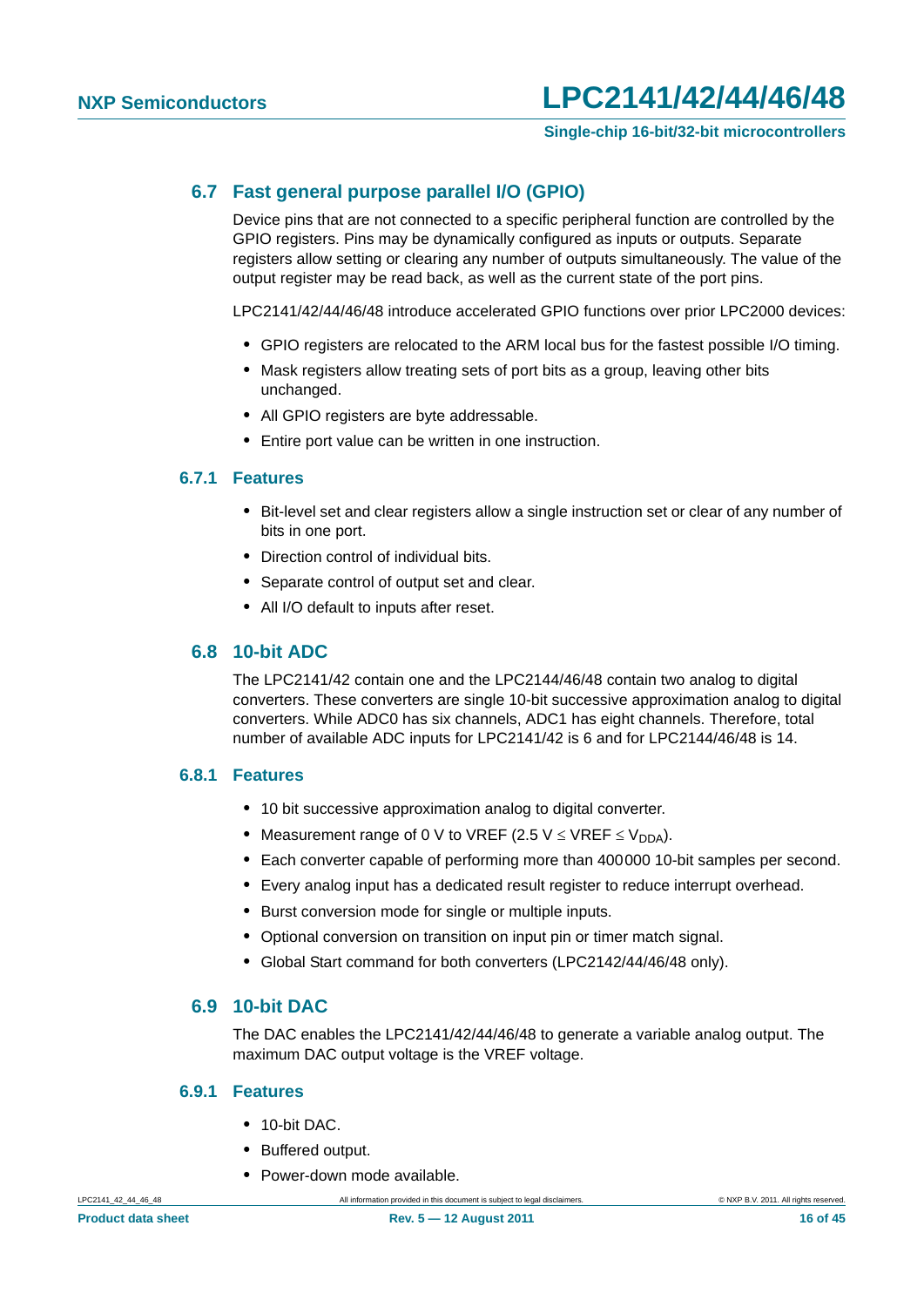**•** Selectable speed versus power.

#### <span id="page-16-0"></span>**6.10 USB 2.0 device controller**

The USB is a 4-wire serial bus that supports communication between a host and a number (127 max) of peripherals. The host controller allocates the USB bandwidth to attached devices through a token based protocol. The bus supports hot plugging, unplugging, and dynamic configuration of the devices. All transactions are initiated by the host controller.

The LPC2141/42/44/46/48 is equipped with a USB device controller that enables 12 Mbit/s data exchange with a USB host controller. It consists of a register interface, serial interface engine, endpoint buffer memory and DMA controller. The serial interface engine decodes the USB data stream and writes data to the appropriate end point buffer memory. The status of a completed USB transfer or error condition is indicated via status registers. An interrupt is also generated if enabled.

A DMA controller (available in LPC2146/48 only) can transfer data between an endpoint buffer and the USB RAM.

#### <span id="page-16-1"></span>**6.10.1 Features**

- **•** Fully compliant with USB 2.0 Full-speed specification.
- **•** Supports 32 physical (16 logical) endpoints.
- **•** Supports control, bulk, interrupt and isochronous endpoints.
- **•** Scalable realization of endpoints at run time.
- **•** Endpoint maximum packet size selection (up to USB maximum specification) by software at run time.
- **•** RAM message buffer size based on endpoint realization and maximum packet size.
- **•** Supports SoftConnect and GoodLink LED indicator. These two functions are sharing one pin.
- **•** Supports bus-powered capability with low suspend current.
- **•** Supports DMA transfer on all non-control endpoints (LPC2146/48 only).
- **•** One duplex DMA channel serves all endpoints (LPC2146/48 only).
- **•** Allows dynamic switching between CPU controlled and DMA modes (only in LPC2146/48).
- **•** Double buffer implementation for bulk and isochronous endpoints.

### <span id="page-16-2"></span>**6.11 UARTs**

The LPC2141/42/44/46/48 each contain two UARTs. In addition to standard transmit and receive data lines, the LPC2144/46/48 UART1 also provides a full modem control handshake interface.

Compared to previous LPC2000 microcontrollers, UARTs in LPC2141/42/44/46/48 introduce a fractional baud rate generator for both UARTs, enabling these microcontrollers to achieve standard baud rates such as 115200 with any crystal frequency above 2 MHz. In addition, auto-CTS/RTS flow-control functions are fully implemented in hardware (UART1 in LPC2144/46/48 only).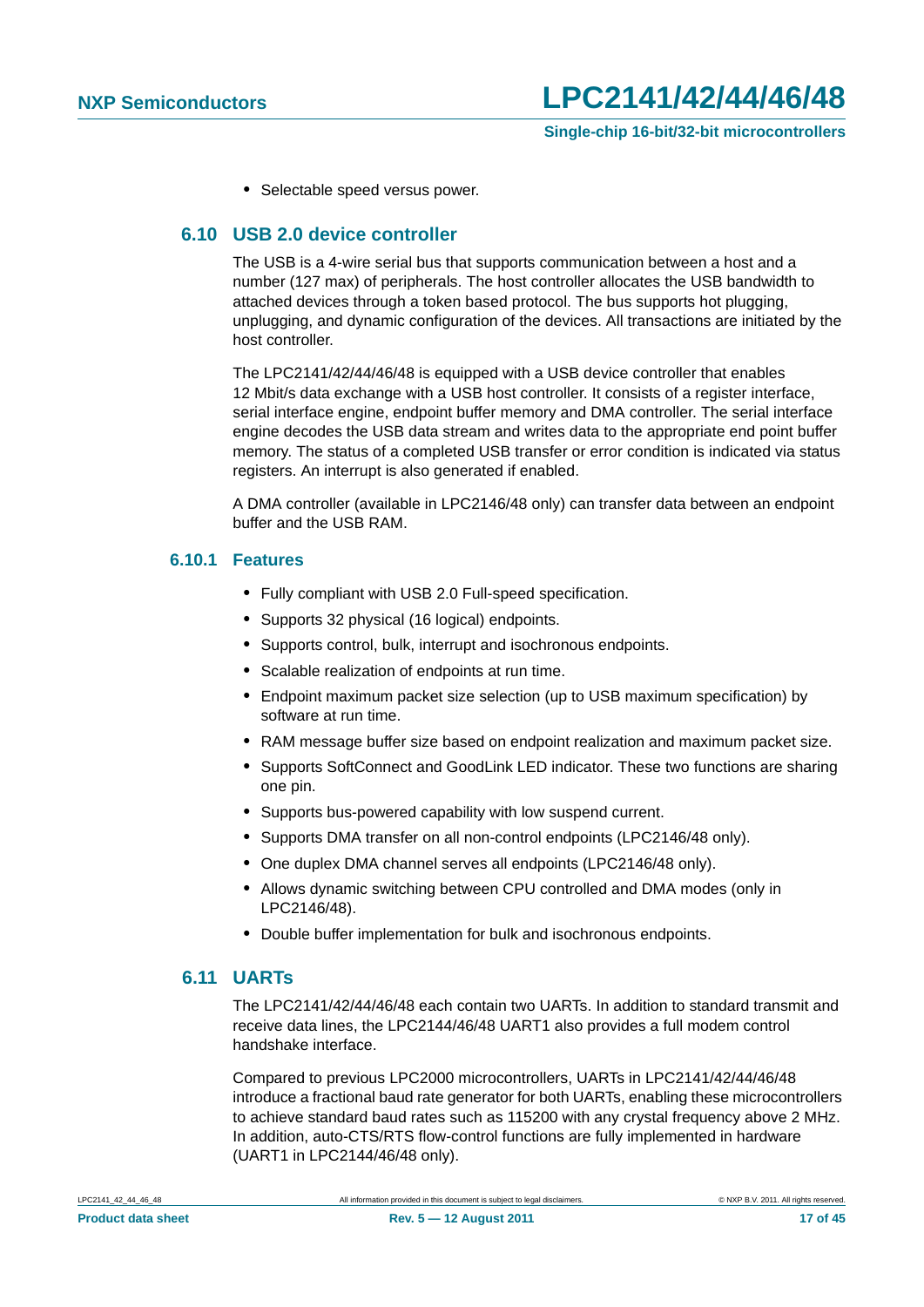#### <span id="page-17-0"></span>**6.11.1 Features**

- **•** 16 B Receive and Transmit FIFOs.
- **•** Register locations conform to 16C550 industry standard.
- **•** Receiver FIFO trigger points at 1 B, 4 B, 8 B, and 14 B
- **•** Built-in fractional baud rate generator covering wide range of baud rates without a need for external crystals of particular values.
- **•** Transmission FIFO control enables implementation of software (XON/XOFF) flow control on both UARTs.
- **•** LPC2144/46/48 UART1 equipped with standard modem interface signals. This module also provides full support for hardware flow control (auto-CTS/RTS).

#### <span id="page-17-1"></span>**6.12 I2C-bus serial I/O controller**

The LPC2141/42/44/46/48 each contain two I2C-bus controllers.

The I<sup>2</sup>C-bus is bidirectional, for inter-IC control using only two wires: a Serial Clock Line (SCL), and a Serial DAta line (SDA). Each device is recognized by a unique address and can operate as either a receiver-only device (e.g., an LCD driver or a transmitter with the capability to both receive and send information (such as memory)). Transmitters and/or receivers can operate in either master or slave mode, depending on whether the chip has to initiate a data transfer or is only addressed. The  $I^2C$ -bus is a multi-master bus, it can be controlled by more than one bus master connected to it.

The I<sup>2</sup>C-bus implemented in LPC2141/42/44/46/48 supports bit rates up to 400 kbit/s (Fast  $l^2C$ -bus).

#### <span id="page-17-2"></span>**6.12.1 Features**

- **•** Compliant with standard I2C-bus interface.
- **•** Easy to configure as master, slave, or master/slave.
- **•** Programmable clocks allow versatile rate control.
- **•** Bidirectional data transfer between masters and slaves.
- **•** Multi-master bus (no central master).
- **•** Arbitration between simultaneously transmitting masters without corruption of serial data on the bus.
- **•** Serial clock synchronization allows devices with different bit rates to communicate via one serial bus.
- **•** Serial clock synchronization can be used as a handshake mechanism to suspend and resume serial transfer.
- **•** The I2C-bus can be used for test and diagnostic purposes.

#### <span id="page-17-3"></span>**6.13 SPI serial I/O controller**

The LPC2141/42/44/46/48 each contain one SPI controller. The SPI is a full duplex serial interface, designed to handle multiple masters and slaves connected to a given bus. Only a single master and a single slave can communicate on the interface during a given data transfer. During a data transfer the master always sends a byte of data to the slave, and the slave always sends a byte of data to the master.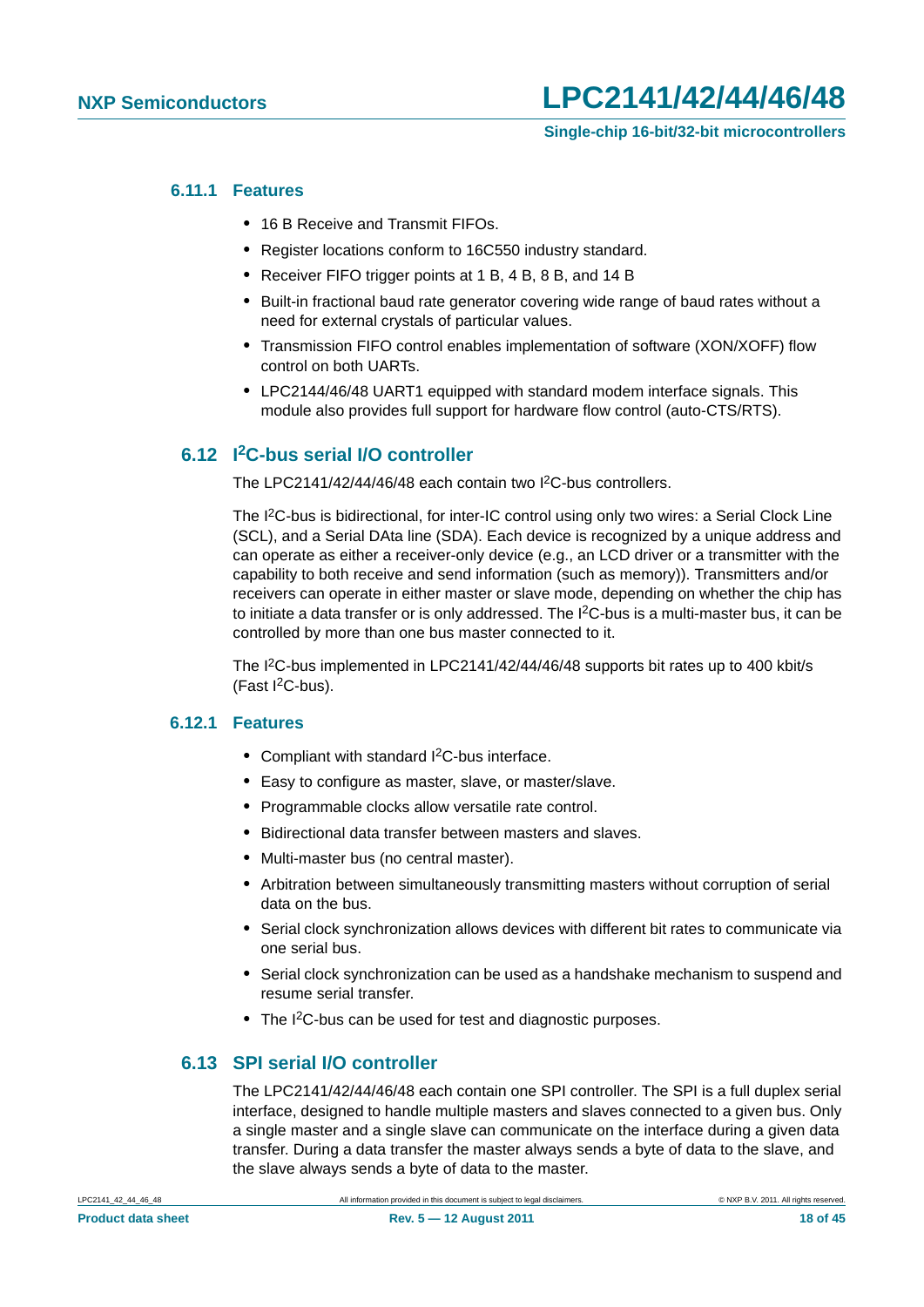#### <span id="page-18-0"></span>**6.13.1 Features**

- **•** Compliant with SPI specification.
- **•** Synchronous, Serial, Full Duplex, Communication.
- **•** Combined SPI master and slave.
- **•** Maximum data bit rate of one eighth of the input clock rate.

#### <span id="page-18-1"></span>**6.14 SSP serial I/O controller**

The LPC2141/42/44/46/48 each contain one Serial Synchronous Port controller (SSP). The SSP controller is capable of operation on a SPI, 4-wire SSI, or Microwire bus. It can interact with multiple masters and slaves on the bus. However, only a single master and a single slave can communicate on the bus during a given data transfer. The SSP supports full duplex transfers, with data frames of 4 bits to 16 bits of data flowing from the master to the slave and from the slave to the master. Often only one of these data flows carries meaningful data.

#### <span id="page-18-2"></span>**6.14.1 Features**

- **•** Compatible with Motorola's SPI, TI's 4-wire SSI and National Semiconductor's Microwire buses.
- **•** Synchronous serial communication.
- **•** Master or slave operation.
- **•** 8-frame FIFOs for both transmit and receive.
- **•** Four bits to 16 bits per frame.

#### <span id="page-18-3"></span>**6.15 General purpose timers/external event counters**

The Timer/Counter is designed to count cycles of the peripheral clock (PCLK) or an externally supplied clock and optionally generate interrupts or perform other actions at specified timer values, based on four match registers. It also includes four capture inputs to trap the timer value when an input signal transitions, optionally generating an interrupt. Multiple pins can be selected to perform a single capture or match function, providing an application with 'or' and 'and', as well as 'broadcast' functions among them.

The LPC2141/42/44/46/48 can count external events on one of the capture inputs if the minimum external pulse is equal or longer than a period of the PCLK. In this configuration, unused capture lines can be selected as regular timer capture inputs, or used as external interrupts.

#### <span id="page-18-4"></span>**6.15.1 Features**

- **•** A 32-bit timer/counter with a programmable 32-bit prescaler.
- **•** External event counter or timer operation.
- **•** Four 32-bit capture channels per timer/counter that can take a snapshot of the timer value when an input signal transitions. A capture event may also optionally generate an interrupt.
- **•** Four 32-bit match registers that allow:
	- **–** Continuous operation with optional interrupt generation on match.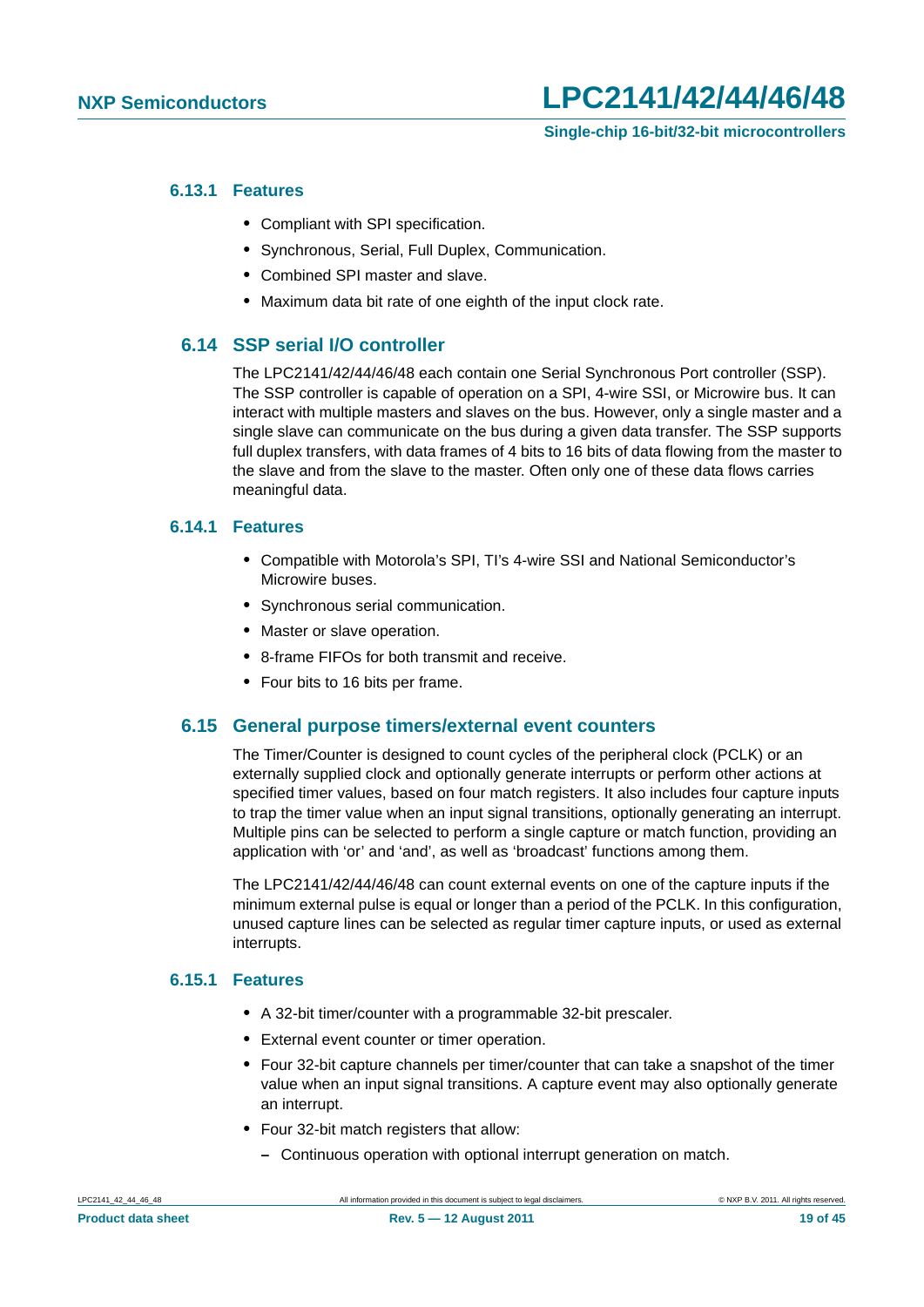#### **Single-chip 16-bit/32-bit microcontrollers**

- **–** Stop timer on match with optional interrupt generation.
- **–** Reset timer on match with optional interrupt generation.
- **•** Four external outputs per timer/counter corresponding to match registers, with the following capabilities:
	- **–** Set LOW on match.
	- **–** Set HIGH on match.
	- **–** Toggle on match.
	- **–** Do nothing on match.

#### <span id="page-19-0"></span>**6.16 Watchdog timer**

The purpose of the watchdog is to reset the microcontroller within a reasonable amount of time if it enters an erroneous state. When enabled, the watchdog will generate a system reset if the user program fails to 'feed' (or reload) the watchdog within a predetermined amount of time.

#### <span id="page-19-1"></span>**6.16.1 Features**

- **•** Internally resets chip if not periodically reloaded.
- **•** Debug mode.
- **•** Enabled by software but requires a hardware reset or a watchdog reset/interrupt to be disabled.
- **•** Incorrect/Incomplete feed sequence causes reset/interrupt if enabled.
- **•** Flag to indicate watchdog reset.
- **•** Programmable 32-bit timer with internal pre-scaler.
- Selectable time period from  $(T_{\text{cv(PCLK)}} \times 256 \times 4)$  to  $(T_{\text{cv(PCLK)}} \times 2^{32} \times 4)$  in multiples of  $T_{\text{c}V(\text{PCL K})} \times 4$ .

#### <span id="page-19-2"></span>**6.17 Real-time clock**

The RTC is designed to provide a set of counters to measure time when normal or idle operating mode is selected. The RTC has been designed to use little power, making it suitable for battery powered systems where the CPU is not running continuously (Idle mode).

#### <span id="page-19-3"></span>**6.17.1 Features**

- **•** Measures the passage of time to maintain a calendar and clock.
- **•** Ultra-low power design to support battery powered systems.
- **•** Provides Seconds, Minutes, Hours, Day of Month, Month, Year, Day of Week, and Day of Year.
- **•** Can use either the RTC dedicated 32 kHz oscillator input or clock derived from the external crystal/oscillator input at XTAL1. Programmable reference clock divider allows fine adjustment of the RTC.
- **•** Dedicated power supply pin can be connected to a battery or the main 3.3 V.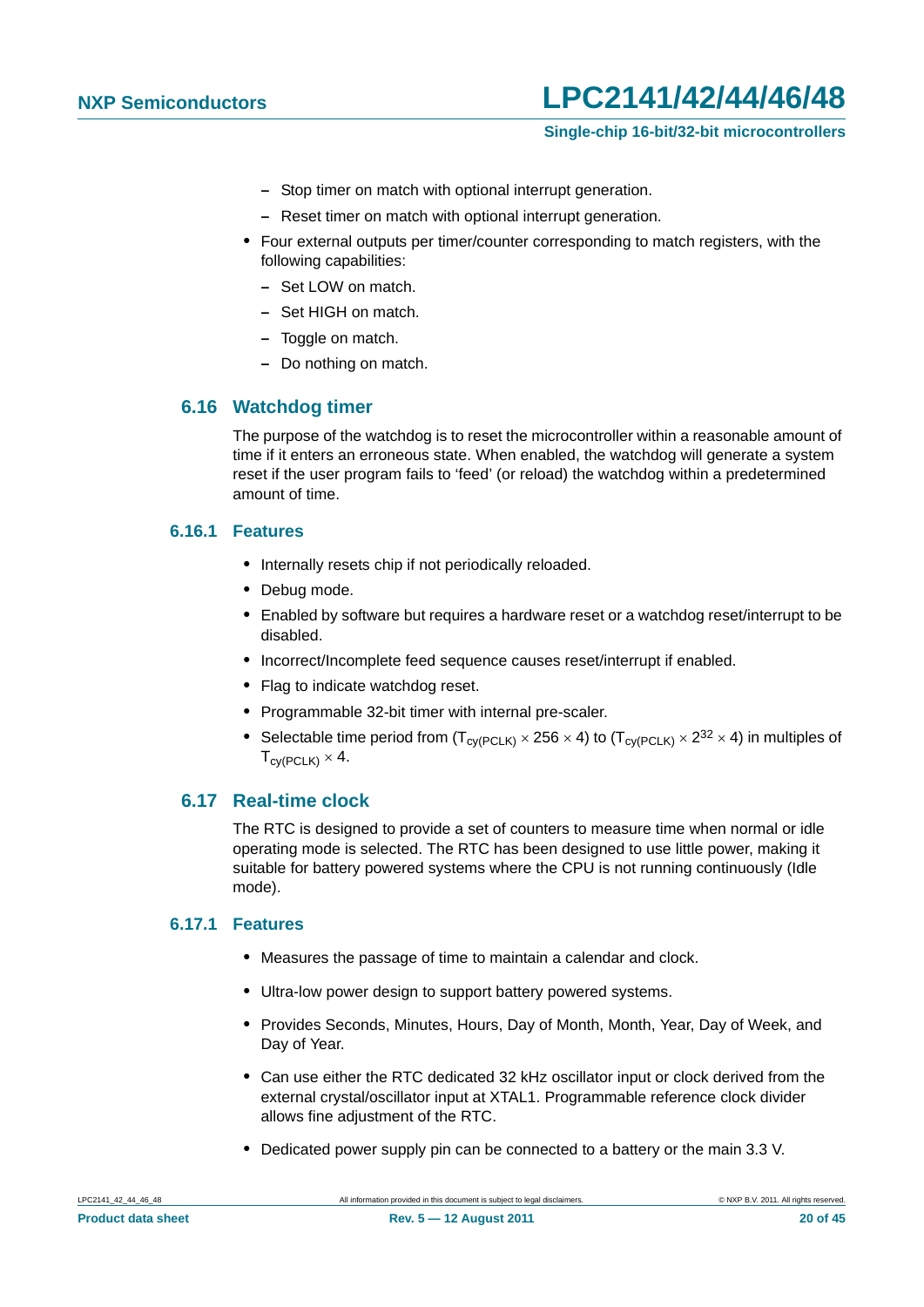#### <span id="page-20-0"></span>**6.18 Pulse width modulator**

The PWM is based on the standard timer block and inherits all of its features, although only the PWM function is pinned out on the LPC2141/42/44/46/48. The timer is designed to count cycles of the peripheral clock (PCLK) and optionally generate interrupts or perform other actions when specified timer values occur, based on seven match registers. The PWM function is also based on match register events.

The ability to separately control rising and falling edge locations allows the PWM to be used for more applications. For instance, multi-phase motor control typically requires three non-overlapping PWM outputs with individual control of all three pulse widths and positions.

Two match registers can be used to provide a single edge controlled PWM output. One match register (MR0) controls the PWM cycle rate, by resetting the count upon match. The other match register controls the PWM edge position. Additional single edge controlled PWM outputs require only one match register each, since the repetition rate is the same for all PWM outputs. Multiple single edge controlled PWM outputs will all have a rising edge at the beginning of each PWM cycle, when an MR0 match occurs.

Three match registers can be used to provide a PWM output with both edges controlled. Again, the MR0 match register controls the PWM cycle rate. The other match registers control the two PWM edge positions. Additional double edge controlled PWM outputs require only two match registers each, since the repetition rate is the same for all PWM outputs.

With double edge controlled PWM outputs, specific match registers control the rising and falling edge of the output. This allows both positive going PWM pulses (when the rising edge occurs prior to the falling edge), and negative going PWM pulses (when the falling edge occurs prior to the rising edge).

#### <span id="page-20-1"></span>**6.18.1 Features**

- **•** Seven match registers allow up to six single edge controlled or three double edge controlled PWM outputs, or a mix of both types.
- **•** The match registers also allow:
	- **–** Continuous operation with optional interrupt generation on match.
	- **–** Stop timer on match with optional interrupt generation.
	- **–** Reset timer on match with optional interrupt generation.
- **•** Supports single edge controlled and/or double edge controlled PWM outputs. Single edge controlled PWM outputs all go HIGH at the beginning of each cycle unless the output is a constant LOW. Double edge controlled PWM outputs can have either edge occur at any position within a cycle. This allows for both positive going and negative going pulses.
- **•** Pulse period and width can be any number of timer counts. This allows complete flexibility in the trade-off between resolution and repetition rate. All PWM outputs will occur at the same repetition rate.
- **•** Double edge controlled PWM outputs can be programmed to be either positive going or negative going pulses.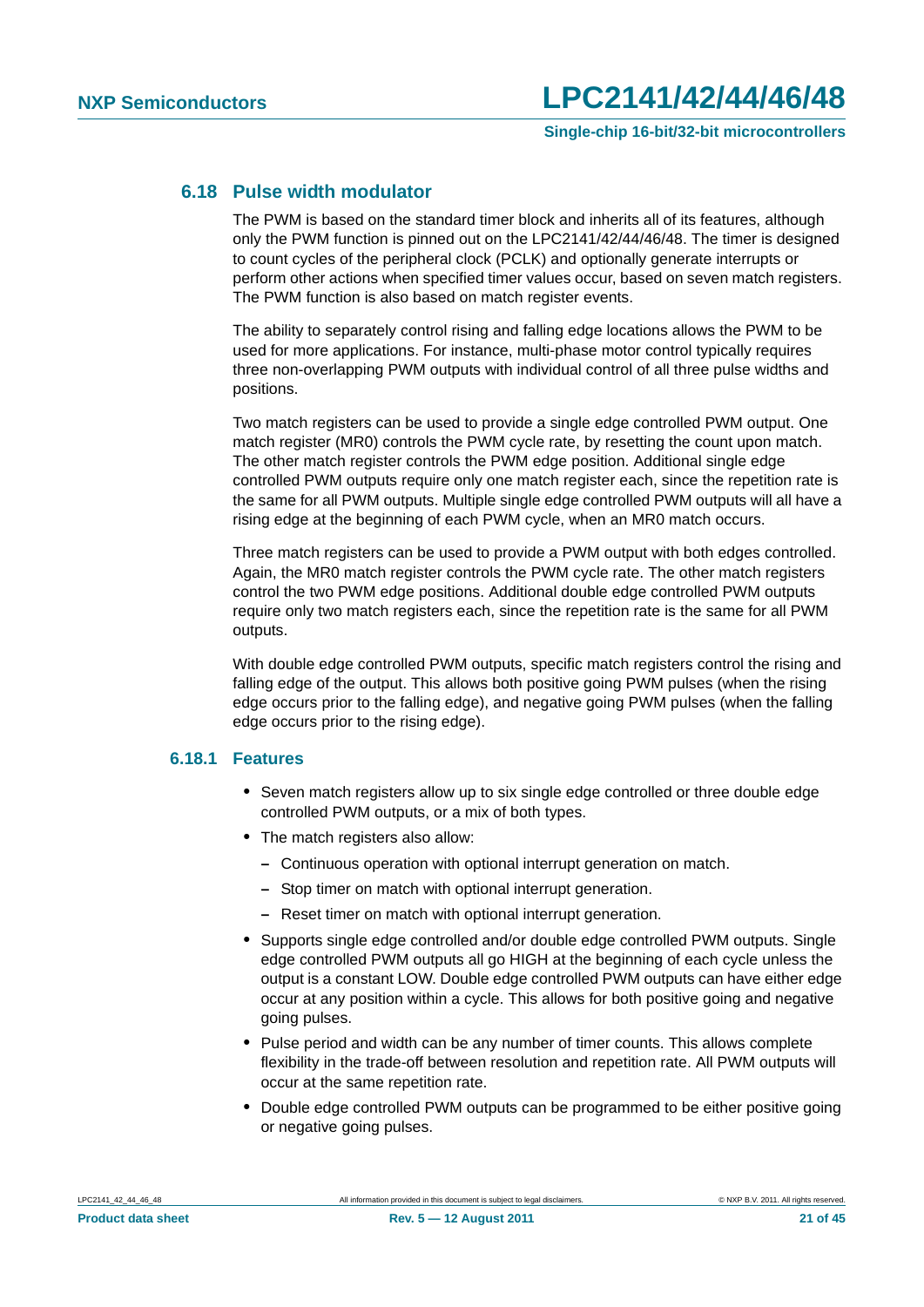- **•** Match register updates are synchronized with pulse outputs to prevent generation of erroneous pulses. Software must 'release' new match values before they can become effective.
- **•** May be used as a standard timer if the PWM mode is not enabled.
- **•** A 32-bit Timer/Counter with a programmable 32-bit Prescaler.

#### **6.19 System control**

#### <span id="page-21-2"></span><span id="page-21-0"></span>**6.19.1 Crystal oscillator**

On-chip integrated oscillator operates with external crystal in range of 1 MHz to 25 MHz. The oscillator output frequency is called  $f_{\rm osc}$  and the ARM processor clock frequency is referred to as CCLK for purposes of rate equations, etc.  $f_{osc}$  and CCLK are the same value unless the PLL is running and connected. Refer to [Section 6.19.2 "PLL"](#page-21-1) for additional information.

#### <span id="page-21-1"></span>**6.19.2 PLL**

The PLL accepts an input clock frequency in the range of 10 MHz to 25 MHz. The input frequency is multiplied up into the range of 10 MHz to 60 MHz with a Current Controlled Oscillator (CCO). The multiplier can be an integer value from 1 to 32 (in practice, the multiplier value cannot be higher than 6 on this family of microcontrollers due to the upper frequency limit of the CPU). The CCO operates in the range of 156 MHz to 320 MHz, so there is an additional divider in the loop to keep the CCO within its frequency range while the PLL is providing the desired output frequency. The output divider may be set to divide by 2, 4, 8, or 16 to produce the output clock. Since the minimum output divider value is 2, it is insured that the PLL output has a 50 % duty cycle. The PLL is turned off and bypassed following a chip reset and may be enabled by software. The program must configure and activate the PLL, wait for the PLL to Lock, then connect to the PLL as a clock source. The PLL settling time is  $100 \mu s$ .

#### <span id="page-21-3"></span>**6.19.3 Reset and wake-up timer**

Reset has two sources on the LPC2141/42/44/46/48: the RESET pin and watchdog reset. The RESET pin is a Schmitt trigger input pin with an additional glitch filter. Assertion of chip reset by any source starts the Wake-up Timer (see Wake-up Timer description below), causing the internal chip reset to remain asserted until the external reset is de-asserted, the oscillator is running, a fixed number of clocks have passed, and the on-chip flash controller has completed its initialization.

When the internal reset is removed, the processor begins executing at address 0, which is the reset vector. At that point, all of the processor and peripheral registers have been initialized to predetermined values.

The Wake-up Timer ensures that the oscillator and other analog functions required for chip operation are fully functional before the processor is allowed to execute instructions. This is important at power on, all types of reset, and whenever any of the aforementioned functions are turned off for any reason. Since the oscillator and other functions are turned off during Power-down mode, any wake-up of the processor from Power-down mode makes use of the Wake-up Timer.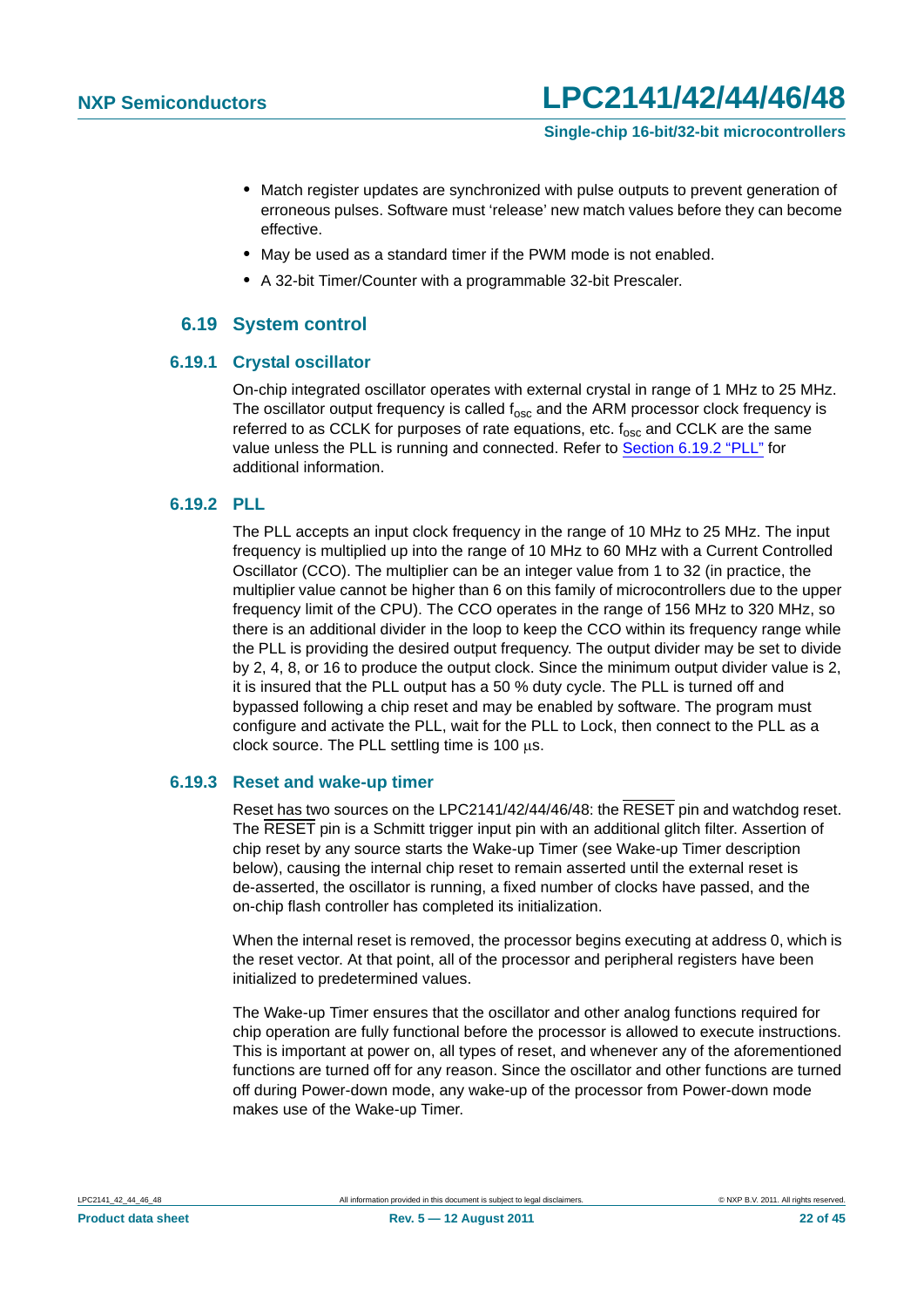**Single-chip 16-bit/32-bit microcontrollers**

The Wake-up Timer monitors the crystal oscillator as the means of checking whether it is safe to begin code execution. When power is applied to the chip, or some event caused the chip to exit Power-down mode, some time is required for the oscillator to produce a signal of sufficient amplitude to drive the clock logic. The amount of time depends on many factors, including the rate of  $V_{DD}$  ramp (in the case of power on), the type of crystal and its electrical characteristics (if a quartz crystal is used), as well as any other external circuitry (e.g. capacitors), and the characteristics of the oscillator itself under the existing ambient conditions.

#### <span id="page-22-0"></span>**6.19.4 Brownout detector**

The LPC2141/42/44/46/48 include 2-stage monitoring of the voltage on the  $V_{DD}$  pins. If this voltage falls below 2.9 V, the BOD asserts an interrupt signal to the VIC. This signal can be enabled for interrupt; if not, software can monitor the signal by reading dedicated register.

The second stage of low voltage detection asserts reset to inactivate the LPC2141/42/44/46/48 when the voltage on the  $V_{DD}$  pins falls below 2.6 V. This reset prevents alteration of the flash as operation of the various elements of the chip would otherwise become unreliable due to low voltage. The BOD circuit maintains this reset down below 1 V, at which point the POR circuitry maintains the overall reset.

Both the 2.9 V and 2.6 V thresholds include some hysteresis. In normal operation, this hysteresis allows the 2.9 V detection to reliably interrupt, or a regularly-executed event loop to sense the condition.

#### <span id="page-22-1"></span>**6.19.5 Code security**

This feature of the LPC2141/42/44/46/48 allow an application to control whether it can be debugged or protected from observation.

If after reset on-chip boot loader detects a valid checksum in flash and reads 0x8765 4321 from address 0x1FC in flash, debugging will be disabled and thus the code in flash will be protected from observation. Once debugging is disabled, it can be enabled only by performing a full chip erase using the ISP.

#### <span id="page-22-2"></span>**6.19.6 External interrupt inputs**

The LPC2141/42/44/46/48 include up to nine edge or level sensitive External Interrupt Inputs as selectable pin functions. When the pins are combined, external events can be processed as four independent interrupt signals. The External Interrupt Inputs can optionally be used to wake-up the processor from Power-down mode.

Additionally capture input pins can also be used as external interrupts without the option to wake the device up from Power-down mode.

#### <span id="page-22-3"></span>**6.19.7 Memory mapping control**

The Memory Mapping Control alters the mapping of the interrupt vectors that appear beginning at address 0x0000 0000. Vectors may be mapped to the bottom of the on-chip flash memory, or to the on-chip static RAM. This allows code running in different memory spaces to have control of the interrupts.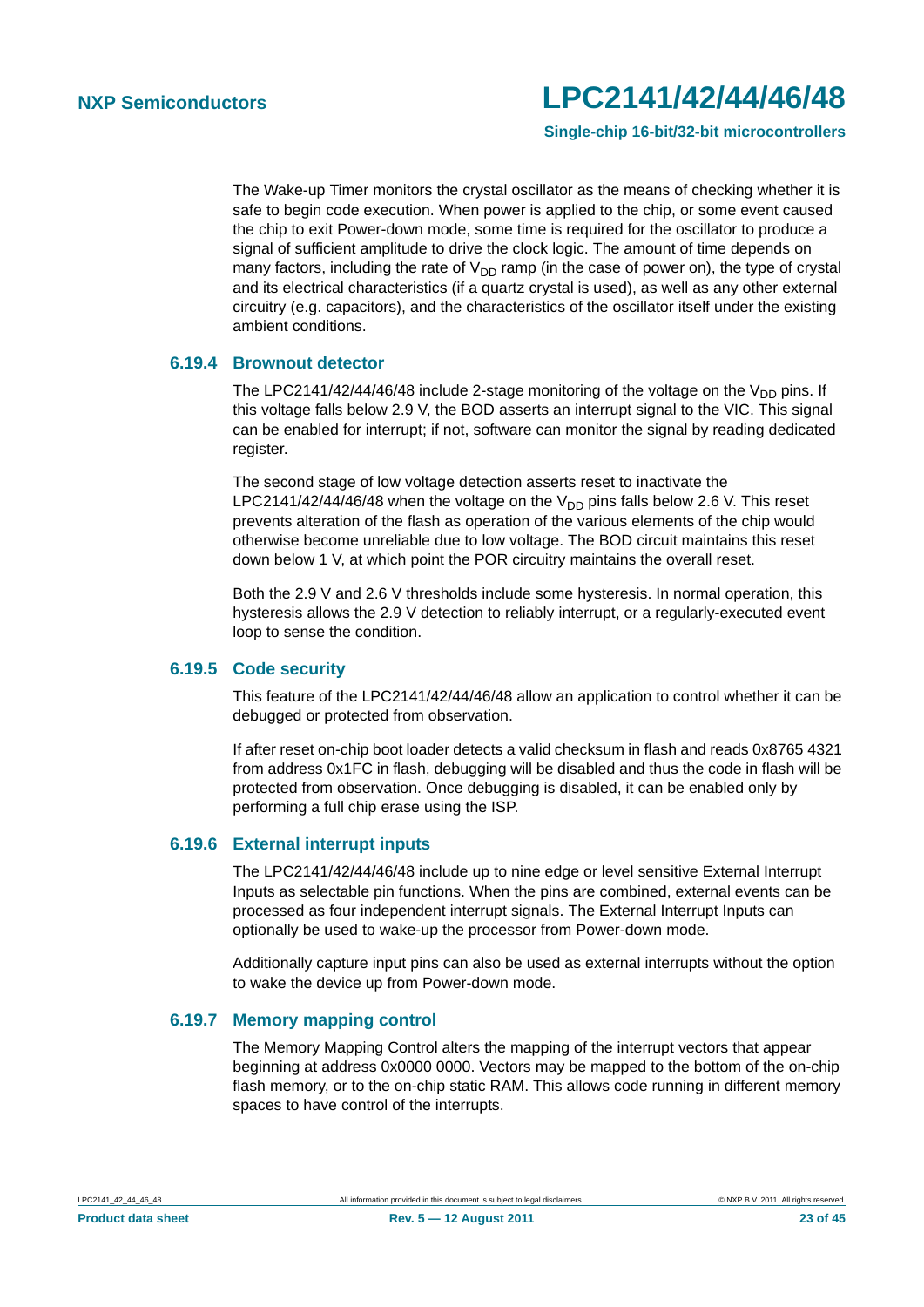#### <span id="page-23-0"></span>**6.19.8 Power control**

The LPC2141/42/44/46/48 supports two reduced power modes: Idle mode and Power-down mode.

In Idle mode, execution of instructions is suspended until either a reset or interrupt occurs. Peripheral functions continue operation during Idle mode and may generate interrupts to cause the processor to resume execution. Idle mode eliminates power used by the processor itself, memory systems and related controllers, and internal buses.

In Power-down mode, the oscillator is shut down and the chip receives no internal clocks. The processor state and registers, peripheral registers, and internal SRAM values are preserved throughout Power-down mode and the logic levels of chip output pins remain static. The Power-down mode can be terminated and normal operation resumed by either a reset or certain specific interrupts that are able to function without clocks. Since all dynamic operation of the chip is suspended, Power-down mode reduces chip power consumption to nearly zero.

Selecting an external 32 kHz clock instead of the PCLK as a clock-source for the on-chip RTC will enable the microcontroller to have the RTC active during Power-down mode. Power-down current is increased with RTC active. However, it is significantly lower than in Idle mode.

A Power Control for Peripherals feature allows individual peripherals to be turned off if they are not needed in the application, resulting in additional power savings during active and Idle mode.

#### <span id="page-23-1"></span>**6.19.9 APB bus**

The APB divider determines the relationship between the processor clock (CCLK) and the clock used by peripheral devices (PCLK). The APB divider serves two purposes. The first is to provide peripherals with the desired PCLK via APB bus so that they can operate at the speed chosen for the ARM processor. In order to achieve this, the APB bus may be slowed down to  $1\frac{1}{2}$  to  $1\frac{1}{4}$  of the processor clock rate. Because the APB bus must work properly at power-up (and its timing cannot be altered if it does not work since the APB divider control registers reside on the APB bus), the default condition at reset is for the APB bus to run at  $1\frac{1}{4}$  of the processor clock rate. The second purpose of the APB divider is to allow power savings when an application does not require any peripherals to run at the full processor rate. Because the APB divider is connected to the PLL output, the PLL remains active (if it was running) during Idle mode.

#### <span id="page-23-2"></span>**6.20 Emulation and debugging**

The LPC2141/42/44/46/48 support emulation and debugging via a JTAG serial port. A trace port allows tracing program execution. Debugging and trace functions are multiplexed only with GPIOs on Port 1. This means that all communication, timer and interface peripherals residing on Port 0 are available during the development and debugging phase as they are when the application is run in the embedded system itself.

### <span id="page-23-3"></span>**6.20.1 EmbeddedICE**

Standard ARM EmbeddedICE logic provides on-chip debug support. The debugging of the target system requires a host computer running the debugger software and an EmbeddedICE protocol convertor. EmbeddedICE protocol convertor converts the remote debug protocol commands to the JTAG data needed to access the ARM core.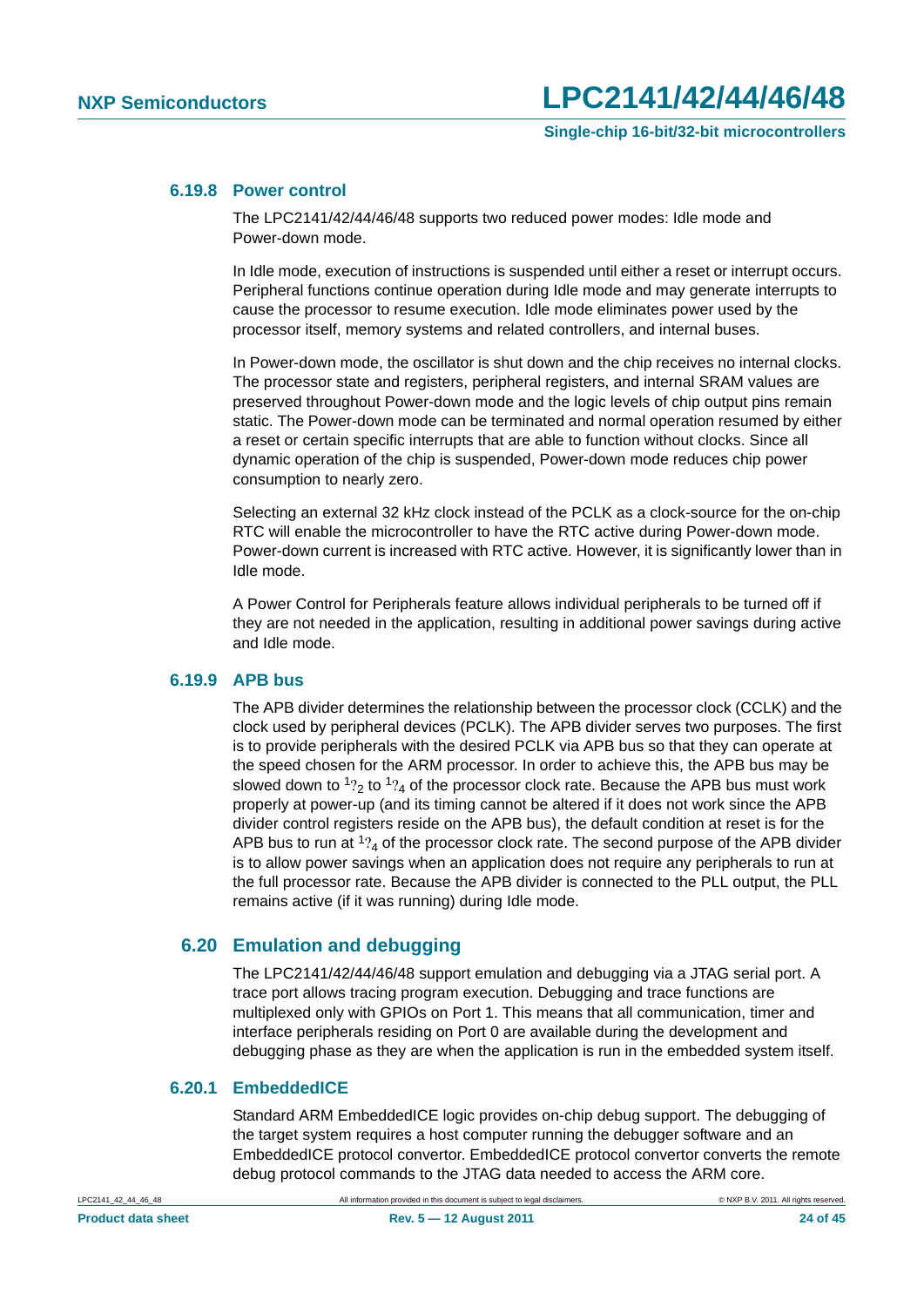**Single-chip 16-bit/32-bit microcontrollers**

The ARM core has a Debug Communication Channel (DCC) function built-in. The DCC allows a program running on the target to communicate with the host debugger or another separate host without stopping the program flow or even entering the debug state. The DCC is accessed as a co-processor 14 by the program running on the ARM7TDMI-S core. The DCC allows the JTAG port to be used for sending and receiving data without affecting the normal program flow. The DCC data and control registers are mapped in to addresses in the EmbeddedICE logic.

This clock must be slower than  $\frac{1}{6}$  of the CPU clock (CCLK) for the JTAG interface to operate.

#### <span id="page-24-0"></span>**6.20.2 Embedded trace**

Since the LPC2141/42/44/46/48 have significant amounts of on-chip memory, it is not possible to determine how the processor core is operating simply by observing the external pins. The Embedded Trace Macrocell (ETM) provides real-time trace capability for deeply embedded processor cores. It outputs information about processor execution to the trace port.

The ETM is connected directly to the ARM core and not to the main AMBA system bus. It compresses the trace information and exports it through a narrow trace port. An external trace port analyzer must capture the trace information under software debugger control. Instruction trace (or PC trace) shows the flow of execution of the processor and provides a list of all the instructions that were executed. Instruction trace is significantly compressed by only broadcasting branch addresses as well as a set of status signals that indicate the pipeline status on a cycle by cycle basis. Trace information generation can be controlled by selecting the trigger resource. Trigger resources include address comparators, counters and sequencers. Since trace information is compressed the software debugger requires a static image of the code being executed. Self-modifying code can not be traced because of this restriction.

#### <span id="page-24-1"></span>**6.20.3 RealMonitor**

RealMonitor is a configurable software module, developed by ARM Inc., which enables real-time debug. It is a lightweight debug monitor that runs in the background while users debug their foreground application. It communicates with the host using the DCC, which is present in the EmbeddedICE logic. The LPC2141/42/44/46/48 contain a specific configuration of RealMonitor software programmed into the on-chip flash memory.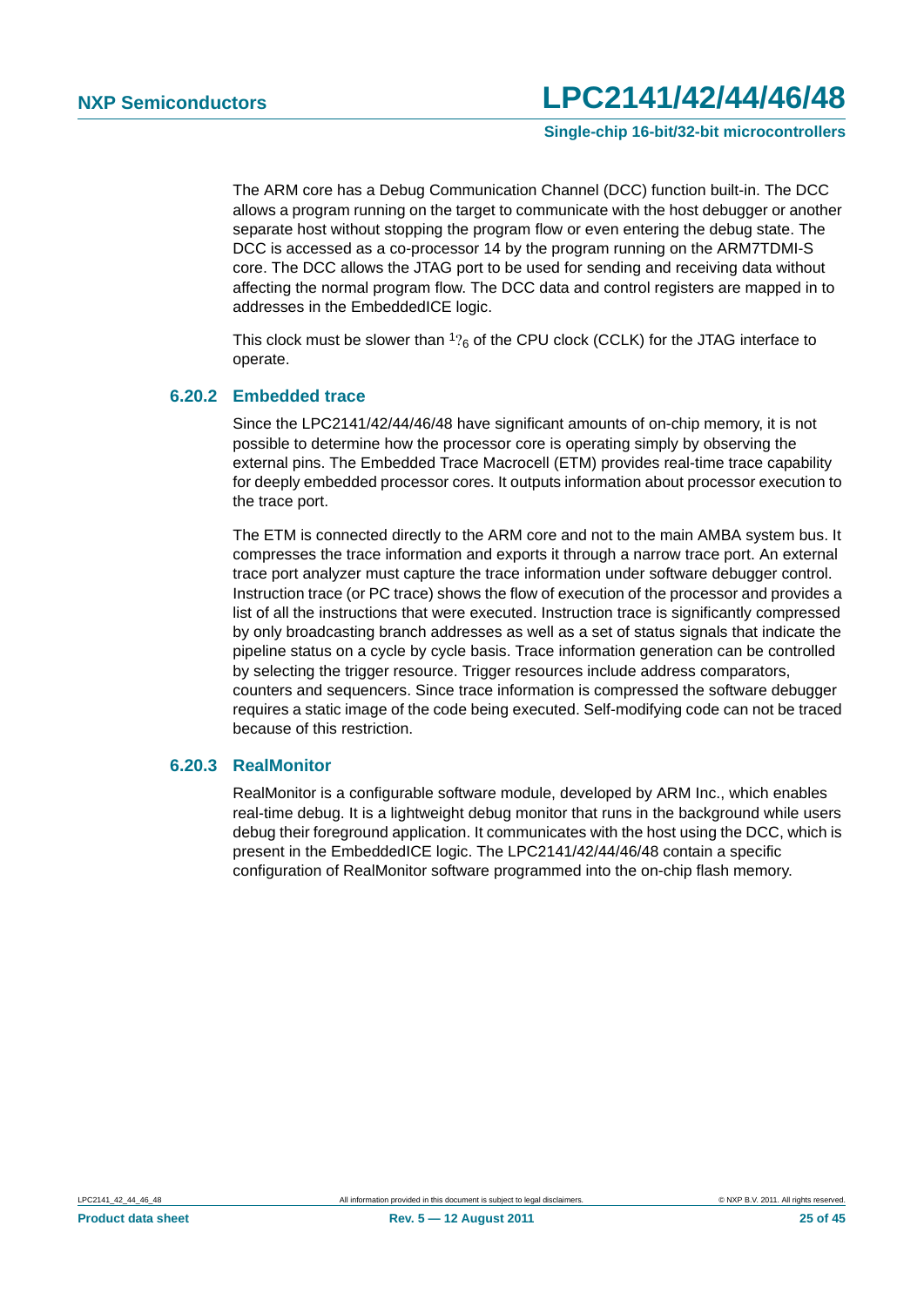## <span id="page-25-7"></span>**7. Limiting values**

#### <span id="page-25-6"></span>**Table 4. Limiting values**

*In accordance with the Absolute Maximum Rating System (IEC 60134)[.\[1\]](#page-25-0)*

| <b>Symbol</b>          | <b>Parameter</b>                        | <b>Conditions</b>                                                                                | <b>Min</b>                        | <b>Max</b>     | <b>Unit</b> |
|------------------------|-----------------------------------------|--------------------------------------------------------------------------------------------------|-----------------------------------|----------------|-------------|
| <b>V<sub>DD</sub></b>  | supply voltage (core and external rail) |                                                                                                  | $-0.5$                            | $+3.6$         | V           |
| <b>V<sub>DDA</sub></b> | analog 3.3 V pad supply voltage         |                                                                                                  | $-0.5$                            | $+4.6$         | $\vee$      |
| $V_{i(VBAT)}$          | input voltage on pin VBAT               | for the RTC                                                                                      | $-0.5$                            | $+4.6$         | $\vee$      |
| $V_{i(VREF)}$          | input voltage on pin VREF               |                                                                                                  | $-0.5$                            | $+4.6$         | $\vee$      |
| $V_{IA}$               | analog input voltage                    | on ADC related<br>pins                                                                           | $-0.5$                            | $+5.1$         | $\vee$      |
| $V_{I}$                | input voltage                           | 5 V tolerant I/O<br>pins; only valid<br>when the V <sub>DD</sub><br>supply voltage is<br>present | $\boxed{2}$ -0.5                  | $+6.0$         | $\vee$      |
|                        |                                         | other I/O pins                                                                                   | $\frac{[2][3]}{2}$ -0.5           | $V_{DD}$ + 0.5 | V           |
| $I_{DD}$               | supply current                          | per supply pin                                                                                   | $\boxed{4}$                       | 100            | mA          |
| $I_{SS}$               | ground current                          | per ground pin                                                                                   | $\begin{bmatrix} 4 \end{bmatrix}$ | 100            | mA          |
| $I_{\text{sink}}$      | sink current                            | for $1^2C$ -bus: DC:<br>$T = 85 °C$                                                              |                                   | 20             | mA          |
| $T_{\text{stg}}$       | storage temperature                     |                                                                                                  | $\frac{[5]}{2}$ -65               | $+150$         | $^{\circ}C$ |
| $P_{tot(pack)}$        | total power dissipation (per package)   | based on package<br>heat transfer, not<br>device power<br>consumption                            |                                   | 1.5            | W           |
| Vesd                   | electrostatic discharge voltage         | human body model                                                                                 | [6]                               |                |             |
|                        |                                         | all pins                                                                                         | $-4000$                           | $+4000$        | V           |

<span id="page-25-0"></span>[1] The following applies to the Limiting values:

a) This product includes circuitry specifically designed for the protection of its internal devices from the damaging effects of excessive static charge. Nonetheless, it is suggested that conventional precautions be taken to avoid applying greater than the rated maximum.

b) Parameters are valid over operating temperature range unless otherwise specified. All voltages are with respect to  $V_{SS}$  unless otherwise noted.

<span id="page-25-1"></span>[2] Including voltage on outputs in 3-state mode.

<span id="page-25-2"></span>[3] Not to exceed 4.6 V.

<span id="page-25-3"></span>[4] The peak current is limited to 25 times the corresponding maximum current.

<span id="page-25-4"></span>[5] Dependent on package type.

<span id="page-25-5"></span>[6] Human body model: equivalent to discharging a 100 pF capacitor through a 1.5 k $\Omega$  series resistor.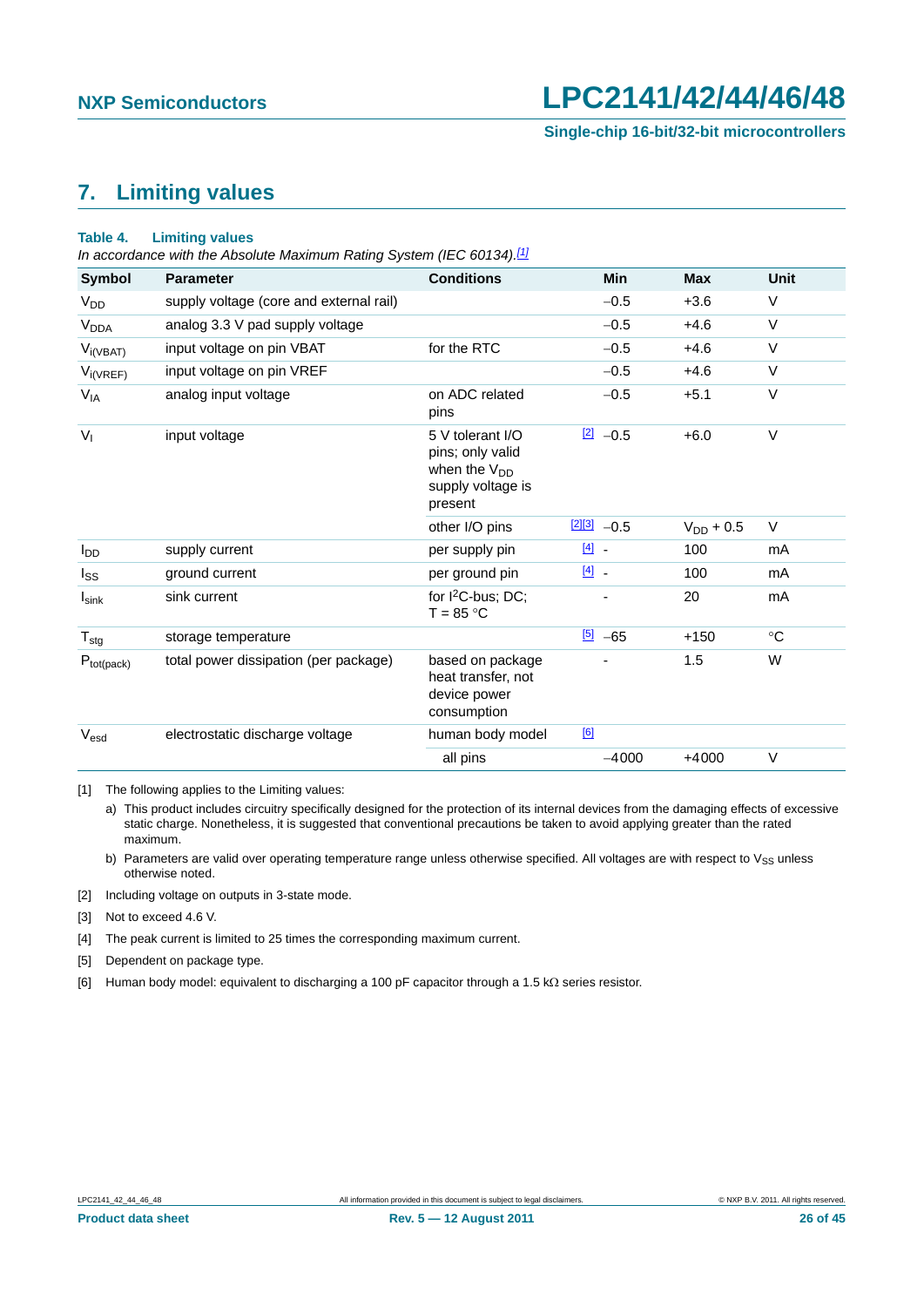## <span id="page-26-1"></span>**8. Static characteristics**

#### <span id="page-26-0"></span>**Table 5. Static characteristics**

*Tamb = 40 C to +85 C for commercial applications, unless otherwise specified.*

| <b>Symbol</b>          | <b>Parameter</b>                                       | <b>Conditions</b>                                     |                      | Min                        | Typ <sup>[1]</sup>       | <b>Max</b>             | Unit         |
|------------------------|--------------------------------------------------------|-------------------------------------------------------|----------------------|----------------------------|--------------------------|------------------------|--------------|
| <b>V<sub>DD</sub></b>  | supply voltage                                         |                                                       |                      | $[2]$ 3.0                  | 3.3                      | 3.6                    | V            |
| <b>V<sub>DDA</sub></b> | analog supply voltage                                  | 3.3 V pad                                             |                      | 3.0                        | 3.3                      | 3.6                    | $\vee$       |
| $V_{i(VBAT)}$          | input voltage on pin<br><b>VBAT</b>                    |                                                       |                      | $\frac{3}{2}$ 2.0          | 3.3                      | 3.6                    | V            |
| $V_{i(VREF)}$          | input voltage on pin<br><b>VREF</b>                    |                                                       |                      | 2.5                        | 3.3                      | <b>V<sub>DDA</sub></b> | $\mathsf{V}$ |
|                        | <b>Standard port pins, RESET, P1.26/RTCK</b>           |                                                       |                      |                            |                          |                        |              |
| I <sub>IL</sub>        | LOW-level input current                                | $V_1 = 0$ V; no pull-up                               |                      | $\blacksquare$             | $\overline{\phantom{a}}$ | 3                      | μA           |
| $I_{\text{IH}}$        | HIGH-level input current $V_1 = V_{DD}$ ; no pull-down |                                                       |                      |                            |                          | 3                      | $\mu$ A      |
| $I_{OZ}$               | OFF-state output<br>current                            | $V_{O} = 0 V$ ; $V_{O} = V_{DD}$ ; no<br>pull-up/down |                      |                            |                          | 3                      | $\mu$ A      |
| $I_{\text{latch}}$     | I/O latch-up current                                   | $-(0.5V_{DD}) < V_I < (1.5V_{DD});$<br>$T_i$ < 125 °C |                      | ÷,                         | ä,                       | 100                    | mA           |
| $V_{I}$                | input voltage                                          | pin configured to provide a<br>digital function       | $[4][5][6]$<br>$[7]$ | $\mathbf 0$                |                          | 5.5                    | $\vee$       |
| $V_{\rm O}$            | output voltage                                         | output active                                         |                      | $\mathbf 0$                |                          | V <sub>DD</sub>        | $\vee$       |
| V <sub>IH</sub>        | HIGH-level input voltage                               |                                                       |                      | 2.0                        | ÷,                       | ä,                     | $\vee$       |
| $V_{IL}$               | LOW-level input voltage                                |                                                       |                      | L.                         |                          | 0.8                    | $\vee$       |
| $V_{\text{hys}}$       | hysteresis voltage                                     |                                                       |                      | 0.4                        |                          | ÷,                     | $\vee$       |
| <b>V<sub>OH</sub></b>  | HIGH-level output<br>voltage                           | $I_{OH} = -4$ mA                                      |                      | $\frac{[8]}{N_{DD}}$ – 0.4 | $\blacksquare$           | $\frac{1}{2}$          | V            |
| $V_{OL}$               | LOW-level output<br>voltage                            | $I_{\Omega I} = -4$ mA                                | $\boxed{8}$ .        |                            | $\blacksquare$           | 0.4                    | $\vee$       |
| $I_{OH}$               | HIGH-level output<br>current                           | $V_{OH} = V_{DD} - 0.4 V$                             |                      | $[8] -4$                   | $\blacksquare$           | ÷,                     | mA           |
| $I_{OL}$               | LOW-level output<br>current                            | $V_{OL} = 0.4 V$                                      | $[8]$ 4              |                            | ä,                       | L.                     | mA           |
| I <sub>OHS</sub>       | HIGH-level short-circuit<br>output current             | $V_{OH} = 0 V$                                        | $[9]$ .              |                            | ä,                       | $-45$                  | mA           |
| $I_{OLS}$              | LOW-level short-circuit<br>output current              | $V_{OL} = V_{DDA}$                                    | $[9]$ .              |                            | ä,                       | 50                     | mA           |
| $I_{\text{pd}}$        | pull-down current                                      | $V_1 = 5 V$                                           |                      | $10$ 10                    | 50                       | 150                    | $\mu$ A      |
| $I_{\text{pu}}$        | pull-up current                                        | $V_1 = 0 V$                                           |                      | $[11] -15$                 | $-50$                    | $-85$                  | μA           |
|                        |                                                        | $V_{DD}$ < $V_1$ < 5 V                                | [10] 0               |                            | $\mathsf 0$              | $\pmb{0}$              | $\mu$ A      |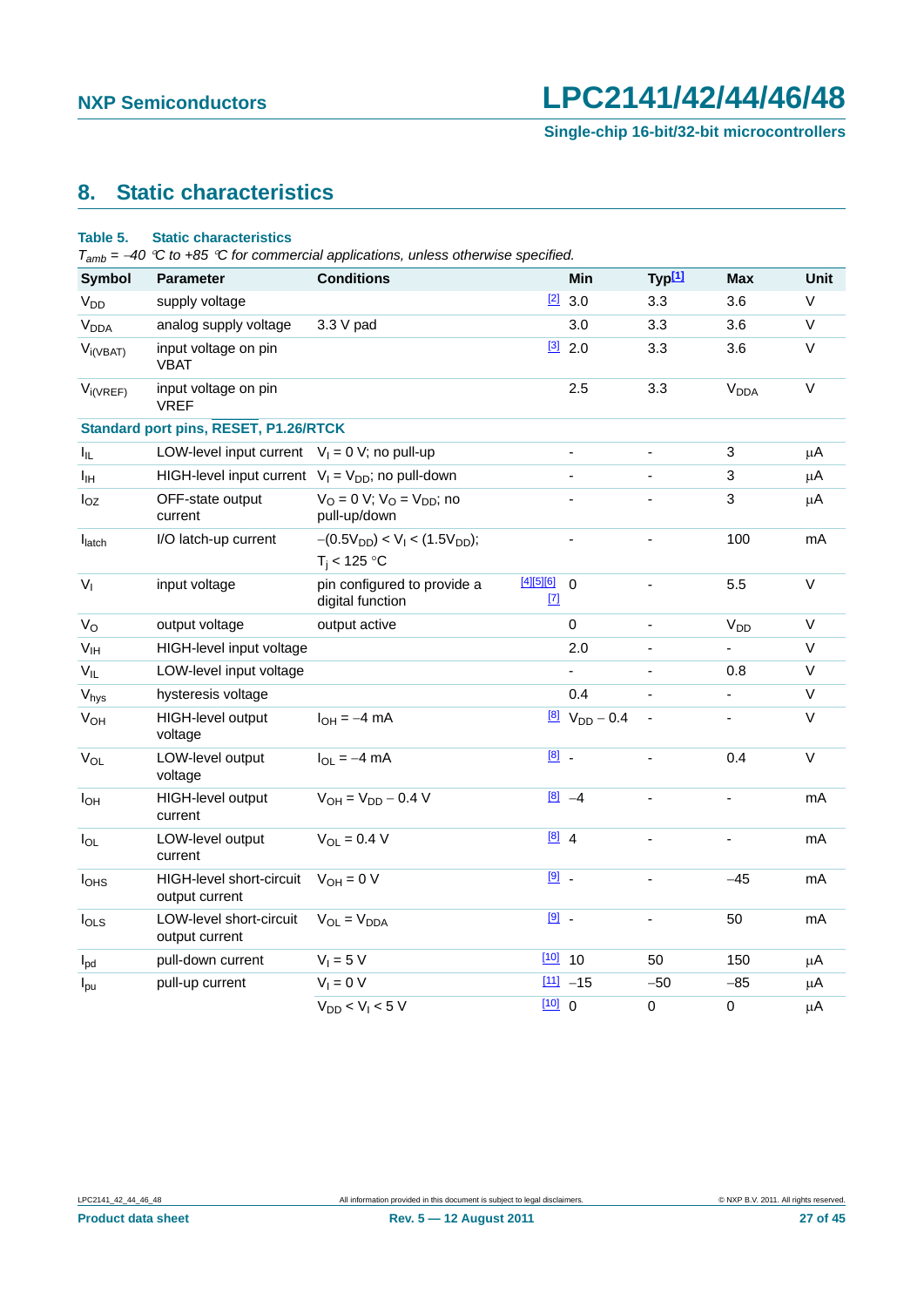#### **Single-chip 16-bit/32-bit microcontrollers**

#### LPC2141\_42\_44\_46\_48 All information provided in this document is subject to legal disclaimers. © NXP B.V. 2011. All rights reserved. I<sub>DD(act)</sub> active mode supply current  $V_{DD} = 3.3$  V; T<sub>amb</sub> = 25 °C; code while $(1){}$ executed from flash, no active peripherals  $CCLK = 10 MHz$ - 15 50 mA  $CCLK = 60 MHz$  - 40 70 mA  $V_{DD} = 3.3$  V;  $T_{amb} = 25$  °C; code executed from flash; USB enabled and active; all other peripherals disabled  $CCLK = 12 MHz$ - 27 70 mA CCLK = 60 MHz - 57 90 mA I<sub>DD(pd)</sub> Power-down mode supply current  $V_{DD} = 3.3 \text{ V}; T_{amb} = 25 \text{ °C}$  - 40 100  $\mu \text{A}$  $V_{DD} = 3.3 \text{ V}; T_{amb} = 85 \text{ °C}$  - 250 500  $\mu \text{A}$ IBATpd Power-down mode battery supply current RTC clock = 32 kHz (from RTCXn pins);  $T_{amb}$  = 25 °C  $V_{DD} = 3.0$  V;  $V_{i(VBAT)} = 2.5$  V  $[12]$  - 15 30 A  $V_{DD} = 3.0 \text{ V}; V_{i(VBAT)} = 3.0 \text{ V}$  - 20 40  $\mu \text{A}$ I<sub>BATact</sub> active mode battery supply current  $CCLK = 60$  MHz;  $PCLK = 15 MHz;$ PCLK enabled to RTCK; RTC clock = 32 kHz (from RTCXn pins);  $T_{amb}$  = 25 °C  $V_{DD} = 3.0$  V;  $V_{i(VBAT)} = 3.0$  V  $\frac{12}{2}$  - 78 - $\mu$ A IBATact(opt) optimized active mode battery supply current PCLK disabled to RTCK in the PCONP register; RTC clock = 32 kHz (from RTCXn pins);  $T_{amb} = 25 °C$ ;  $V_{i(VBAT)} = 3.3 V$  $CCLK = 25 MHz$  $[12][13]$  $[12][13]$  23 μA  $CCLK = 60 MHz$  - 30 -  $\mu A$ **I 2C-bus pins**  $V_{IH}$  HIGH-level input voltage  $V_{IH}$  0.7V<sub>DD</sub> - - V  $V_{IL}$  LOW-level input voltage  $V_{IL}$  and  $V_{D}$  and  $V_{D}$  and  $V_{D}$  and  $V_{D}$  and  $V_{D}$  and  $V_{D}$  and  $V_{D}$  and  $V_{D}$  and  $V_{D}$  and  $V_{D}$  and  $V_{D}$  and  $V_{D}$  and  $V_{D}$  and  $V_{D}$  and  $V_{D}$  and  $V_{D}$  and  $V_{$  $V_{\text{hys}}$  hysteresis voltage  $V_{\text{hys}}$  - 0.05 $V_{\text{DD}}$  - V V<sub>OL</sub> LOW-level output voltage  $I_{\text{OLS}} = 3 \text{ mA}$  0.4 V  $I_{L1}$  input leakage current  $V_1 = V_{DD}$  [\[14\]](#page-28-13) - 24 A  $V_1 = 5 V$  - 10 22  $\mu A$ **Oscillator pins**  $V_{i(XTAL1)}$  input voltage on pin XTAL1  $-0.5$  1.8 1.95 V **Symbol Parameter Conditions Min Typ[1] Max Unit**

#### **Table 5. Static characteristics** *…continued*

*Tamb = 40 C to +85 C for commercial applications, unless otherwise specified.*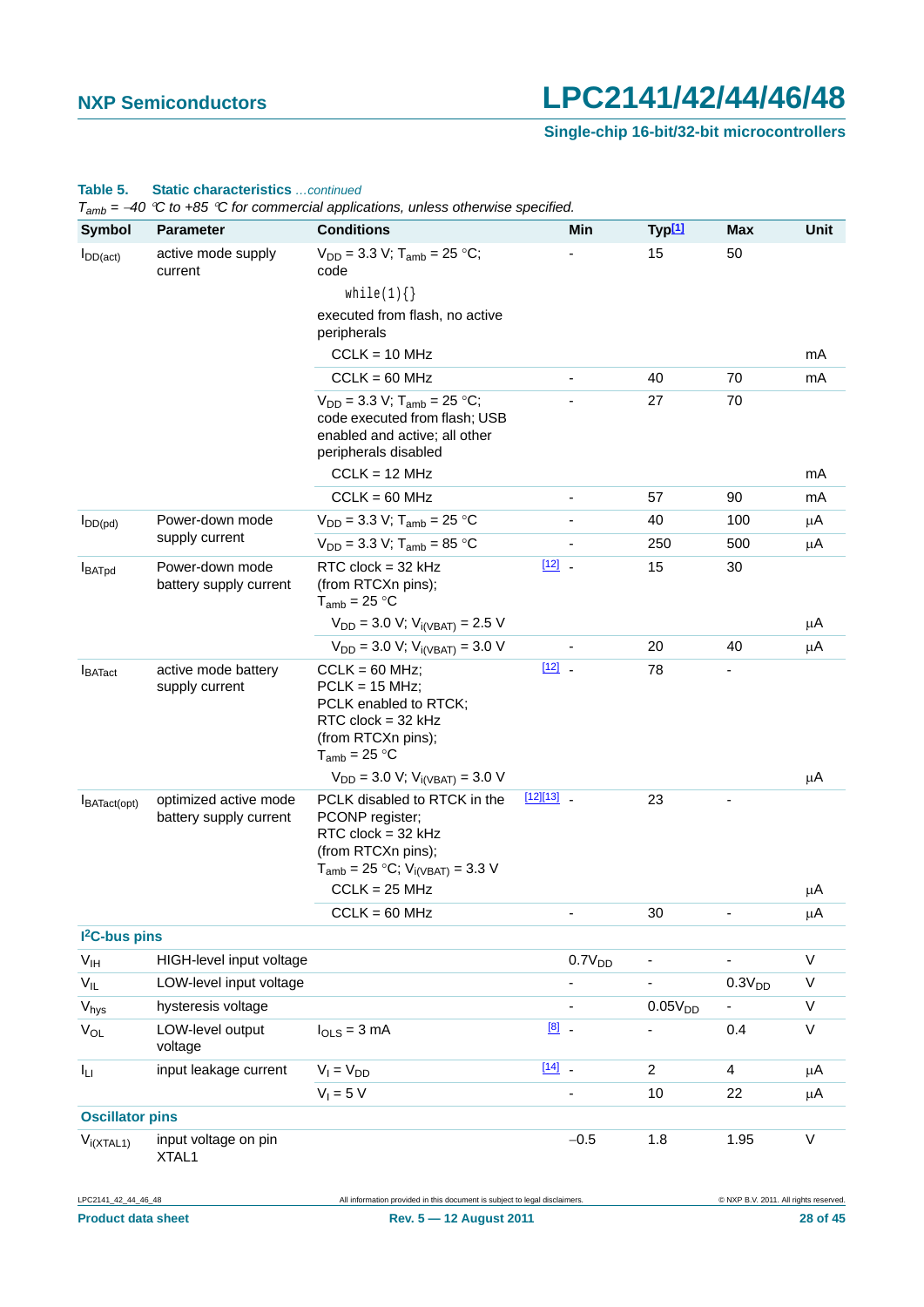**Single-chip 16-bit/32-bit microcontrollers**

|                    | $T_{amb} = -40$ °C to +85 °C for commercial applications, unless otherwise specified. |                                  |                          |                    |            |             |  |  |  |
|--------------------|---------------------------------------------------------------------------------------|----------------------------------|--------------------------|--------------------|------------|-------------|--|--|--|
| <b>Symbol</b>      | <b>Parameter</b>                                                                      | <b>Conditions</b>                | <b>Min</b>               | Typ <sup>[1]</sup> | <b>Max</b> | <b>Unit</b> |  |  |  |
| $V_{O(XTAL2)}$     | output voltage on pin<br>XTAL <sub>2</sub>                                            |                                  | $-0.5$                   | 1.8                | 1.95       | V           |  |  |  |
| $V_{i(RTCX1)}$     | input voltage on pin<br>RTCX1                                                         |                                  | $-0.5$                   | 1.8                | 1.95       | V           |  |  |  |
| $V_{O(RTCX2)}$     | output voltage on pin<br>RTCX <sub>2</sub>                                            |                                  | $-0.5$                   | 1.8                | 1.95       | V           |  |  |  |
| <b>USB pins</b>    |                                                                                       |                                  |                          |                    |            |             |  |  |  |
| $I_{OZ}$           | OFF-state output<br>current                                                           | 0 V < V <sub>1</sub> < 3.3 V     |                          |                    | ±10        | μA          |  |  |  |
| V <sub>BUS</sub>   | V <sub>BUS</sub> line input voltage<br>on the USB connector                           |                                  |                          |                    | 5.25       | V           |  |  |  |
| $V_{DI}$           | differential input<br>sensitivity                                                     | $ (D+) - (D-) $                  | 0.2                      |                    | -          | $\vee$      |  |  |  |
| $V_{CM}$           | differential<br>common-mode range                                                     | includes V <sub>DI</sub> range   | 0.8                      |                    | 2.5        | V           |  |  |  |
| $V_{th(rs)se}$     | single-ended receiver<br>switching threshold<br>voltage                               |                                  | 0.8                      |                    | 2.0        | V           |  |  |  |
| $V_{OL}$           | LOW output level                                                                      | $R_1$ of 1.5 k $\Omega$ to 3.6 V | $\overline{\phantom{a}}$ |                    | 0.3        | V           |  |  |  |
| $V_{OH}$           | <b>HIGH</b> output level                                                              | $R_1$ of 15 kΩ to GND            | 2.8                      |                    | 3.6        | V           |  |  |  |
| C <sub>trans</sub> | transceiver capacitance                                                               | pin to GND                       |                          |                    | 20         | pF          |  |  |  |
| $Z_{DRV}$          | driver output impedance<br>for driver which is not<br>high-speed capable              | steady state drive               | $[15]$ 29                |                    | 44         | $\Omega$    |  |  |  |
| $R_{pu}$           | pull-up resistance                                                                    | SoftConnect = ON                 | 1.1                      |                    | 1.9        | $k\Omega$   |  |  |  |

#### **Table 5. Static characteristics** *…continued*

<span id="page-28-0"></span>[1] Typical ratings are not guaranteed. The values listed are at room temperature (25 °C), nominal supply voltages.

<span id="page-28-1"></span>[2] Core and external rail.

<span id="page-28-2"></span>[3] The RTC typically fails when  $V_{i(VBAT)}$  drops below 1.6 V.

<span id="page-28-3"></span>[4] Including voltage on outputs in 3-state mode.

<span id="page-28-4"></span>[5]  $V_{DD}$  supply voltages must be present.

<span id="page-28-5"></span>[6] 3-state outputs go into 3-state mode when  $V_{DD}$  is grounded.

<span id="page-28-6"></span>[7] Please also see the errata note mentioned in errata sheet.

<span id="page-28-7"></span>[8] Accounts for 100 mV voltage drop in all supply lines.

<span id="page-28-8"></span>[9] Allowed as long as the current limit does not exceed the maximum current allowed by the device.

<span id="page-28-9"></span>[10] Minimum condition for  $V_1 = 4.5$  V, maximum condition for  $V_1 = 5.5$  V.

<span id="page-28-10"></span>[11] Applies to P1.16 to P1.31.

<span id="page-28-11"></span>[12] On pin VBAT.

<span id="page-28-12"></span>[13] Optimized for low battery consumption.

<span id="page-28-13"></span>[14] To  $V_{SS}$ .

<span id="page-28-14"></span>[15] Includes external resistors of 33  $\Omega \pm 1$  % on D+ and D-.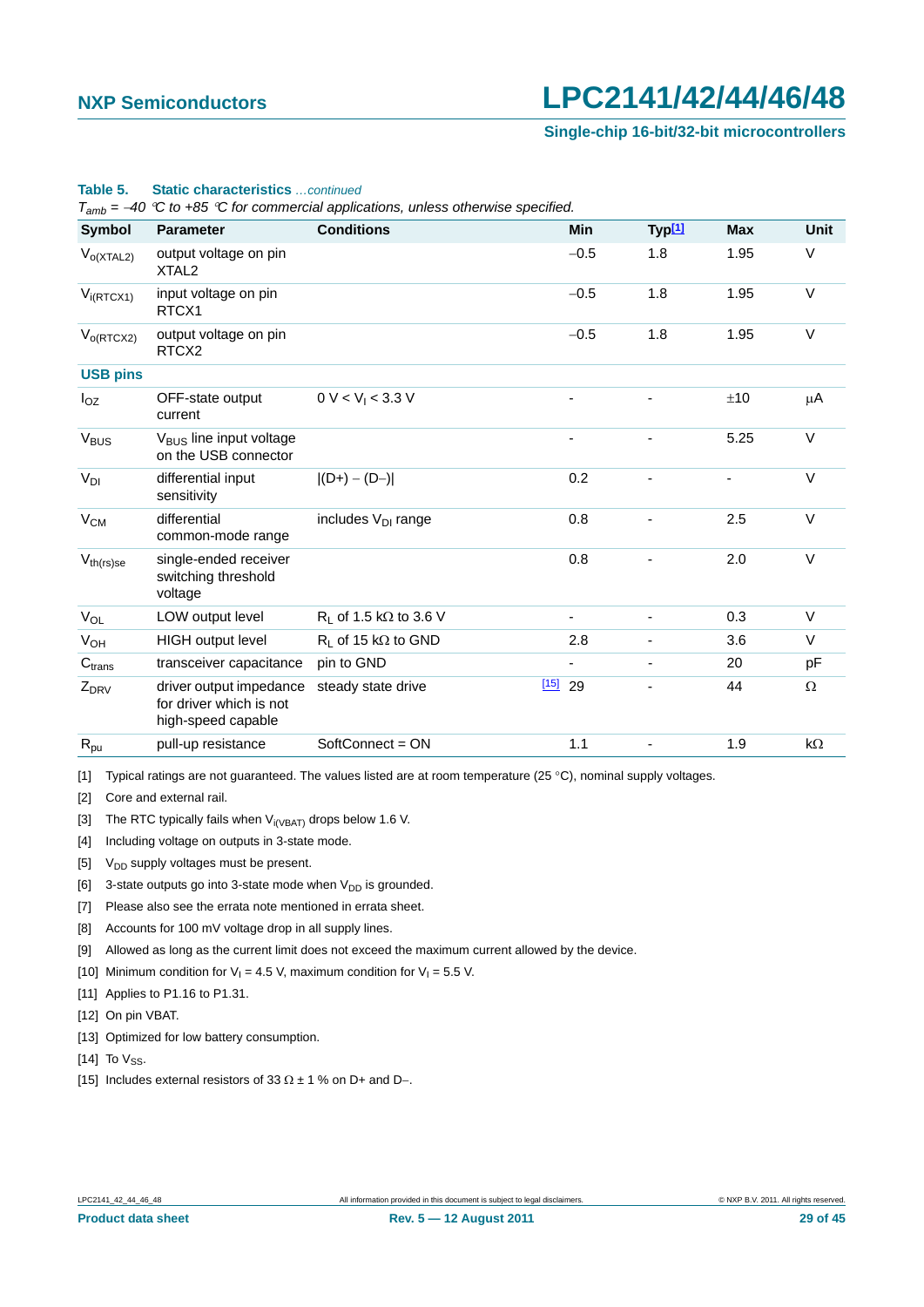### <span id="page-29-4"></span>**9. Dynamic characteristics**

#### **Table 6. Dynamic characteristics of USB pins (full-speed)**

 $C_l = 50$  pF;  $R_{0l} = 1.5$  k $\Omega$  on D+ to V<sub>DD</sub>, unless otherwise specified.

| $\sim$ $\sim$ $\sim$ $\sim$ $\sim$ $\sim$ |                                                                |                                        |            |            |            |        |
|-------------------------------------------|----------------------------------------------------------------|----------------------------------------|------------|------------|------------|--------|
| <b>Symbol</b>                             | <b>Parameter</b>                                               | <b>Conditions</b>                      | <b>Min</b> | <b>Typ</b> | <b>Max</b> | Unit   |
| $t_{r}$                                   | rise time                                                      | 10 % to 90 %                           | 4          | ٠          | 20         | ns     |
| $t_{\rm f}$                               | fall time                                                      | 10 % to 90 %                           | 4          | ٠          | 20         | ns     |
| t <sub>FRFM</sub>                         | differential rise and fall time<br>matching                    | $(t_r/t_f)$                            | 90         |            | 110        | %      |
| <b>V<sub>CRS</sub></b>                    | output signal crossover voltage                                |                                        | 1.3        | ٠          | 2.0        | $\vee$ |
| <sup>t</sup> FEOPT                        | source SE0 interval of EOP                                     | see Figure 7                           | 160        | -          | 175        | ns     |
| <sup>t</sup> FDEOP                        | source jitter for differential transition<br>to SE0 transition | see Figure 7                           | $-2$       |            | $+5$       | ns     |
| $t_{\rm JR1}$                             | receiver jitter to next transition                             |                                        | $-18.5$    |            | $+18.5$    | ns     |
| t <sub>JR2</sub>                          | receiver jitter for paired transitions                         | 10 % to 90 %                           | $-9$       | ٠          | $+9$       | ns     |
| t <sub>EOPR1</sub>                        | EOP width at receiver                                          | must reject as<br>EOP; see<br>Figure 7 | 1140       |            | Ξ.         | ns     |
| t <sub>EOPR2</sub>                        | EOP width at receiver                                          | must accept as<br>EOP; see<br>Figure 7 | 1182       |            |            | ns     |

<span id="page-29-0"></span>[1] Characterized but not implemented as production test. Guaranteed by design.

#### **Table 7. Dynamic characteristics**

 $T_{amb}$  = -40 °C to +85 °C for commercial applications,  $V_{DD}$  over specified ranges<sup>[\[1\]](#page-29-1)</sup>

| <b>Symbol</b>         | <b>Parameter</b>                                         | <b>Conditions</b>                  | <b>Min</b>                             | Typ <sup>[2]</sup>       | <b>Max</b>     | <b>Unit</b> |
|-----------------------|----------------------------------------------------------|------------------------------------|----------------------------------------|--------------------------|----------------|-------------|
| <b>External clock</b> |                                                          |                                    |                                        |                          |                |             |
| $f_{\rm osc}$         | oscillator frequency                                     |                                    | 10                                     | ٠                        | 25             | MHz         |
| $T_{cy(clk)}$         | clock cycle time                                         |                                    | 40                                     | ٠                        | 100            | ns          |
| t <sub>CHCX</sub>     | clock HIGH time                                          |                                    | $T_{\text{cy}(\text{clk})} \times 0.4$ | ٠                        |                | ns          |
| t <sub>CLCX</sub>     | clock LOW time                                           |                                    | $T_{cy(clk)} \times 0.4$               |                          | ۰              | ns          |
| t <sub>CLCH</sub>     | clock rise time                                          |                                    | $\overline{\phantom{a}}$               | ٠                        | 5              | ns          |
| t <sub>CHCL</sub>     | clock fall time                                          |                                    | $\overline{\phantom{a}}$               | ٠                        | 5              | ns          |
|                       | Port pins (except P0.2, P0.3, P0.11, and P0.14)          |                                    |                                        |                          |                |             |
| $t_{r(o)}$            | output rise time                                         |                                    | ٠                                      | 10                       | $\overline{a}$ | ns          |
| $t_{f(o)}$            | output fall time                                         |                                    | $\overline{\phantom{a}}$               | 10                       |                | ns          |
|                       | I <sup>2</sup> C-bus pins (P0.2, P0.3, P0.11, and P0.14) |                                    |                                        |                          |                |             |
| $t_{f(o)}$            | output fall time                                         | $V_{\text{IH}}$ to $V_{\text{II}}$ | $20 + 0.1 \times C_h$ <sup>3</sup>     | $\overline{\phantom{a}}$ |                | ns          |

<span id="page-29-1"></span>[1] Parameters are valid over operating temperature range unless otherwise specified.

<span id="page-29-2"></span>[2] Typical ratings are not guaranteed. The values listed are at room temperature (25 °C), nominal supply voltages.

<span id="page-29-3"></span>[3] Bus capacitance  $C_b$  in pF, from 10 pF to 400 pF.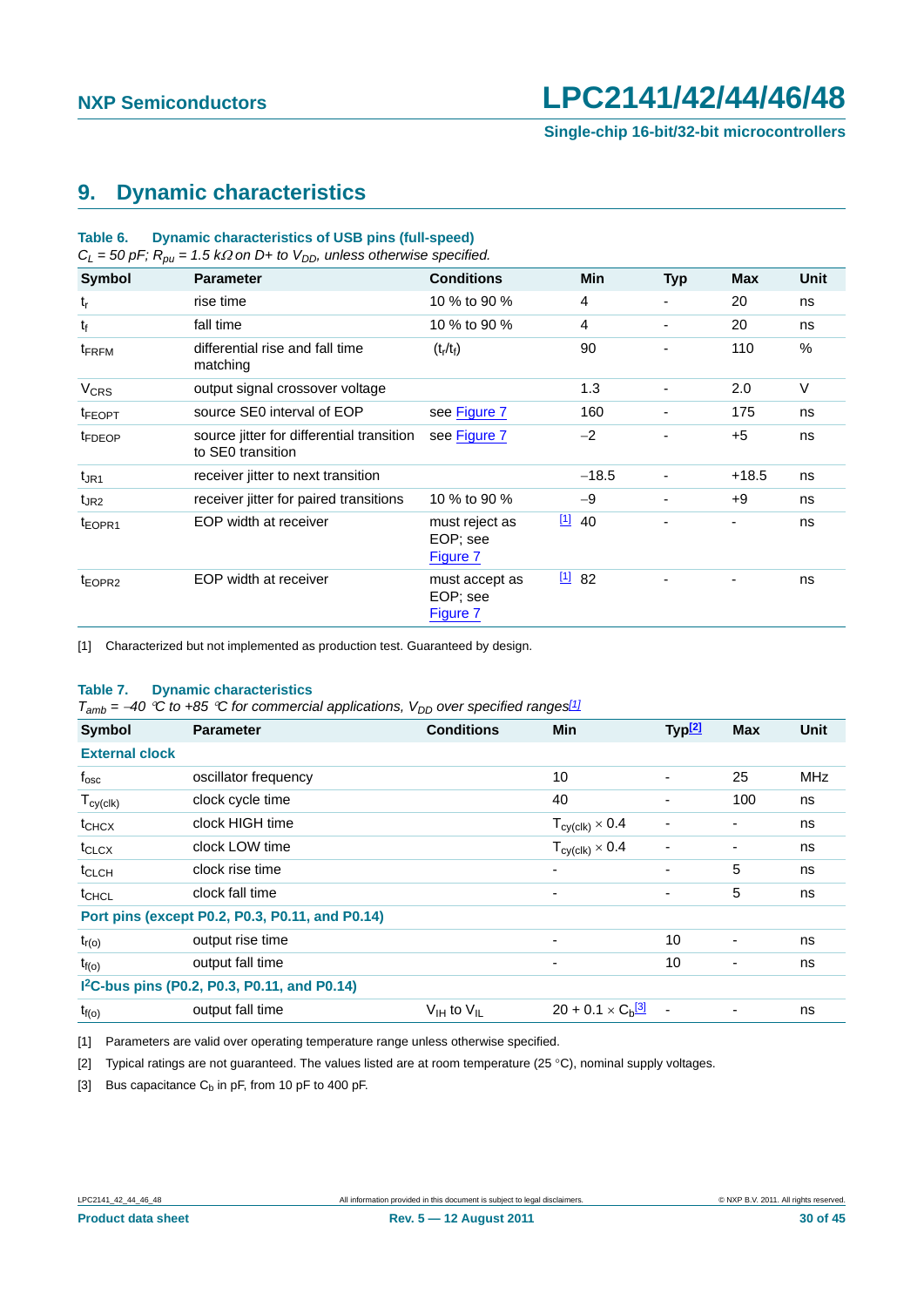**Single-chip 16-bit/32-bit microcontrollers**



<span id="page-30-1"></span><span id="page-30-0"></span>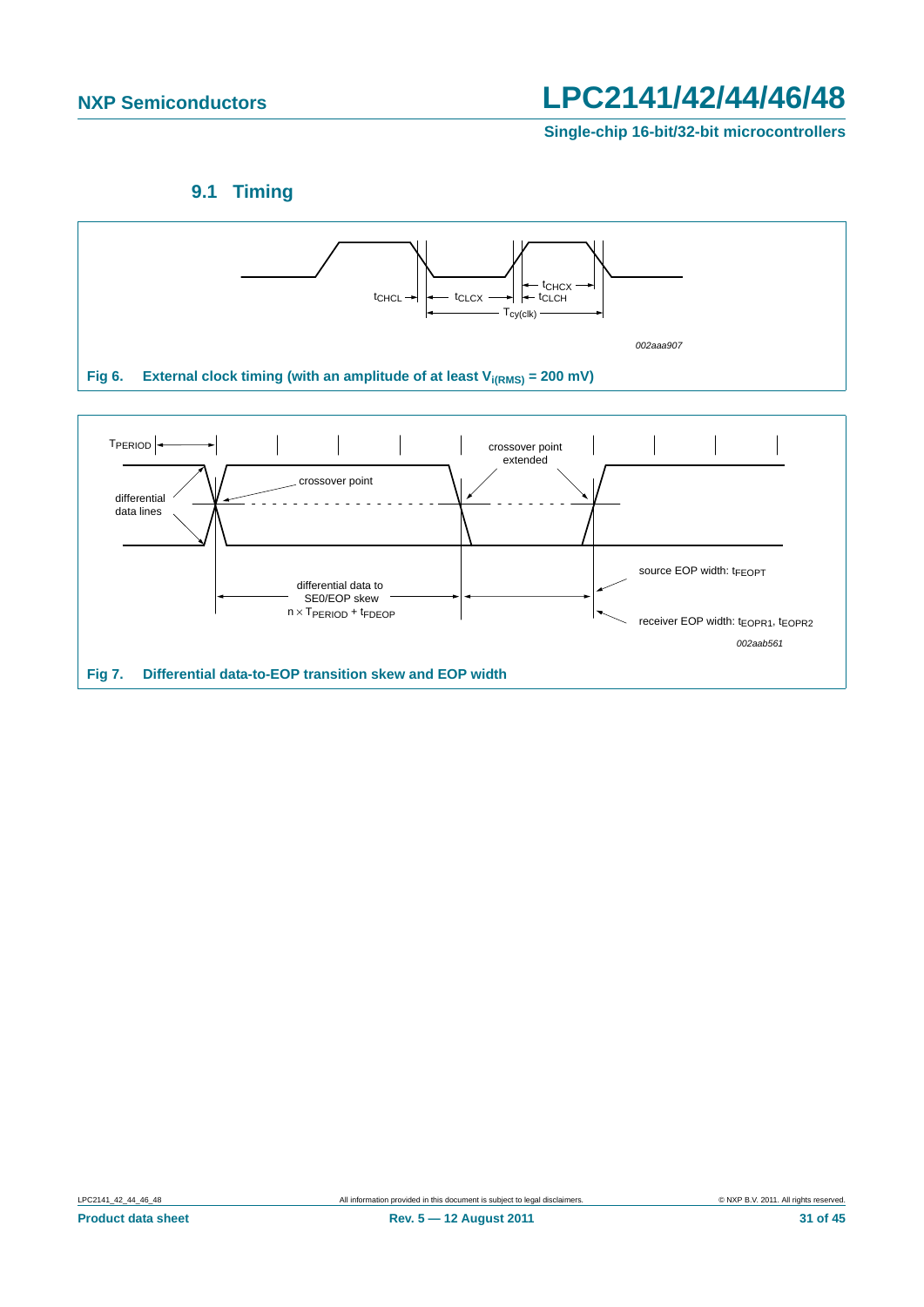## <span id="page-31-7"></span>**10. ADC electrical characteristics**

#### **Table 8. ADC static characteristics**

*V<sub>DDA</sub>* = 2.5 *V* to 3.6 *V;*  $T_{amb}$  = -40 °C to +85 °C unless otherwise specified; ADC frequency 4.5 MHz.

| <b>Symbol</b>       | <b>Parameter</b>                       | <b>Conditions</b>                   | Min                               | <b>Typ</b>               | Max                    | Unit       |
|---------------------|----------------------------------------|-------------------------------------|-----------------------------------|--------------------------|------------------------|------------|
| $V_{IA}$            | analog input voltage                   |                                     | 0                                 | $\overline{\phantom{a}}$ | <b>V<sub>DDA</sub></b> | V          |
| $C_{ia}$            | analog input capacitance               |                                     | ۰                                 | ٠                        |                        | pF         |
| $E_D$               | differential linearity error           | $V_{SSA} = 0 V$ , $V_{DDA} = 3.3 V$ | $[1][2]$ _                        | $\blacksquare$           | $+1$                   | <b>LSB</b> |
| $E_{L(\text{adj})}$ | integral non-linearity                 | $V_{SSA} = 0$ V, $V_{DDA} = 3.3$ V  | $\begin{bmatrix} 3 \end{bmatrix}$ | ٠                        | ±2                     | <b>LSB</b> |
| $E_{O}$             | offset error                           | $V_{SSA} = 0$ V, $V_{DDA} = 3.3$ V  | $\boxed{4}$ -                     | $\overline{\phantom{a}}$ | $\pm 3$                | <b>LSB</b> |
| $E_G$               | gain error                             | $V_{SSA} = 0 V$ , $V_{DDA} = 3.3 V$ | $[5]$ .                           | $\overline{\phantom{0}}$ | ±0.5                   | %          |
| $E_T$               | absolute error                         | $V_{SSA} = 0 V$ , $V_{DDA} = 3.3 V$ | $[6]$ $-$                         | $\overline{\phantom{a}}$ | $+4$                   | <b>LSB</b> |
| $R_{\text{Vsi}}$    | voltage source interface<br>resistance |                                     | $\begin{bmatrix} 7 \end{bmatrix}$ | $\blacksquare$           | 40                     | $k\Omega$  |

<span id="page-31-0"></span>[1] The ADC is monotonic, there are no missing codes.

<span id="page-31-1"></span>[2] The differential linearity error  $(E_D)$  is the difference between the actual step width and the ideal step width. See [Figure 8](#page-32-0).

<span id="page-31-2"></span>[3] The integral non-linearity ( $E_{L(adj)}$ ) is the peak difference between the center of the steps of the actual and the ideal transfer curve after appropriate adjustment of gain and offset errors. See [Figure 8.](#page-32-0)

<span id="page-31-3"></span>[4] The offset error  $(E_0)$  is the absolute difference between the straight line which fits the actual curve and the straight line which fits the ideal curve. See [Figure 8.](#page-32-0)

<span id="page-31-4"></span>[5] The gain error  $(E_G)$  is the relative difference in percent between the straight line fitting the actual transfer curve after removing offset error, and the straight line which fits the ideal transfer curve. See [Figure 8.](#page-32-0)

<span id="page-31-5"></span>[6] The absolute error  $(E_T)$  is the maximum difference between the center of the steps of the actual transfer curve of the non-calibrated ADC and the ideal transfer curve. See [Figure 8](#page-32-0).

<span id="page-31-6"></span>[7] See [Figure 9.](#page-33-0)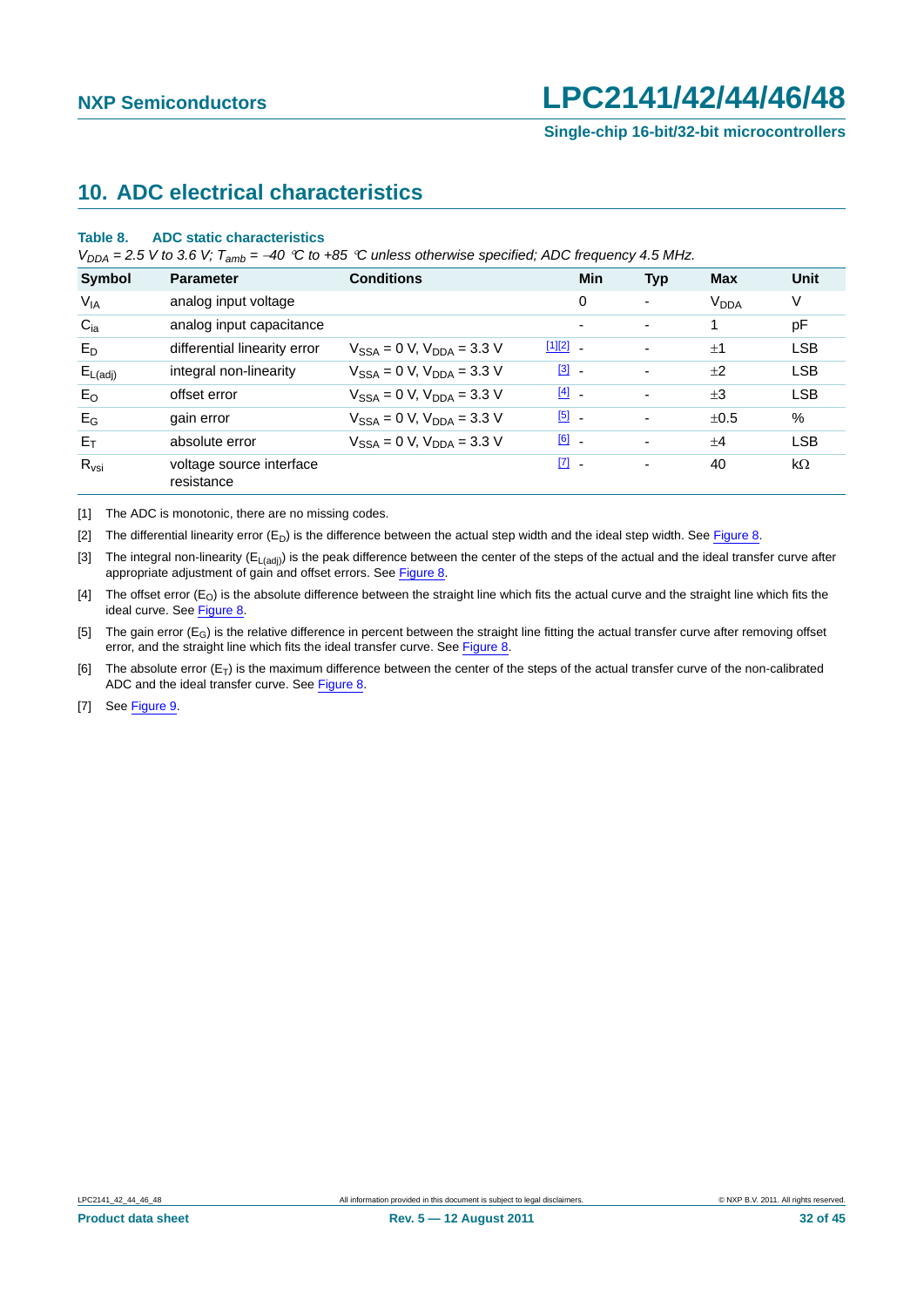**Single-chip 16-bit/32-bit microcontrollers**

<span id="page-32-0"></span>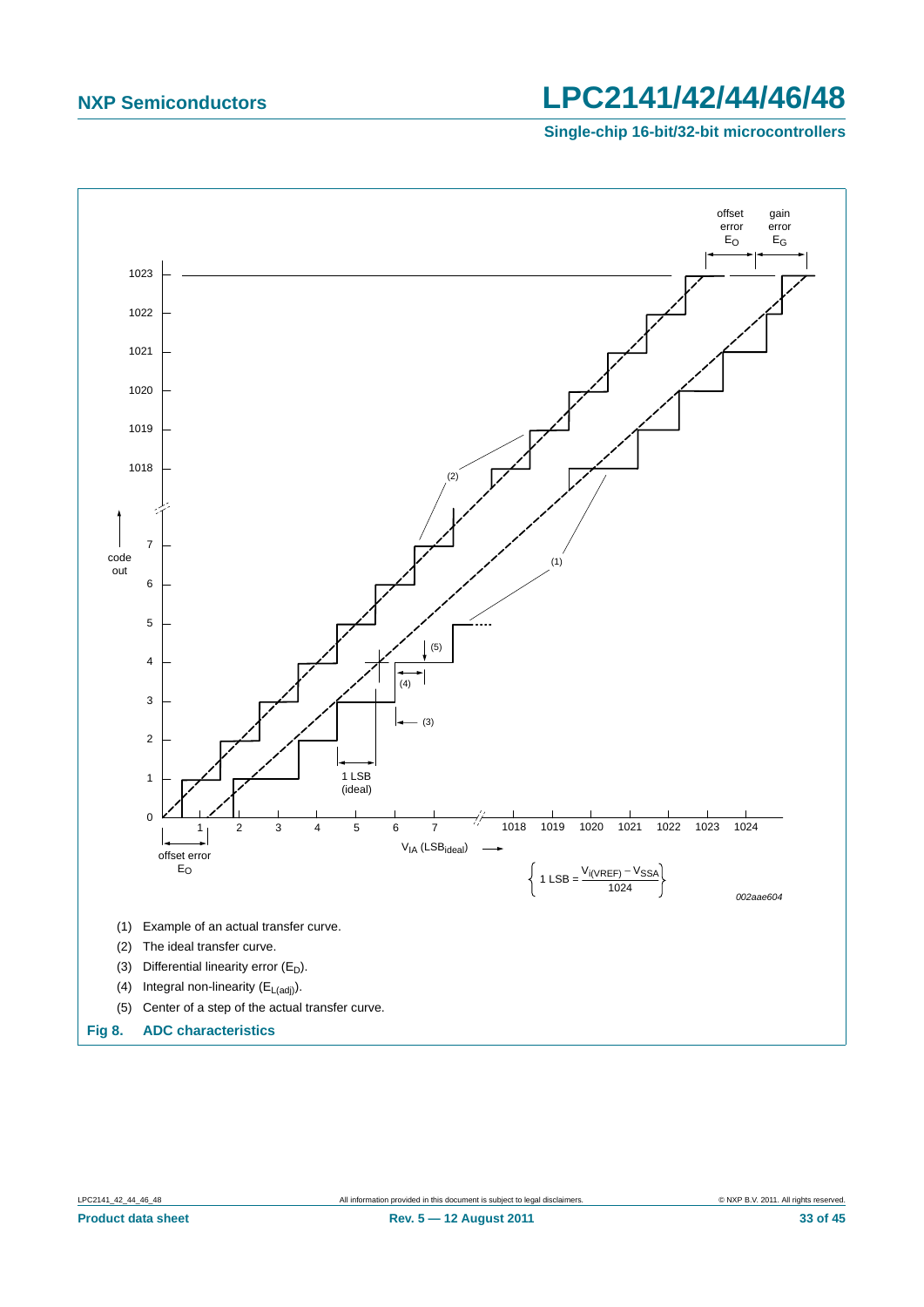**Single-chip 16-bit/32-bit microcontrollers**

<span id="page-33-0"></span>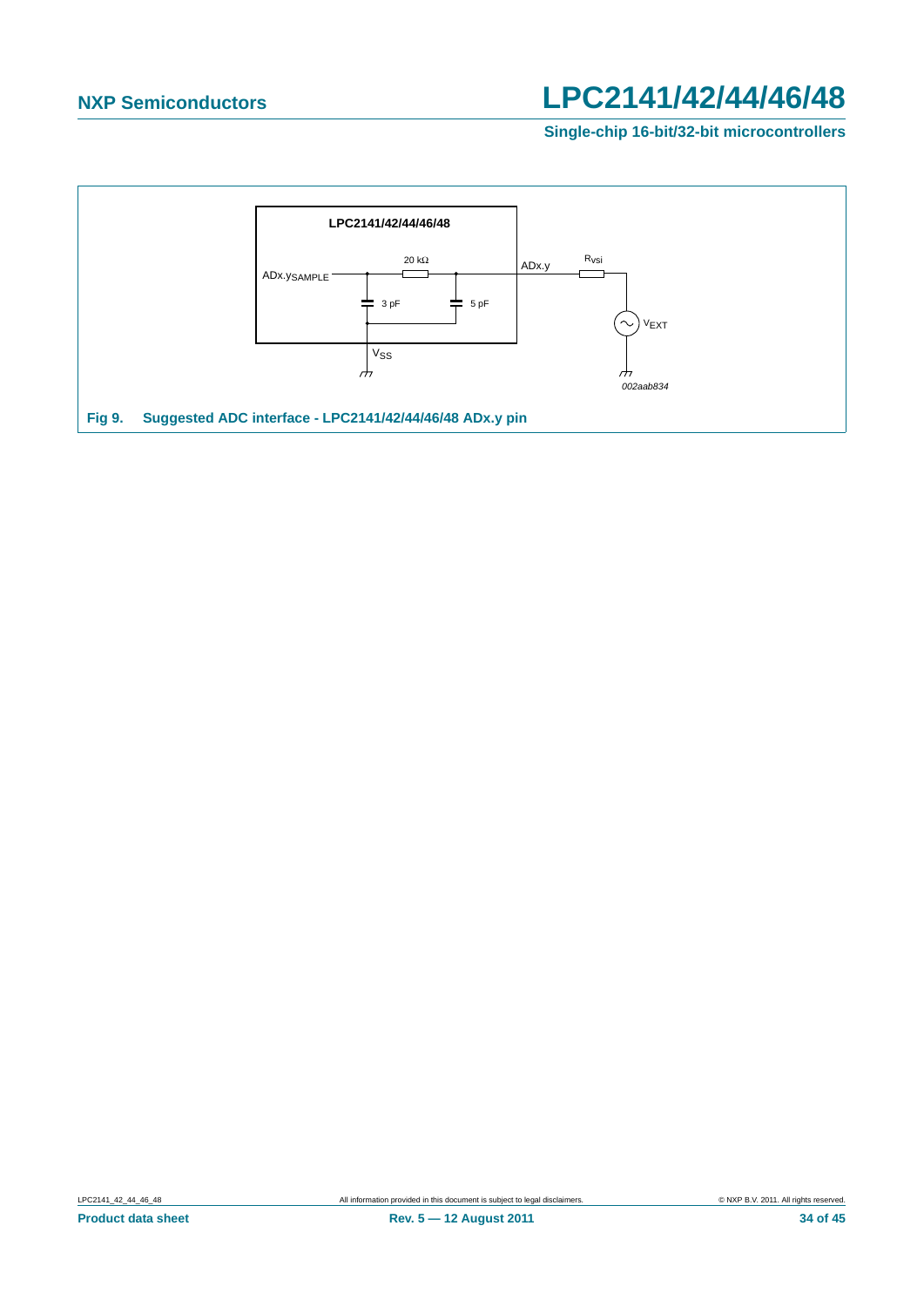## <span id="page-34-0"></span>**11. DAC electrical characteristics**

#### **Table 9. DAC electrical characteristics**

 $V_{DDA} = 3.0$  *V* to 3.6 *V*;  $T_{amb} = -40$  °C to +85 °C unless otherwise specified

| <b>Symbol</b>       | <b>Parameter</b>             | <b>Conditions</b> | Min                      | <b>Typ</b>               | <b>Max</b>               | Unit       |
|---------------------|------------------------------|-------------------|--------------------------|--------------------------|--------------------------|------------|
| $E_D$               | differential linearity error |                   | $\overline{\phantom{a}}$ | ±1                       | ۰                        | <b>LSB</b> |
| $E_{L(\text{adj})}$ | integral non-linearity       |                   | $\overline{\phantom{a}}$ | ±1.5                     | ۰                        | <b>LSB</b> |
| $E_{O}$             | offset error                 |                   | $\overline{\phantom{a}}$ | 0.6                      | -                        | %          |
| $E_G$               | gain error                   |                   | ٠                        | 0.6                      |                          | %          |
| $C_L$               | load capacitance             |                   | $\overline{\phantom{0}}$ | 200                      | $\overline{\phantom{0}}$ | pF         |
| $R_L$               | load resistance              |                   |                          | $\overline{\phantom{0}}$ |                          | $k\Omega$  |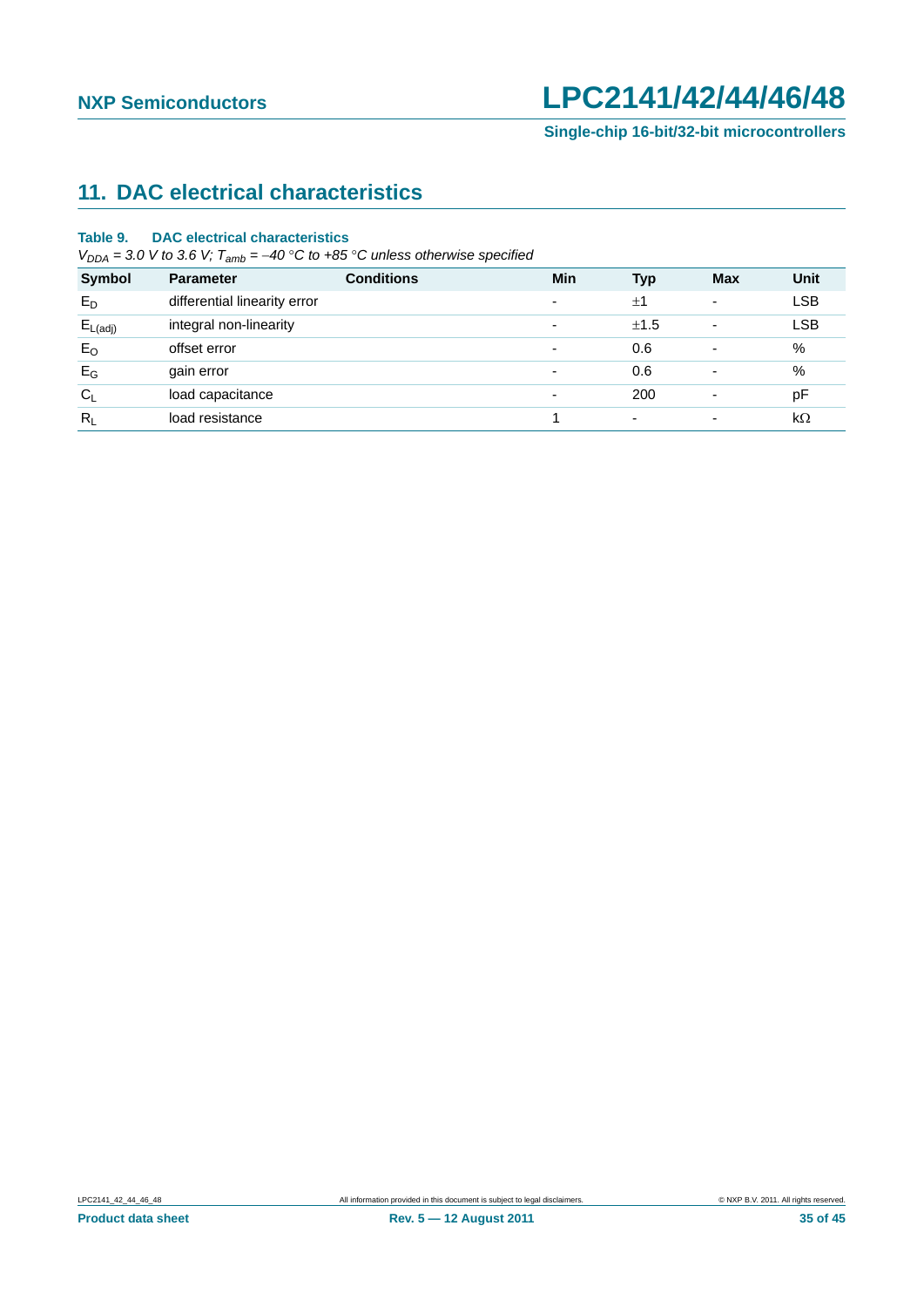**Single-chip 16-bit/32-bit microcontrollers**

## <span id="page-35-1"></span>**12. Application information**

<span id="page-35-2"></span>

### **12.1 Suggested USB interface solutions**



### <span id="page-35-0"></span>**12.2 Crystal oscillator XTAL input and component selection**

The input voltage to the on-chip oscillators is limited to 1.8 V. If the oscillator is driven by a clock in slave mode, it is recommended that the input be coupled through a capacitor with  $C_i$  = 100 pF. To limit the input voltage to the specified range, choose an additional capacitor to ground C<sub>g</sub> which attenuates the input voltage by a factor C<sub>i</sub> / (C<sub>i</sub> + C<sub>g</sub>). In slave mode, a minimum of 200 mV (RMS) is needed.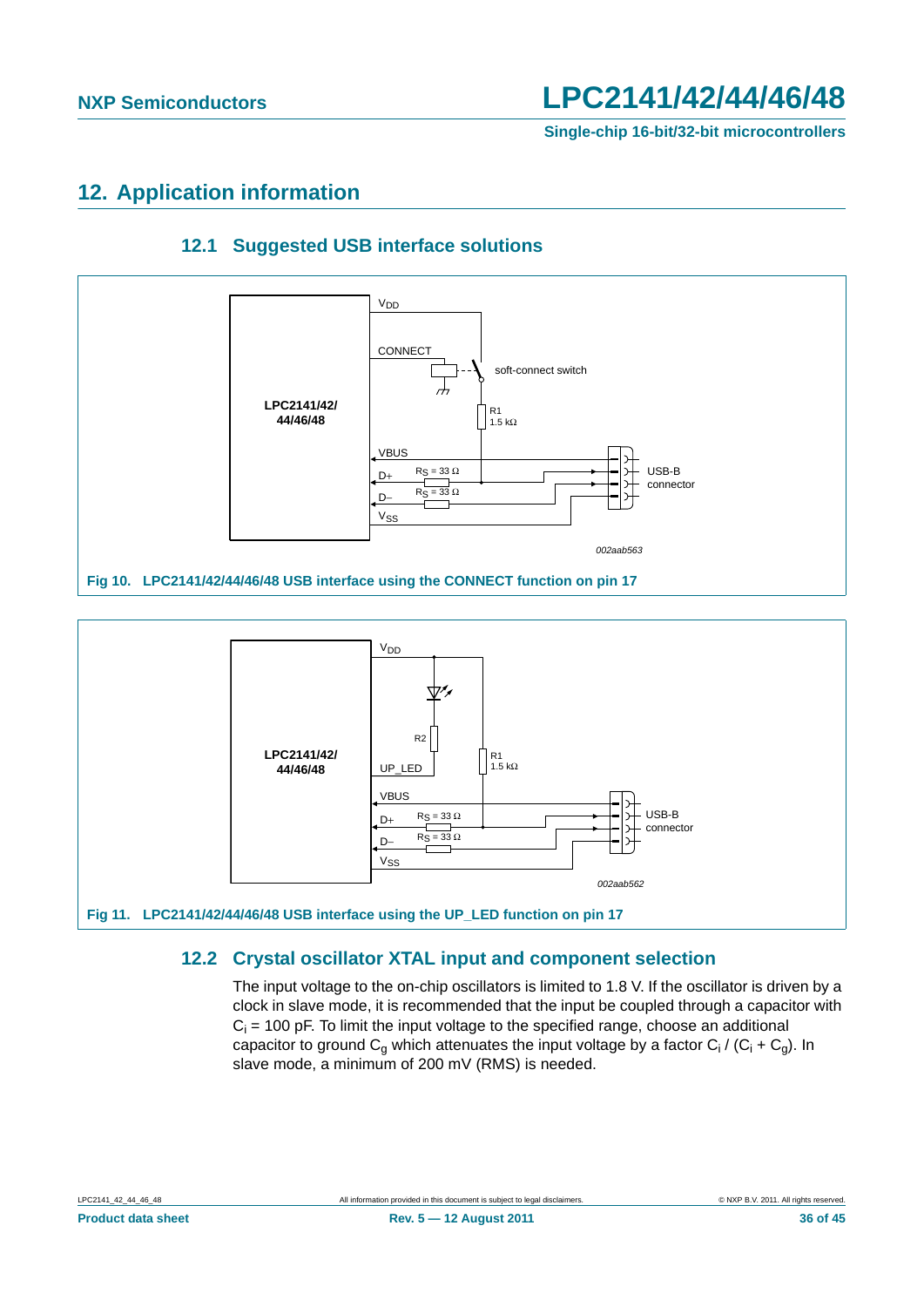**Single-chip 16-bit/32-bit microcontrollers**



<span id="page-36-0"></span>In slave mode the input clock signal should be coupled by means of a capacitor of 100 pF [\(Figure 12\)](#page-36-0), with an amplitude between 200 mV (RMS) and 1000 mV (RMS). This corresponds to a square wave signal with a signal swing of between 280 mV and 1.4 V. The XTAL2 pin in this configuration can be left unconnected.

External components and models used in oscillation mode are shown in [Figure 13](#page-36-1) and in [Table 10](#page-36-2) and [Table 11](#page-37-0). Since the feedback resistance is integrated on chip, only a crystal and the capacitances  $C_{X1}$  and  $C_{X2}$  need to be connected externally in case of fundamental mode oscillation (the fundamental frequency is represented by  $L$ ,  $C_L$  and  $R<sub>S</sub>$ ). Capacitance C<sub>P</sub> in [Figure 13](#page-36-1) represents the parallel package capacitance and should not be larger than 7 pF. Parameters  $F_{OSC}$ ,  $C_1$ ,  $R_S$  and  $C_P$  are supplied by the crystal manufacturer.



<span id="page-36-2"></span><span id="page-36-1"></span>

| Table 10. Recommended values for $C_{X1}/C_{X2}$ in oscillation mode (crystal and external |
|--------------------------------------------------------------------------------------------|
| components parameters): low frequency mode                                                 |

| <b>Fundamental oscillation</b><br>frequency $F_{\text{OSC}}$ | <b>Crystal load</b><br>capacitance C <sub>1</sub> | <b>Maximum crystal</b><br>series resistance $R_S$ | <b>External load</b><br>capacitors $C_{X1}/C_{X2}$ |
|--------------------------------------------------------------|---------------------------------------------------|---------------------------------------------------|----------------------------------------------------|
| 1 MHz to 5 MHz                                               | 10pF                                              | $<$ 300 $\Omega$                                  | 18 pF, 18 pF                                       |
|                                                              | 20pF                                              | $<$ 300 $\Omega$                                  | 39 pF, 39 pF                                       |
|                                                              | 30pF                                              | $<$ 300 $\Omega$                                  | 57 pF, 57 pF                                       |

LPC2141\_42\_44\_46\_48 All information provided in this document is subject to legal disclaimers. 
All information provided in this document is subject to legal disclaimers.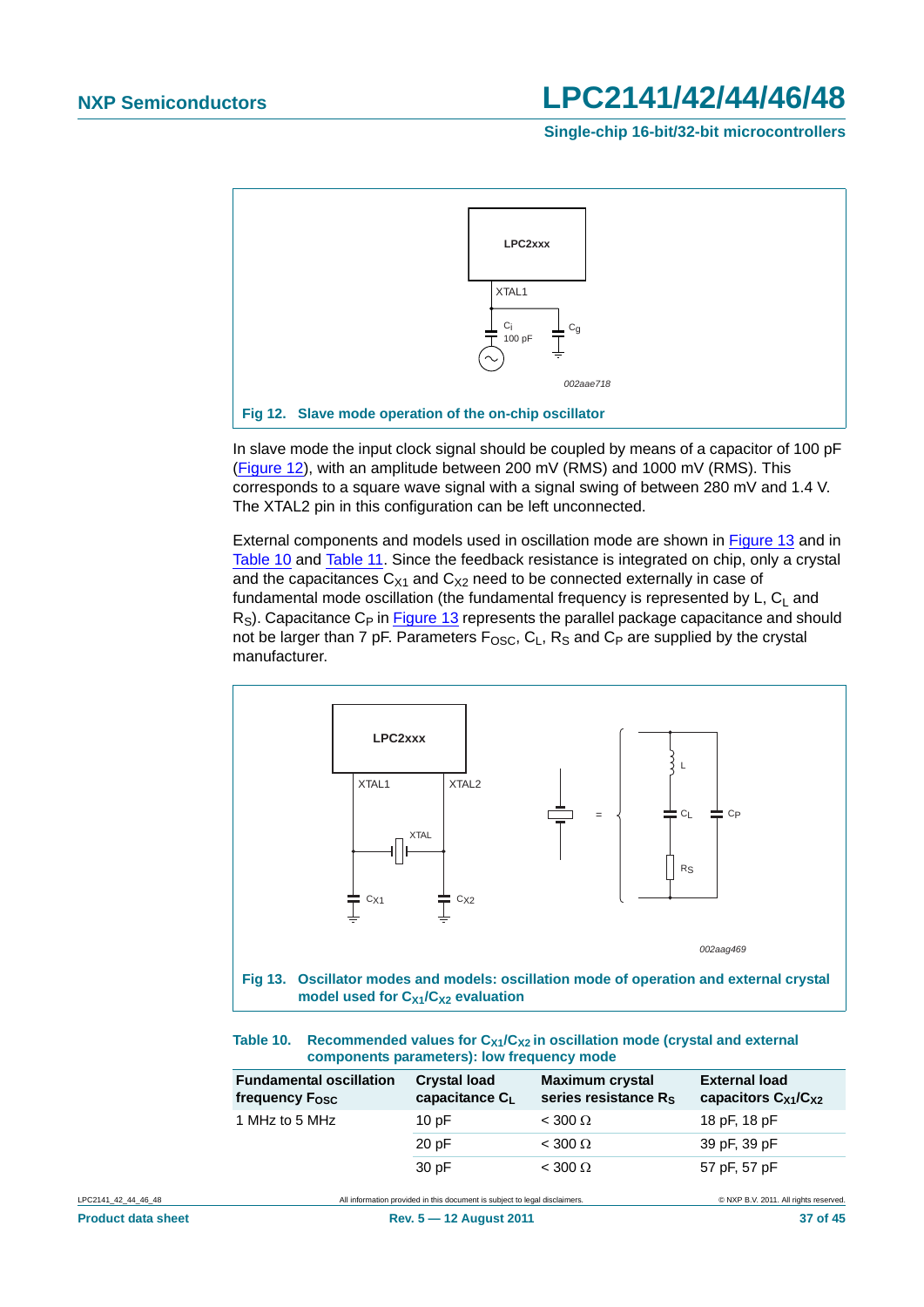#### Table 10. Recommended values for C<sub>X1</sub>/C<sub>X2</sub> in oscillation mode (crystal and external **components parameters): low frequency mode**

| <b>Fundamental oscillation</b><br>frequency F <sub>osc</sub> | <b>Crystal load</b><br>capacitance C <sub>1</sub> | <b>Maximum crystal</b><br>series resistance $R_s$ | <b>External load</b><br>capacitors $C_{X1}/C_{X2}$ |
|--------------------------------------------------------------|---------------------------------------------------|---------------------------------------------------|----------------------------------------------------|
| 5 MHz to 10 MHz                                              | 10pF                                              | $<$ 300 $\Omega$                                  | 18 pF, 18 pF                                       |
|                                                              | 20 pF                                             | $< 200 \Omega$                                    | 39 pF, 39 pF                                       |
|                                                              | 30 pF                                             | $< 100 \Omega$                                    | 57 pF, 57 pF                                       |
| 10 MHz to 15 MHz                                             | 10pF                                              | $<$ 160 $\Omega$                                  | 18 pF, 18 pF                                       |
|                                                              | 20 pF                                             | $< 60 \Omega$                                     | 39 pF, 39 pF                                       |
| 15 MHz to 20 MHz                                             | 10pF                                              | $< 80 \Omega$                                     | 18 pF, 18 pF                                       |

#### <span id="page-37-0"></span>Table 11. Recommended values for C<sub>X1</sub>/C<sub>X2</sub> in oscillation mode (crystal and external **components parameters): high frequency mode**

| <b>Fundamental oscillation</b><br>frequency $F_{\text{OSC}}$ | <b>Crystal load</b><br>capacitance $C_L$ | <b>Maximum crystal</b><br>series resistance R <sub>S</sub> | <b>External load</b><br>capacitors $C_{X1}$ , $C_{X2}$ |
|--------------------------------------------------------------|------------------------------------------|------------------------------------------------------------|--------------------------------------------------------|
| 15 MHz to 20 MHz                                             | 10pF                                     | $<$ 180 $\Omega$                                           | 18 pF, 18 pF                                           |
|                                                              | 20pF                                     | $< 100 \Omega$                                             | 39 pF, 39 pF                                           |
| 20 MHz to 25 MHz                                             | 10pF                                     | $<$ 160 $\Omega$                                           | 18 pF, 18 pF                                           |
|                                                              | 20pF                                     | $< 80 \Omega$                                              | 39 pF, 39 pF                                           |

### <span id="page-37-2"></span>**12.3 RTC 32 kHz oscillator component selection**



<span id="page-37-1"></span>The RTC external oscillator circuit is shown in [Figure 14](#page-37-1). Since the feedback resistance is integrated on chip, only a crystal, the capacitances  $C_{X1}$  and  $C_{X2}$  need to be connected externally to the microcontroller.

[Table 12](#page-38-0) gives the crystal parameters that should be used.  $C_L$  is the typical load capacitance of the crystal and is usually specified by the crystal manufacturer. The actual  $C_1$  influences oscillation frequency. When using a crystal that is manufactured for a different load capacitance, the circuit will oscillate at a slightly different frequency (depending on the quality of the crystal) compared to the specified one. Therefore for an accurate time reference it is advised to use the load capacitors as specified in [Table 12](#page-38-0)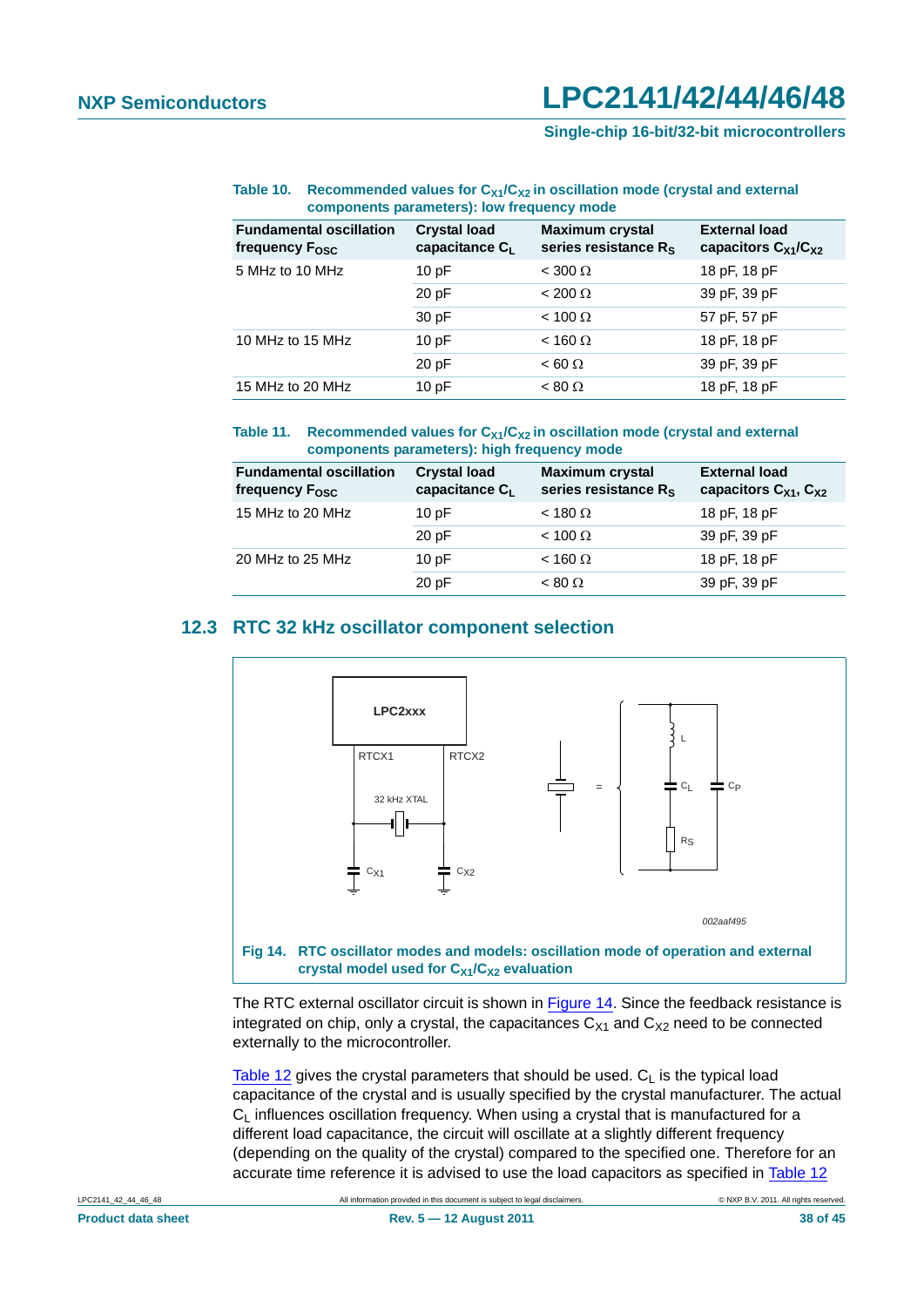**Single-chip 16-bit/32-bit microcontrollers**

that belong to a specific  $C_L$ . The value of external capacitances  $C_{X1}$  and  $C_{X2}$  specified in this table are calculated from the internal parasitic capacitances and the  $C_1$ . Parasitics from PCB and package are not taken into account.

#### <span id="page-38-0"></span>Table 12. Recommended values for the RTC external 32 kHz oscillator C<sub>X1</sub>/C<sub>X2</sub> components

| Crystal load capacitance Maximum crystal series<br>$C_{L}$ | resistance R <sub>S</sub> | External load capacitors $C_{X1}/C_{X2}$ |
|------------------------------------------------------------|---------------------------|------------------------------------------|
| 11 pF                                                      | $<$ 100 kΩ                | 18 pF, 18 pF                             |
| 13 $pF$                                                    | $< 100 \text{ k}\Omega$   | 22 pF, 22 pF                             |
| 15 $pF$                                                    | $< 100 \text{ k}\Omega$   | 27 pF, 27 pF                             |

### <span id="page-38-1"></span>**12.4 XTAL and RTCX Printed Circuit Board (PCB) layout guidelines**

The crystal should be connected on the PCB as close as possible to the oscillator input and output pins of the chip. Take care that the load capacitors  $C_{x1}$ ,  $C_{x2}$ , and  $C_{x3}$  in case of third overtone crystal usage have a common ground plane. The external components must also be connected to the ground plane. Loops must be made as small as possible in order to keep the noise coupled in via the PCB as small as possible. Also parasitics should stay as small as possible. Values of  $C_{x1}$  and  $C_{x2}$  should be chosen smaller accordingly to the increase in parasitics of the PCB layout.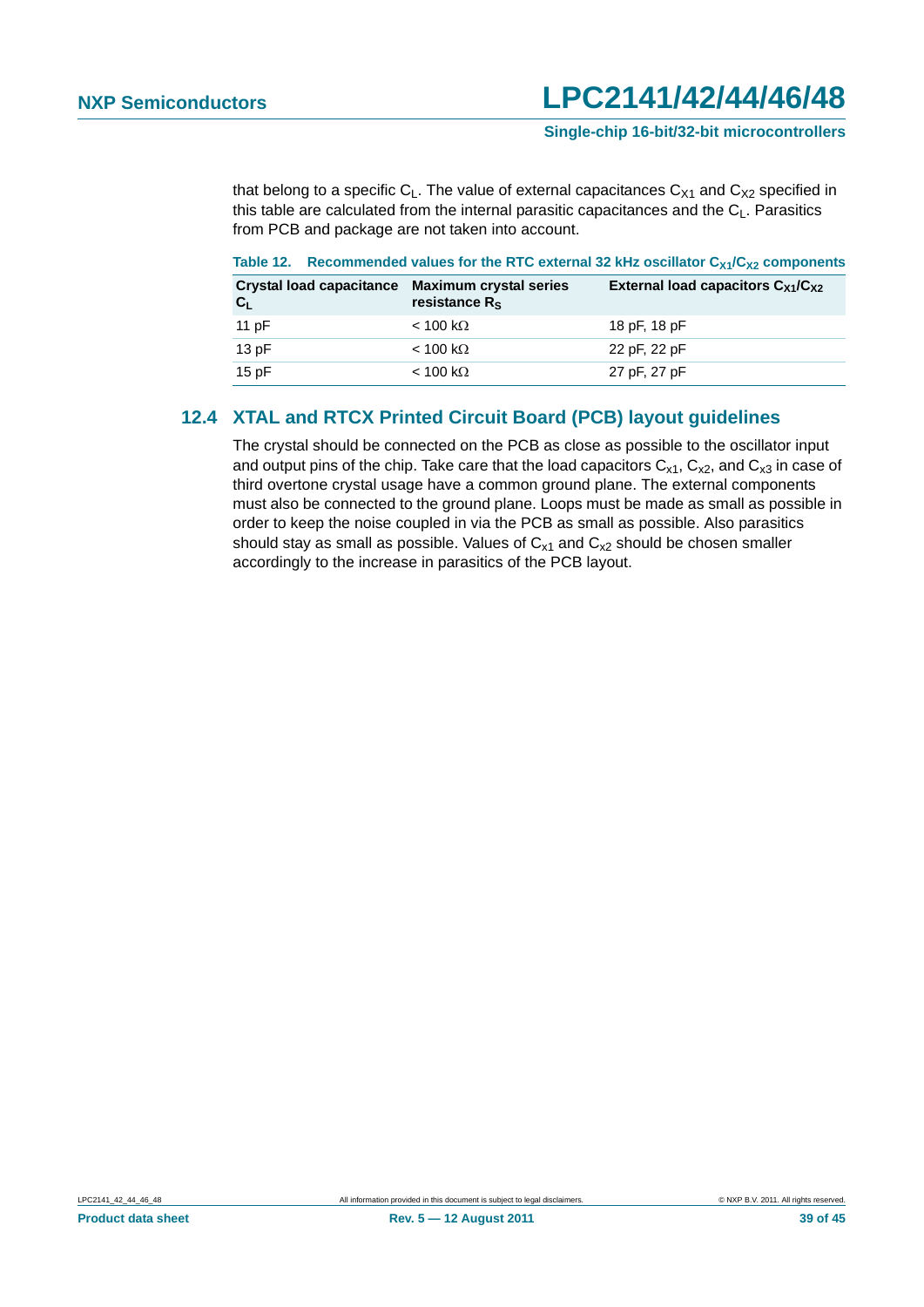**Single-chip 16-bit/32-bit microcontrollers**

### <span id="page-39-0"></span>**13. Package outline**



#### **Fig 15. Package outline SOT314-2 (LQFP64)**

LPC2141\_42\_44\_46\_48 All information provided in this document is subject to legal disclaimers. © NXP B.V. 2011. All rights reserved.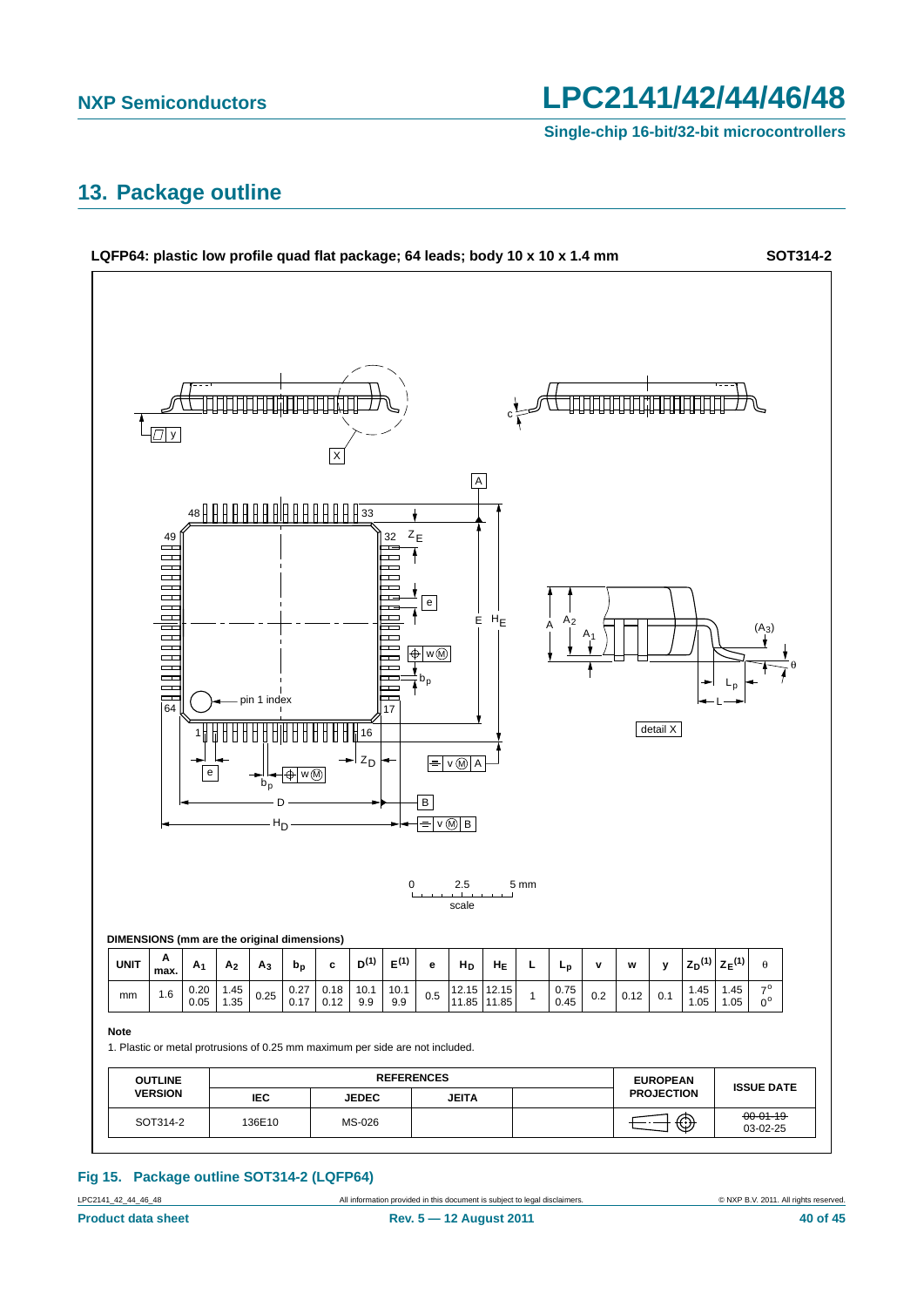**Single-chip 16-bit/32-bit microcontrollers**

## <span id="page-40-0"></span>**14. Abbreviations**

| Table 13.       | <b>Acronym list</b>                         |
|-----------------|---------------------------------------------|
| Acronym         | <b>Description</b>                          |
| <b>ADC</b>      | Analog-to-Digital Converter                 |
| <b>APB</b>      | <b>Advanced Peripheral Bus</b>              |
| <b>BOD</b>      | <b>Brown-Out Detection</b>                  |
| CPU             | <b>Central Processing Unit</b>              |
| <b>DAC</b>      | Digital-to-Analog Converter                 |
| <b>DCC</b>      | Debug Communications Channel                |
| <b>DMA</b>      | <b>Direct Memory Access</b>                 |
| <b>EOP</b>      | End Of Packet                               |
| <b>FIFO</b>     | First In, First Out                         |
| <b>GPIO</b>     | General Purpose Input/Output                |
| PLL             | Phase-Locked Loop                           |
| <b>POR</b>      | Power-On Reset                              |
| <b>PWM</b>      | <b>Pulse Width Modulator</b>                |
| <b>RAM</b>      | Random Access Memory                        |
| SE <sub>0</sub> | Single Ended Zero                           |
| <b>SPI</b>      | Serial Peripheral Interface                 |
| <b>SRAM</b>     | <b>Static Random Access Memory</b>          |
| <b>SSP</b>      | <b>Synchronous Serial Port</b>              |
| <b>UART</b>     | Universal Asynchronous Receiver/Transmitter |
| <b>USB</b>      | <b>Universal Serial Bus</b>                 |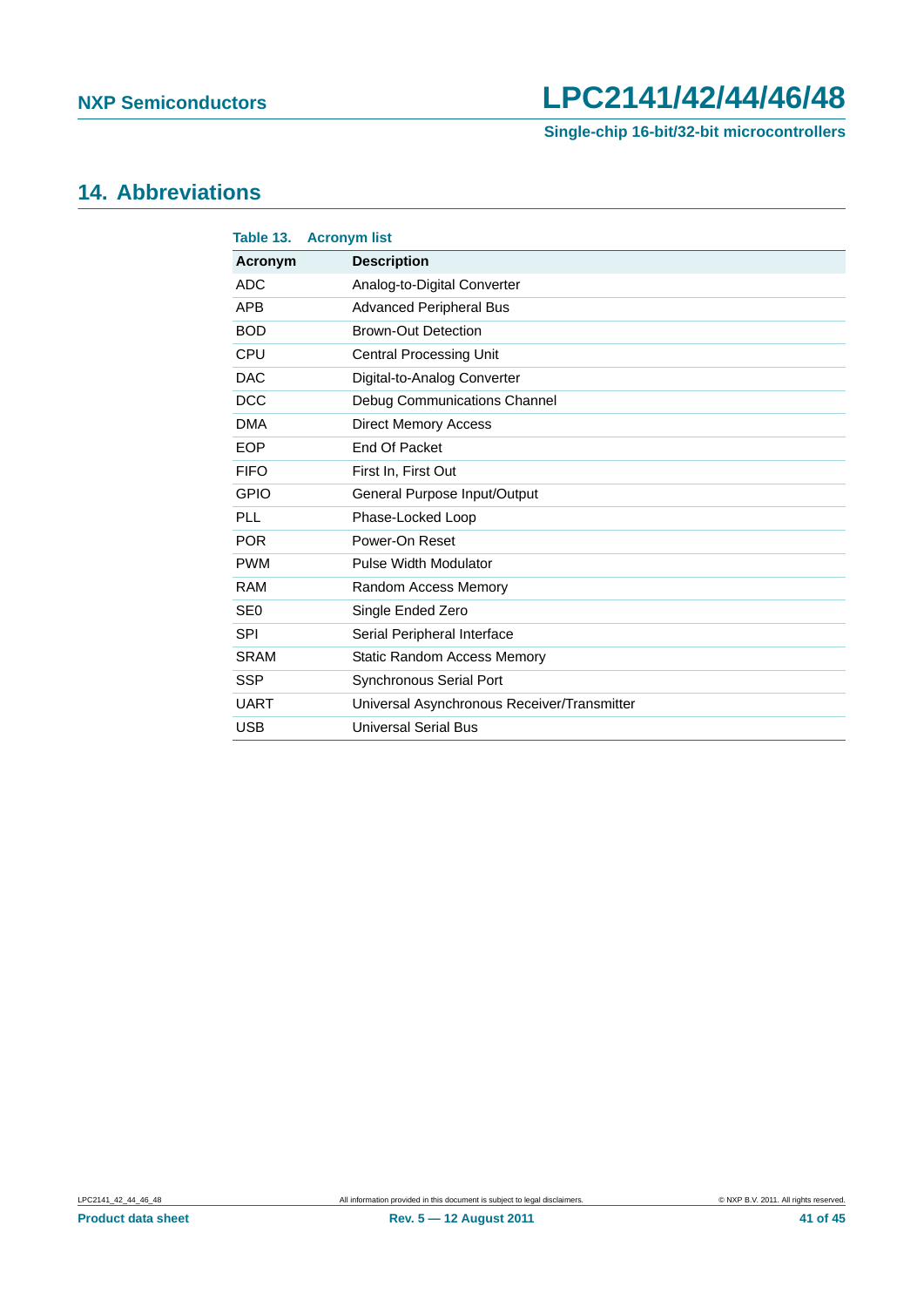## <span id="page-41-0"></span>**15. Revision history**

| Table 14. | <b>Revision history</b> |  |
|-----------|-------------------------|--|
|-----------|-------------------------|--|

| <b>Document ID</b>      | Release date                       | Data sheet status                                                                     | <b>Change notice Supersedes</b> |                                                                                                      |
|-------------------------|------------------------------------|---------------------------------------------------------------------------------------|---------------------------------|------------------------------------------------------------------------------------------------------|
| LPC2141_42_44_46_48 v.5 | 20110812                           | Product data sheet                                                                    |                                 | LPC2141 42 44 46 48 v.4                                                                              |
| Modifications:          |                                    | • Table 3 "Pin description": Added Table note [10] to RTCX1 and RTCX2 pins.           |                                 |                                                                                                      |
|                         | $\bullet$                          | Table 4 "Limiting values": Added parameter Isink.                                     |                                 |                                                                                                      |
|                         | ٠<br>$0.5V_{DD}$ to $0.05V_{DD}$ . |                                                                                       |                                 | Table 5 "Static characteristics", I <sup>2</sup> C-bus pins: Changed typical hysteresis voltage from |
|                         |                                    | $V_{i(XTAL1)}$ , $V_{o(XTAL2)}$ , $V_{i(RTCX1)}$ , and $V_{o(RTCX2)}$ .               |                                 | • Table 5 "Static characteristics": Updated min, typical and max values for oscillator pins          |
|                         |                                    | • Table 5 "Static characteristics": Updated Table note [15].                          |                                 |                                                                                                      |
|                         |                                    | • Added Section 11 "DAC electrical characteristics".                                  |                                 |                                                                                                      |
|                         |                                    | • Added Section 12.2 "Crystal oscillator XTAL input and component selection".         |                                 |                                                                                                      |
|                         |                                    | • Added Section 12.3 "RTC 32 kHz oscillator component selection".                     |                                 |                                                                                                      |
|                         |                                    |                                                                                       |                                 | • Added Section 12.4 "XTAL and RTCX Printed Circuit Board (PCB) layout guidelines".                  |
|                         |                                    | • Updated Figure 8 "ADC characteristics".                                             |                                 |                                                                                                      |
| LPC2141 42 44 46 48 v.4 | 20081117                           | Product data sheet                                                                    |                                 | LPC2141 42 44 46 48 v.3                                                                              |
| Modifications:          |                                    | Replaced all occurrences of VPB with APB.                                             |                                 |                                                                                                      |
|                         |                                    | • Table 3: clarified which pins do/don't have internal pull-ups.                      |                                 |                                                                                                      |
|                         |                                    | • Table 4: changed storage temperature range from $-40$ °C/125 °C to $-65$ °C/150 °C. |                                 |                                                                                                      |
|                         |                                    | • Table 5: added Table note 7 to input voltage spec.                                  |                                 |                                                                                                      |
|                         |                                    | • Table 5: modified Table note 9.                                                     |                                 |                                                                                                      |
|                         |                                    | • Table 5: moved hysteresis voltage (0.4 V) from typ to min column.                   |                                 |                                                                                                      |
|                         |                                    | • Figure 8: updated figure and figure title, removed note                             |                                 |                                                                                                      |
| LPC2141_42_44_46_48 v.3 | 20071019                           | Product data sheet                                                                    |                                 | LPC2141_42_44_46_48 v.2                                                                              |
| LPC2141 42 44 46 48 v.2 | 20060828                           | Product data sheet                                                                    | $\overline{\phantom{a}}$        | LPC2141 42 44 46 48 v.1                                                                              |
| LPC2141 42 44 46 48 v.1 | 20051003                           | Preliminary data sheet                                                                | $\overline{\phantom{a}}$        |                                                                                                      |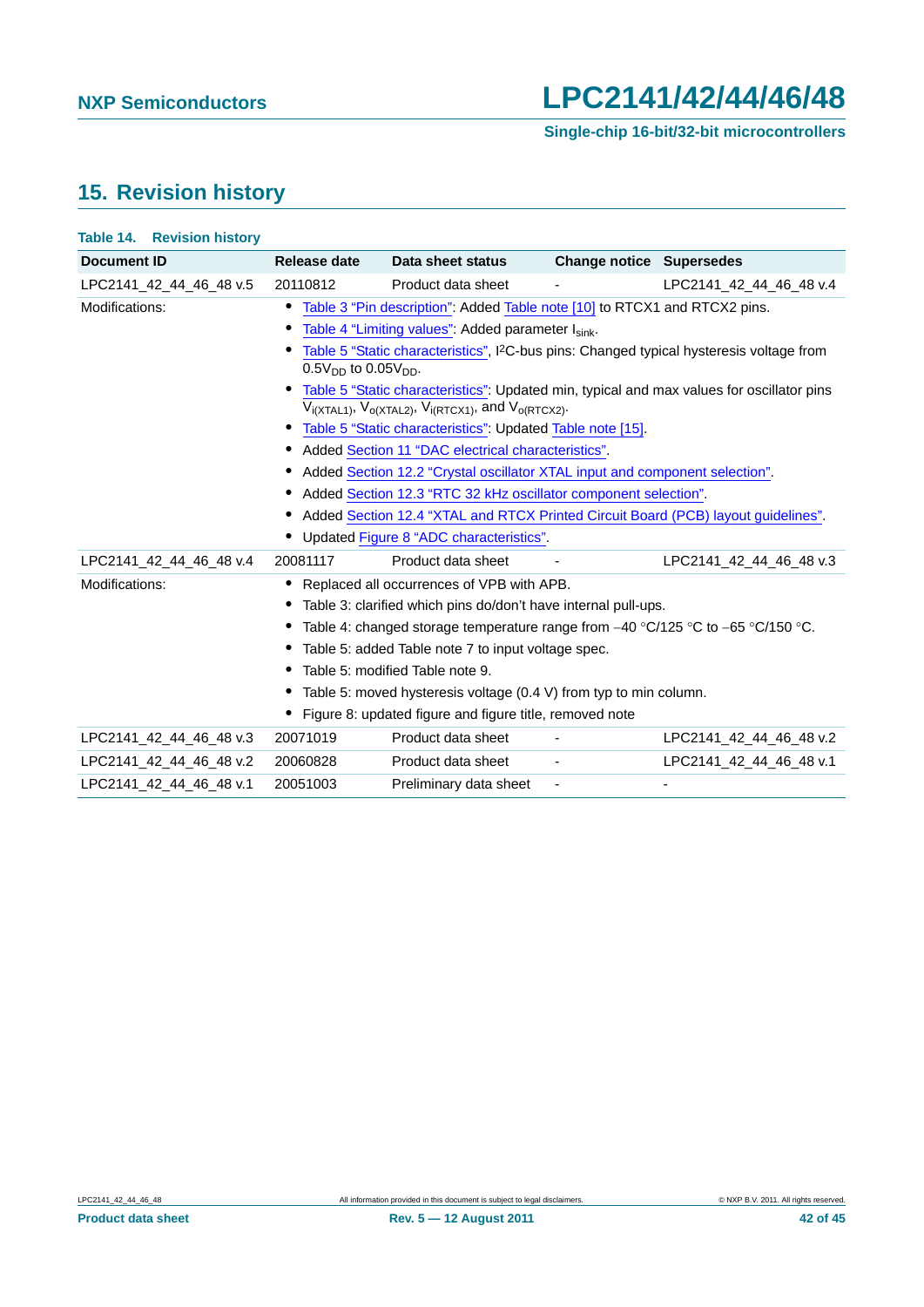### <span id="page-42-0"></span>**16. Legal information**

### <span id="page-42-1"></span>**16.1 Data sheet status**

| Document status[1][2]          | Product status <sup>[3]</sup> | <b>Definition</b>                                                                     |
|--------------------------------|-------------------------------|---------------------------------------------------------------------------------------|
| Objective [short] data sheet   | Development                   | This document contains data from the objective specification for product development. |
| Preliminary [short] data sheet | Qualification                 | This document contains data from the preliminary specification.                       |
| Product [short] data sheet     | Production                    | This document contains the product specification.                                     |

[1] Please consult the most recently issued document before initiating or completing a design.

[2] The term 'short data sheet' is explained in section "Definitions".

[3] The product status of device(s) described in this document may have changed since this document was published and may differ in case of multiple devices. The latest product status<br>information is available on the Intern

#### <span id="page-42-2"></span>**16.2 Definitions**

**Draft —** The document is a draft version only. The content is still under internal review and subject to formal approval, which may result in modifications or additions. NXP Semiconductors does not give any representations or warranties as to the accuracy or completeness of information included herein and shall have no liability for the consequences of use of such information.

**Short data sheet —** A short data sheet is an extract from a full data sheet with the same product type number(s) and title. A short data sheet is intended for quick reference only and should not be relied upon to contain detailed and full information. For detailed and full information see the relevant full data sheet, which is available on request via the local NXP Semiconductors sales office. In case of any inconsistency or conflict with the short data sheet, the full data sheet shall prevail.

**Product specification —** The information and data provided in a Product data sheet shall define the specification of the product as agreed between NXP Semiconductors and its customer, unless NXP Semiconductors and customer have explicitly agreed otherwise in writing. In no event however, shall an agreement be valid in which the NXP Semiconductors product is deemed to offer functions and qualities beyond those described in the Product data sheet.

#### <span id="page-42-3"></span>**16.3 Disclaimers**

**Limited warranty and liability —** Information in this document is believed to be accurate and reliable. However, NXP Semiconductors does not give any representations or warranties, expressed or implied, as to the accuracy or completeness of such information and shall have no liability for the consequences of use of such information.

In no event shall NXP Semiconductors be liable for any indirect, incidental, punitive, special or consequential damages (including - without limitation - lost profits, lost savings, business interruption, costs related to the removal or replacement of any products or rework charges) whether or not such damages are based on tort (including negligence), warranty, breach of contract or any other legal theory.

Notwithstanding any damages that customer might incur for any reason whatsoever, NXP Semiconductors' aggregate and cumulative liability towards customer for the products described herein shall be limited in accordance with the *Terms and conditions of commercial sale* of NXP Semiconductors.

**Right to make changes —** NXP Semiconductors reserves the right to make changes to information published in this document, including without limitation specifications and product descriptions, at any time and without notice. This document supersedes and replaces all information supplied prior to the publication hereof.

**Suitability for use —** NXP Semiconductors products are not designed, authorized or warranted to be suitable for use in life support, life-critical or safety-critical systems or equipment, nor in applications where failure or

malfunction of an NXP Semiconductors product can reasonably be expected to result in personal injury, death or severe property or environmental damage. NXP Semiconductors accepts no liability for inclusion and/or use of NXP Semiconductors products in such equipment or applications and therefore such inclusion and/or use is at the customer's own risk.

**Applications —** Applications that are described herein for any of these products are for illustrative purposes only. NXP Semiconductors makes no representation or warranty that such applications will be suitable for the specified use without further testing or modification.

Customers are responsible for the design and operation of their applications and products using NXP Semiconductors products, and NXP Semiconductors accepts no liability for any assistance with applications or customer product design. It is customer's sole responsibility to determine whether the NXP Semiconductors product is suitable and fit for the customer's applications and products planned, as well as for the planned application and use of customer's third party customer(s). Customers should provide appropriate design and operating safeguards to minimize the risks associated with their applications and products.

NXP Semiconductors does not accept any liability related to any default, damage, costs or problem which is based on any weakness or default in the customer's applications or products, or the application or use by customer's third party customer(s). Customer is responsible for doing all necessary testing for the customer's applications and products using NXP Semiconductors products in order to avoid a default of the applications and the products or of the application or use by customer's third party customer(s). NXP does not accept any liability in this respect.

**Limiting values —** Stress above one or more limiting values (as defined in the Absolute Maximum Ratings System of IEC 60134) will cause permanent damage to the device. Limiting values are stress ratings only and (proper) operation of the device at these or any other conditions above those given in the Recommended operating conditions section (if present) or the Characteristics sections of this document is not warranted. Constant or repeated exposure to limiting values will permanently and irreversibly affect the quality and reliability of the device.

**Terms and conditions of commercial sale —** NXP Semiconductors products are sold subject to the general terms and conditions of commercial sale, as published at<http://www.nxp.com/profile/terms>, unless otherwise agreed in a valid written individual agreement. In case an individual agreement is concluded only the terms and conditions of the respective agreement shall apply. NXP Semiconductors hereby expressly objects to applying the customer's general terms and conditions with regard to the purchase of NXP Semiconductors products by customer.

**No offer to sell or license —** Nothing in this document may be interpreted or construed as an offer to sell products that is open for acceptance or the grant, conveyance or implication of any license under any copyrights, patents or other industrial or intellectual property rights.

**Export control —** This document as well as the item(s) described herein may be subject to export control regulations. Export might require a prior authorization from national authorities.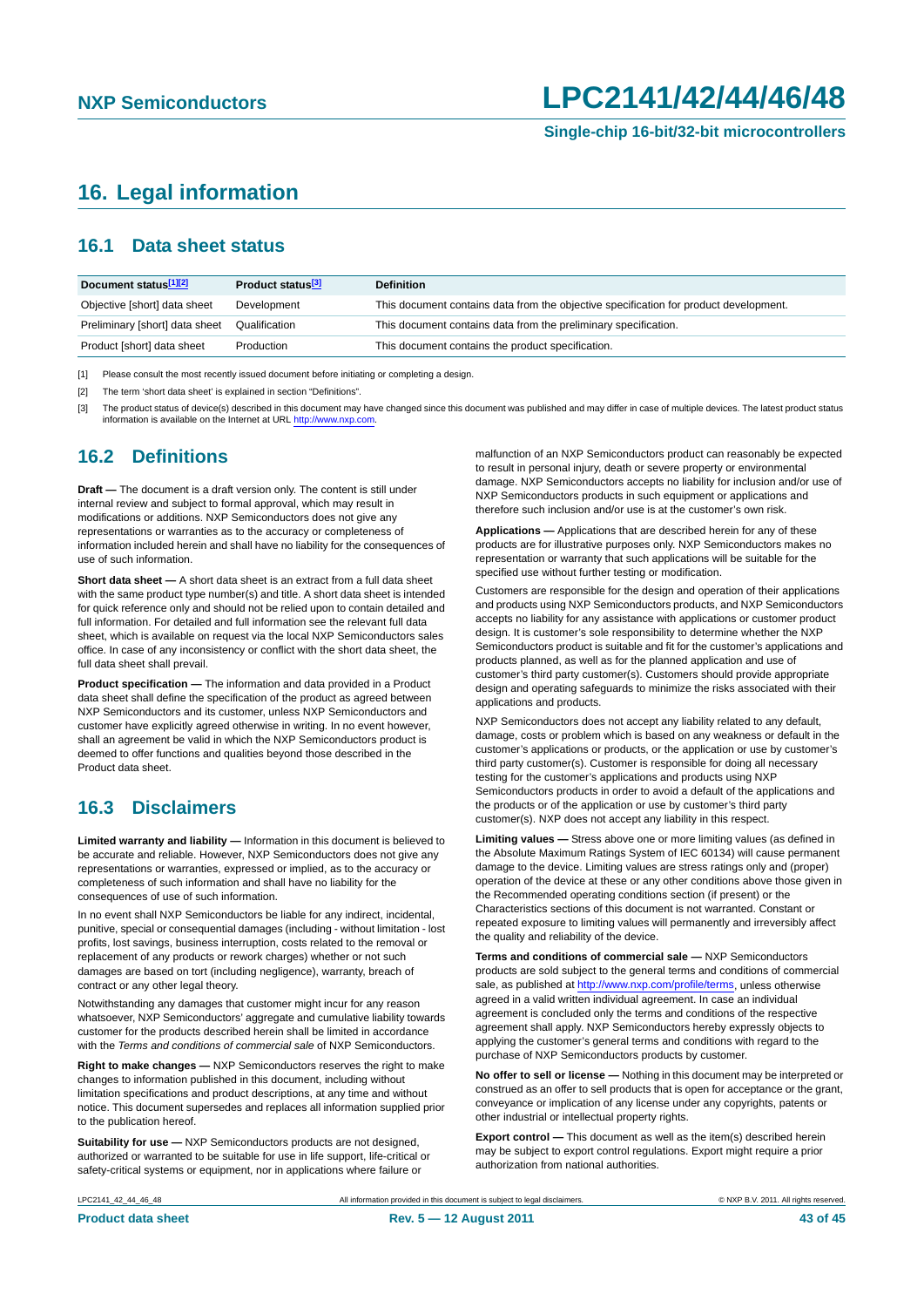#### **Single-chip 16-bit/32-bit microcontrollers**

**Non-automotive qualified products —** Unless this data sheet expressly states that this specific NXP Semiconductors product is automotive qualified, the product is not suitable for automotive use. It is neither qualified nor tested in accordance with automotive testing or application requirements. NXP Semiconductors accepts no liability for inclusion and/or use of non-automotive qualified products in automotive equipment or applications.

In the event that customer uses the product for design-in and use in automotive applications to automotive specifications and standards, customer (a) shall use the product without NXP Semiconductors' warranty of the product for such automotive applications, use and specifications, and (b) whenever customer uses the product for automotive applications beyond

### <span id="page-43-1"></span>**17. Contact information**

NXP Semiconductors' specifications such use shall be solely at customer's own risk, and (c) customer fully indemnifies NXP Semiconductors for any liability, damages or failed product claims resulting from customer design and use of the product for automotive applications beyond NXP Semiconductors' standard warranty and NXP Semiconductors' product specifications.

### <span id="page-43-0"></span>**16.4 Trademarks**

Notice: All referenced brands, product names, service names and trademarks are the property of their respective owners.

For more information, please visit: **http://www.nxp.com**

For sales office addresses, please send an email to: **salesaddresses@nxp.com**